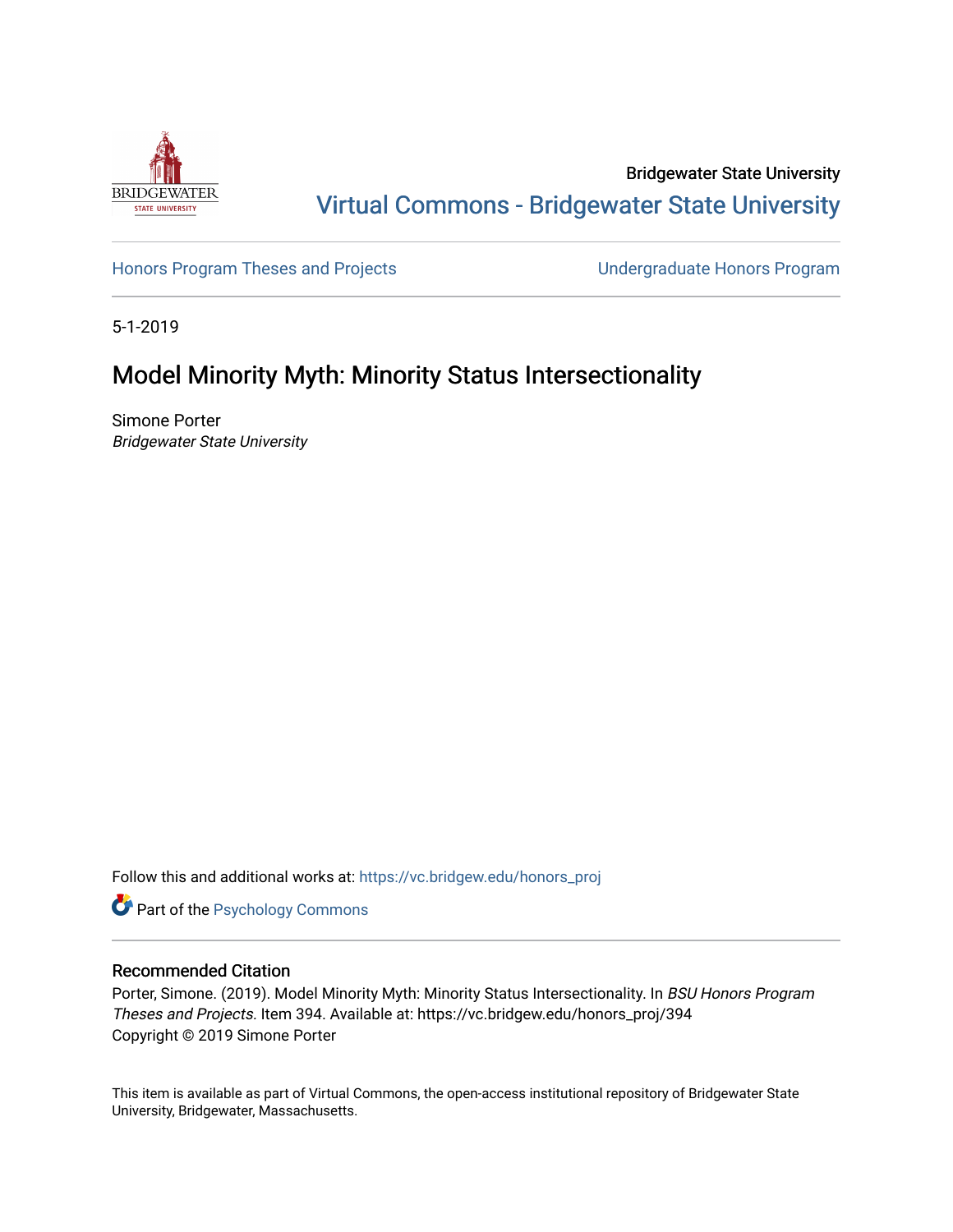Model Minority Myth: Minority Status Intersectionality

Simone Porter

Submitted in Partial Completion of the Requirements for Departmental Honors in Psychology

Bridgewater State University

May 1, 2019

Dr. Alice Wen-jui Cheng, Thesis Advisor Dr. Elizabeth Spievak, Committee Member Dr. Nesa Wasarhaley, Committee Member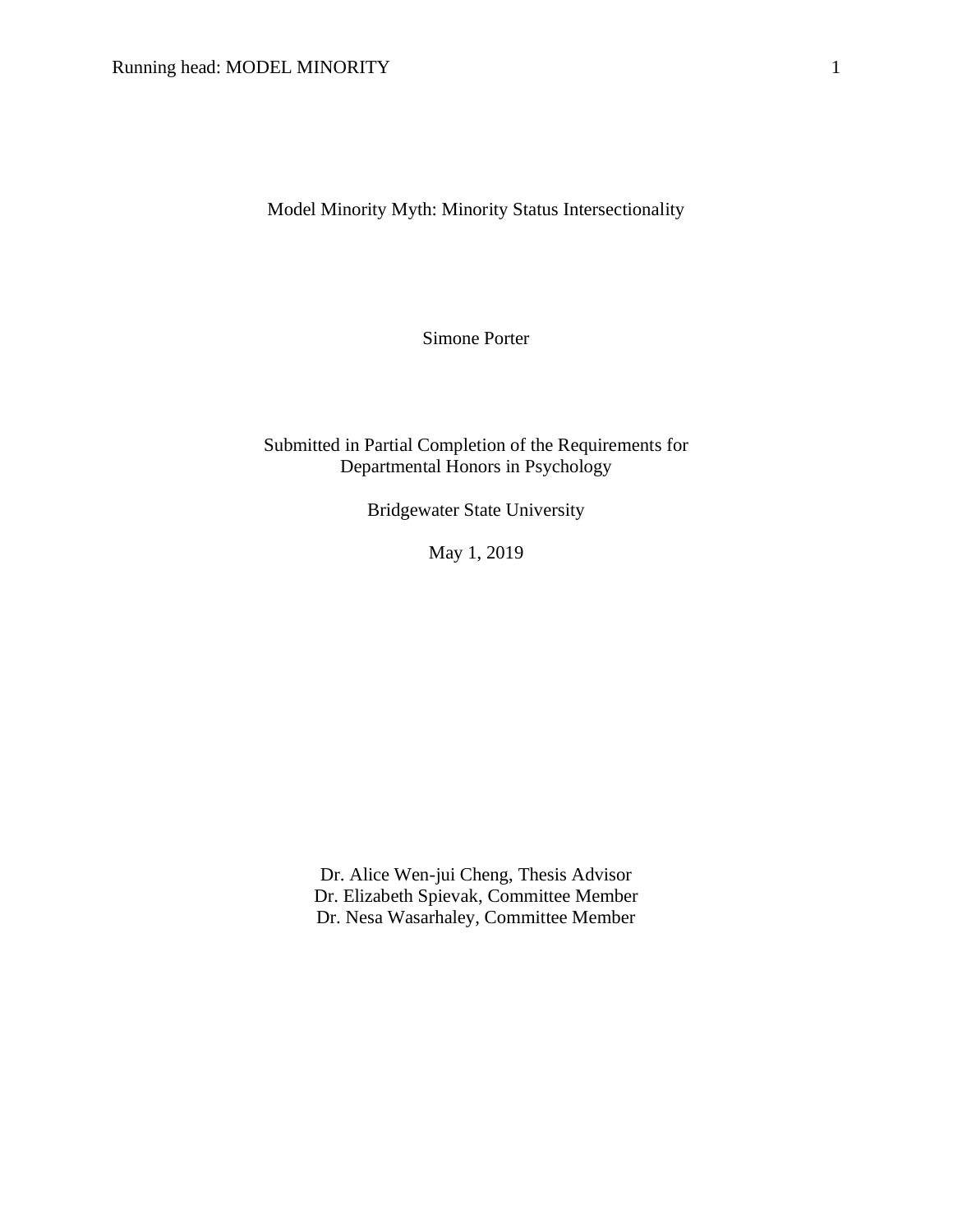#### **Abstract**

This study investigated the priming effects of the model minority stereotype on 52 clinicians in training regarding their diagnostic accuracy of a transgender Japanese American male (female to male) compared to a cisgender Japanese American male patient with identical symptoms qualifying for persistent depressive disorder (PDD). It was hypothesized that clinicians in training would be more likely to perceive the primed transgender vignette as low functioning with more time needed for recovery compared to perceiving the cisgender vignette as high functioning with less time needed for recovery. The results showed a main effect for gender for the symptom inattention to details; there was also a main effect for stereotype priming regarding signs of hypersomnia or insomnia and there was an interaction effect for gender and stereotype priming for symptoms of delusion. The level of experience with diverse ethnic groups, diverse socioeconomic classes and LGBT competency were significant for predicting prognosis. Implications regarding cultural competence and further education on transgender mental healthcare will be discussed, as well as how multiple minority statuses may influence healthcare decisions.

*Keywords:* Asian American, model minority stereotype, transgender, cisgender, gender nonconformity, intersectionality of minority statuses, ethnic minority, sexual minority, diagnostic bias, persistent depressive disorder, mental health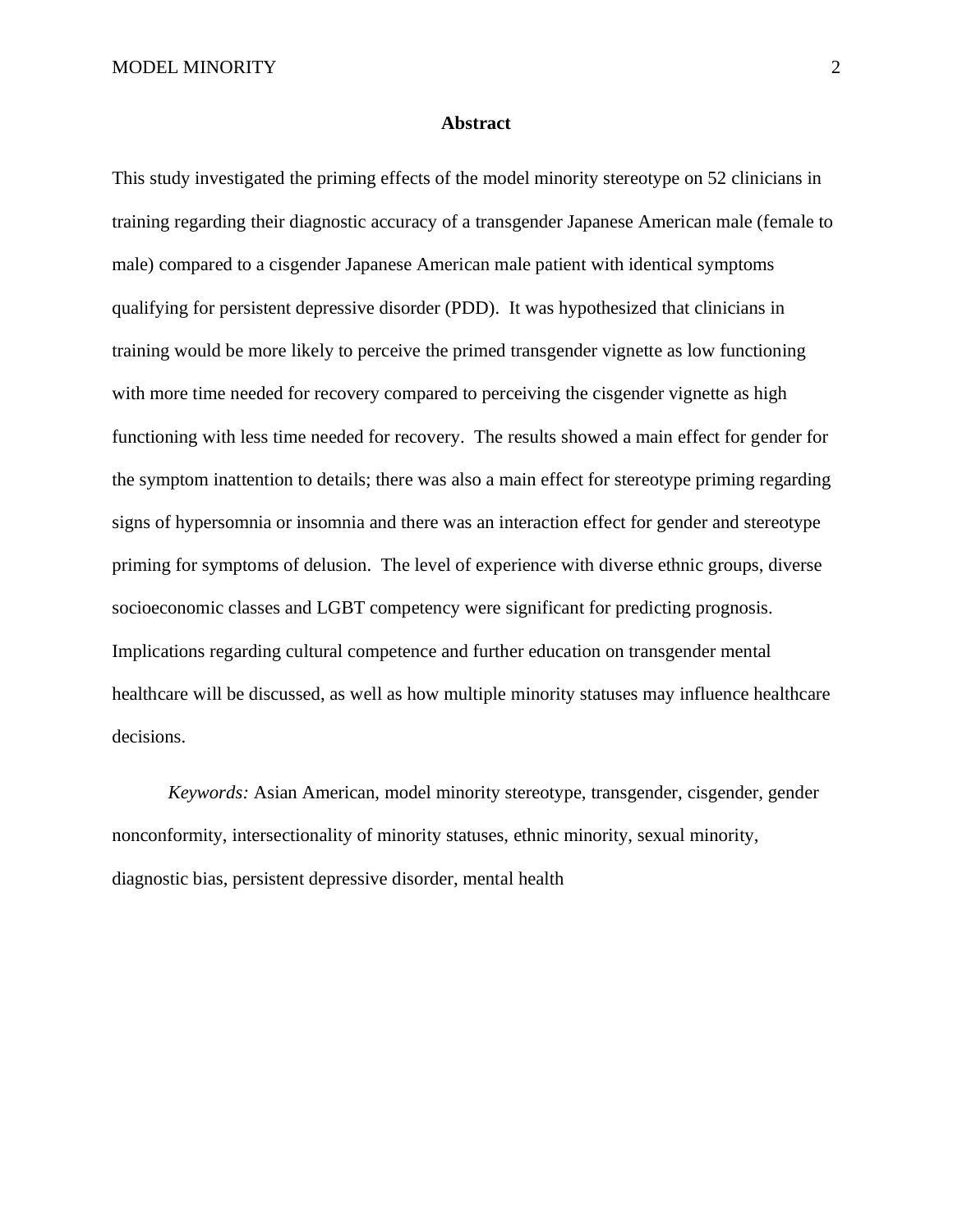#### Model Minority Myth: Minority Status Intersectionality

It is regrettable that mental health counselors are not exempt from bias. Studies have shown that diagnostic bias has influenced psychiatric diagnosis and treatment for multiple populations (Mizock & Harkins, 2011; Potts, Burnam, & Wells, 1991). Further research into diagnostic bias is important to understand because it is particularly harmful for underrepresented individuals, such as ethnic and sexual minorities. Intersectionality is a concept popularized by Kimberle Crenshaw that is well known in the field of gender studies but relatively unexplored in psychology. When examining issues of bias, it is especially important to consider individuals who embody multiple marginalized identity statuses (Crenshaw, 1991). Although the availability of knowledge on ethnic and sexual minorities has somewhat improved in the field of psychology, there is still gap in knowledge regarding diagnostic bias on people who have intersecting (two or more) minority statuses. Currently, there are no studies that focus on the influence of stereotypes on diagnostic decisions in the context of intersecting minority statuses. Investigating this is especially important because individuals with intersecting minority statuses have been shown to be at increased risk for psychological distress (Hayes, Chun, Edens, & Locke, 2011) and health disparities (Hsieh & Ruther, 2016), therefore their mental health needs are inflated. Specifically, there is a lack of knowledge on the Asian American transgender population. It is important to investigate how stereotypes regarding Asian Americans and attitudes toward transgender people effect the diagnosis of a person who possesses both identities. In the past, there has been research conducted on how ethnicity and gender have separately influenced the perceptions of mental health practitioners (Begeer, Bouk, Boussaid, Terwogt, & Koot, 2009; Bertakis, Helms, Callahan, Azari, Leigh, & Robbins, 2001; Cheng, Chang, O'Brien, Budgazad, & Tsia, 2017; Cheng, Iwamoto, & McMullen, 2016; Mizock &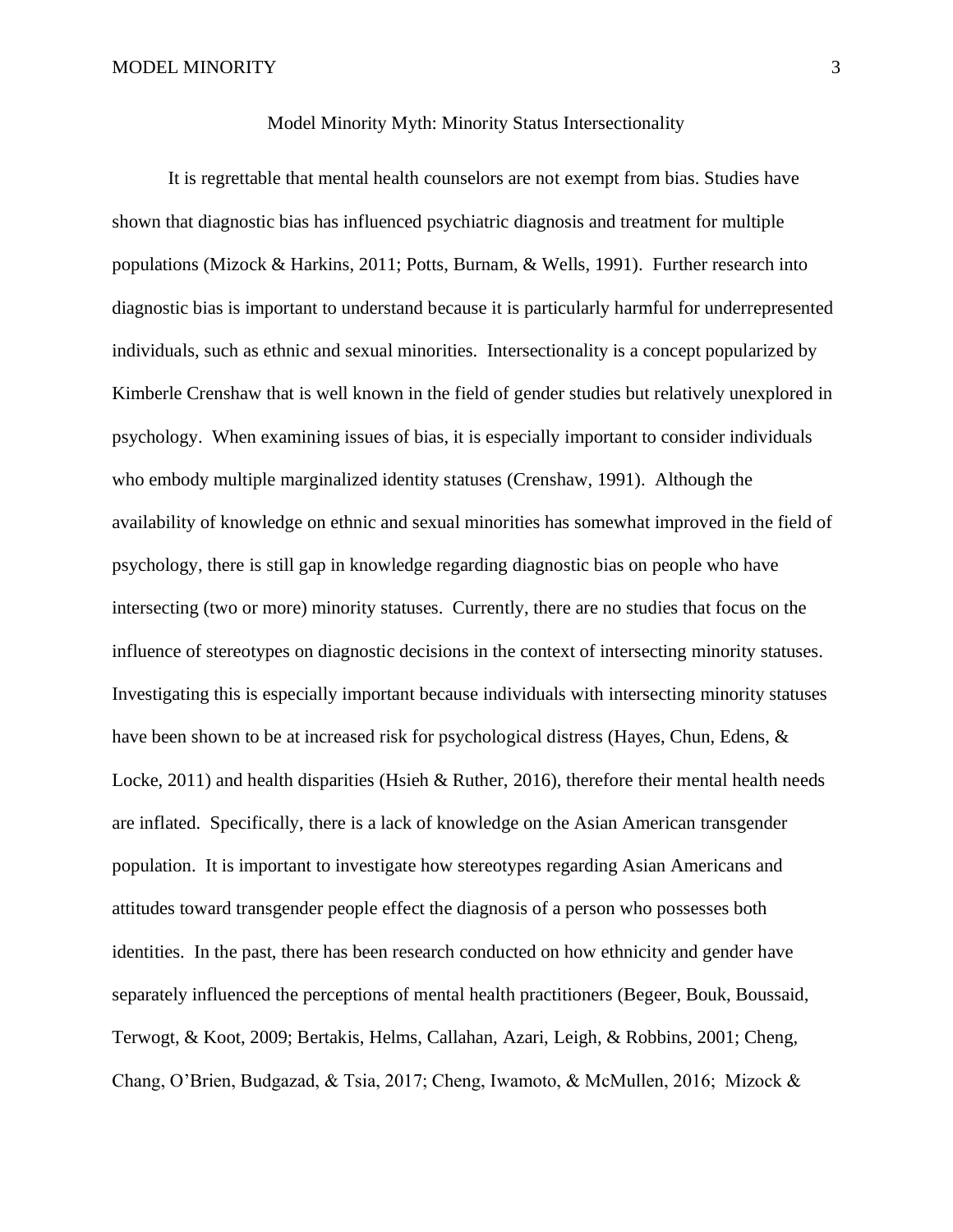Harkins, 2011; Potts, Burnam, & Wells, 1991). However, studying the effects of ethnicity and gender separately is not enough to fully understand how our biases would affect a person that possesses both identities. Therefore, the aim of the present study is to investigate the influence of the model minority stereotype and transgender attitudes of clinicians in-training when diagnosing an Asian American transgender male (female to male) with persistent depressive disorder.

#### **Asian American Transgender Mental Health**

Information about Asian American transgender mental health is limited. Studies that are published about this population often incorporate the Asian American transgender population and the Asian American sexual minority subgroups such as gay, lesbian or bisexual individuals, together within one sample (Ching, Lee, Chen, So & Williams, 2018; Choi & Israel, 2016; Szymanski & Sung, 2010). When searching for peer reviewed literature that exclusively focuses on Asian American transgender persons, few results emerge.

One of the few, (Bith-Melander et al., 2010) focused their subject pool exclusively on an ethnic minority transgender population in San Francisco. The research team conducted twenty interviews ( $N=20$ ) and four focus groups with transgender individuals ( $N=23$ ) who identified as either African American (n=14), Latino/a (n=7), Asian American/Pacific Islander (n=12) and mixed ethnicities (n=9). The goal of their study was to explore mental health and other health issues related to identifying as an ethnic minority transgender person. The researchers found that most young A/PI transgender youth were depressed and disconnected from the mainstream transgender community. Due in part to this isolation, it was reported that substance and alcoholuse was a common means for escape from issues related to gender identity and poverty. Many expressed discomforts coming out to family as there was risk of rejection in the forms of being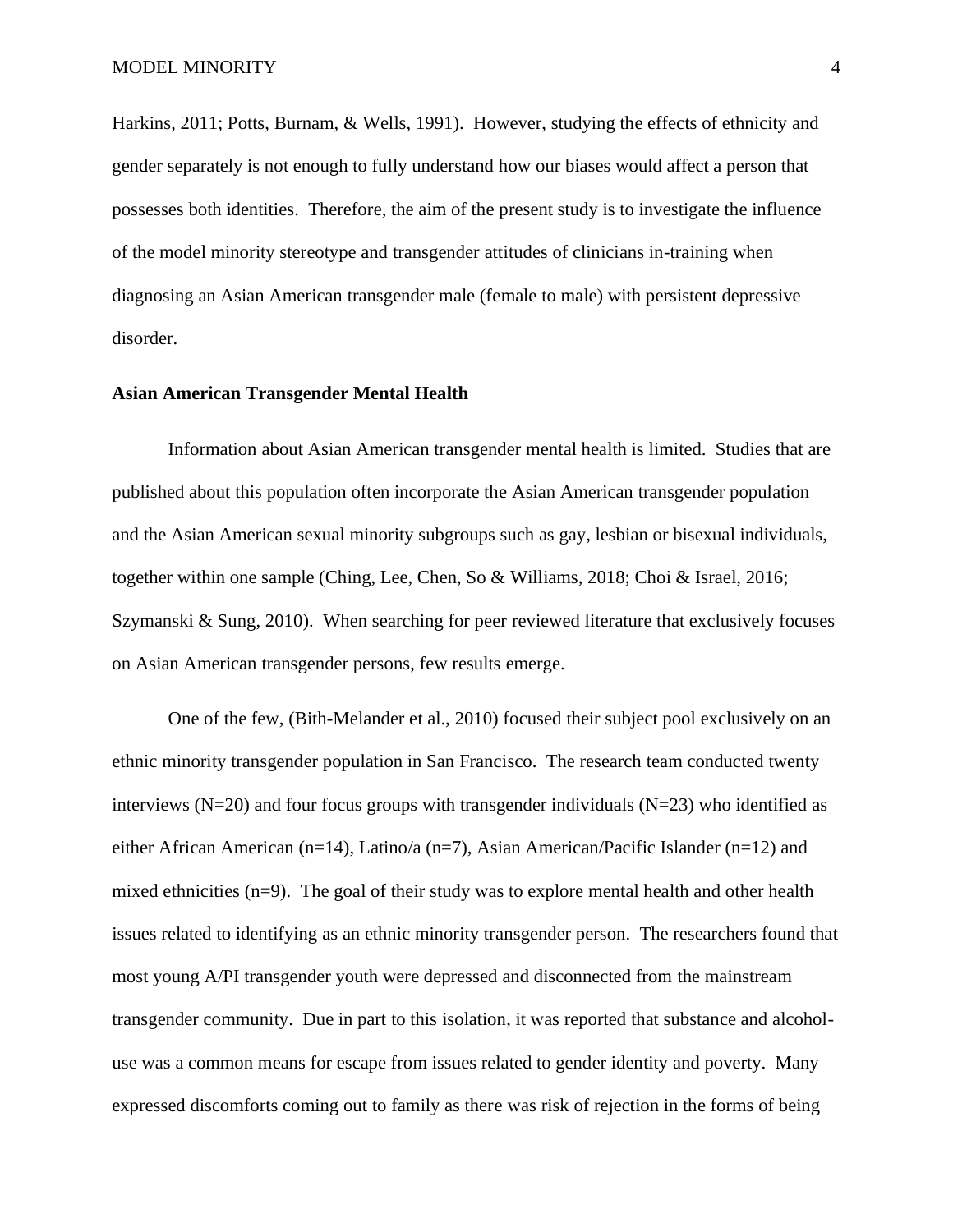kicked out of the home, as well as verbal and/or physical abuse. When healthcare services were discussed, many A/PI participants expressed concerns that most practitioners were not culturally competent or sensitive to their unique needs. They explained that it was common to be faced with institutional barriers, such as lacking health insurance. Participants also stated that it was common not to be aware of support services that specialized in transgender issues.

Szymanski and Sung (2010) examined the psychological distress of 144 Asian American LGBTQ persons. The participants were told that the study's purpose was to examine how their identity as Asian American sexual minorities may contribute to their experiences, feelings and attitudes. Measures were based on the frequency of heterosexist events, subtle and blatant racist experiences, minority stressors, internalized heterosexism, feelings of general distress, somatic distress and difficulty performing tasks. The results showed that depression and anxiety increased in relation to heterosexism from the Asian American community, internalized heterosexism, racism when dating, and coming out to family. Although this study greatly contributed to Asian American LGBTQ literature by providing insight into the causes of psychological distress for Asian American sexual minorities, participants who self-identified as transgender consisted of only 4% of the sample size. Additionally, the sexual identities of the participants were not separately analyzed to determine if there were differences in psychological distresses between them.

Szymanski and Sung (2010) and Bith-Melander et al., (2010) added greatly to the knowledge of Asian American transgender populations in the form of quantative and qualitative studies. However, there remains much more to be explored when it comes to mental healthcare knowledge for this population. Both studies have highlighted psychological distresses experienced by Asian American transgender persons or Asian American sexual minorities,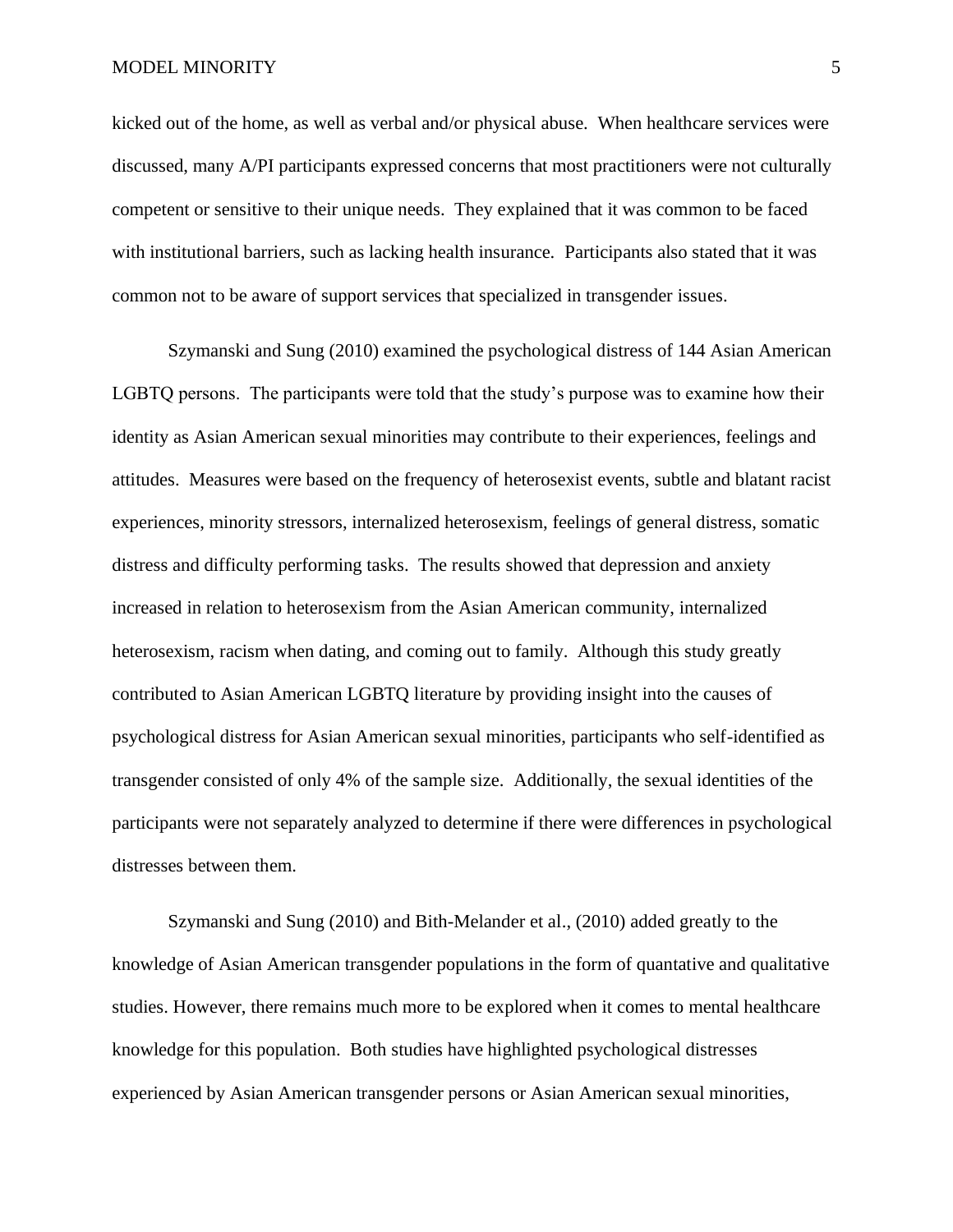however more research into this population should be conducted to gain a deeper understanding of this population for the purpose of implementing solutions within the healthcare system.

#### **Intersectionality of Identity Theory**

The intersectionality was proposed by Kimberle Crenshaw who argued that because race, sex and class are often analyzed separately, a real-world element is taken away from the discourse of identity politics due to the possibility of some people having multiple minority statuses that effect their daily lives (Crenshaw, 1991). Crenshaw (1991) particularly highlighted how intersectionality of minority status effects women of color. She explained that the discrimination experienced by women of color is different from White women, because women of color are not only marginalized for being a woman but also marginalized for being a racial minority. Crenshaw's concept was that identity is fluid and cannot be separated. Her theory has partially caught onto the psychology field and in recent years, has been discussed within literature regarding counseling practices (Ecklund, 2012; Watts-Jones, 2010).

Ecklund (2012) discussed the implications of counseling children with multicultural backgrounds and explained how intersectionality contributes to a person's identity development because multiple identities overlap. She used a case study of an ethnic minority-gender variant child named Max who was referred to her at the age of 7 to undergo psychotherapy for anxiety, behavioral problems and gender identity issues. Max was first-generation Korean American and was raised Christian. Over the course of therapy, Ecklund discovered that much of Max's distressed came from his intersecting identities of Korean culture, Christian affiliation and gender variance. She proposed approaching treatment from what she describes as a nonhierarchal method, in which the therapist acknowledges and respects all present identities within a patient while recognizing the intersecting identities in oneself. She also proposed that the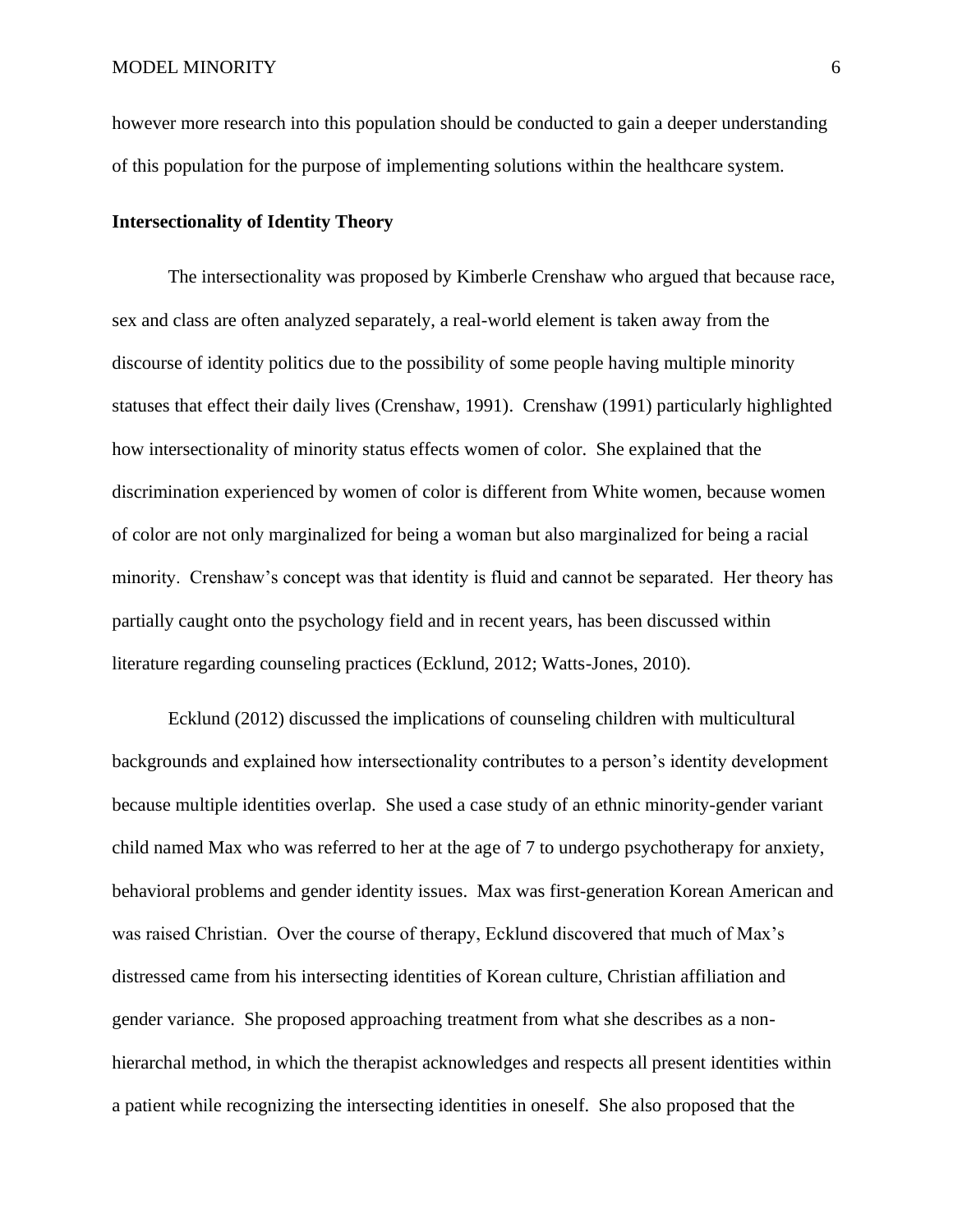#### MODEL MINORITY 7

therapist should acknowledge both the challenges and strengths of the client's intersecting identities. Lastly, Ecklund stated that the therapist should be aware of the mainstream culture's strong influence on identity development. She stated that the influence from mainstream culture on an individual's identity development can affect relationships within the immediate family, especially when family values and culture do not align with mainstream culture. Her solution was to guide her patients in finding ways of expressing this part of their identity outside of the home in activities such as school or community involvement.

Ching et al., (2018) proposed that future research should focus on an intersectionality model based upon results from a metanalysis that highlight the increased risk of psychological distress among gender fluid Asian Americans. Higher rates of depression and anxiety were found among Asian Americans when compared to their white counterparts, and almost half of the Asian American respondents reported that their depression came from their sexual identities and were more likely to induce self-harm and suicide attempts. The researchers concluded that culturally sensitive treatments should be utilized by therapists, such as acupressure, qi gong and yoga.

Hsieh and Ruther (2016) analyzed data from a sample of 62,302 people from the 2013/2014 National Health Interview Survey and found that ethnic, gender and sexual identities interact to predict the status of overall health. Their results indicated that being female and nonwhite attributed to poorer health compared to heterosexual White males. They concluded that gender, sexual and ethnic identity statuses interact to affect health outcomes, which greatly varies depending on the combination of identities present. Hayes et al., (2011) used data from the Collegiate Mental Health (CCMH) and the CCMH-Student Affairs Administrators in Higher Education (NASPA) survey and only included participants who reported their ethnicity and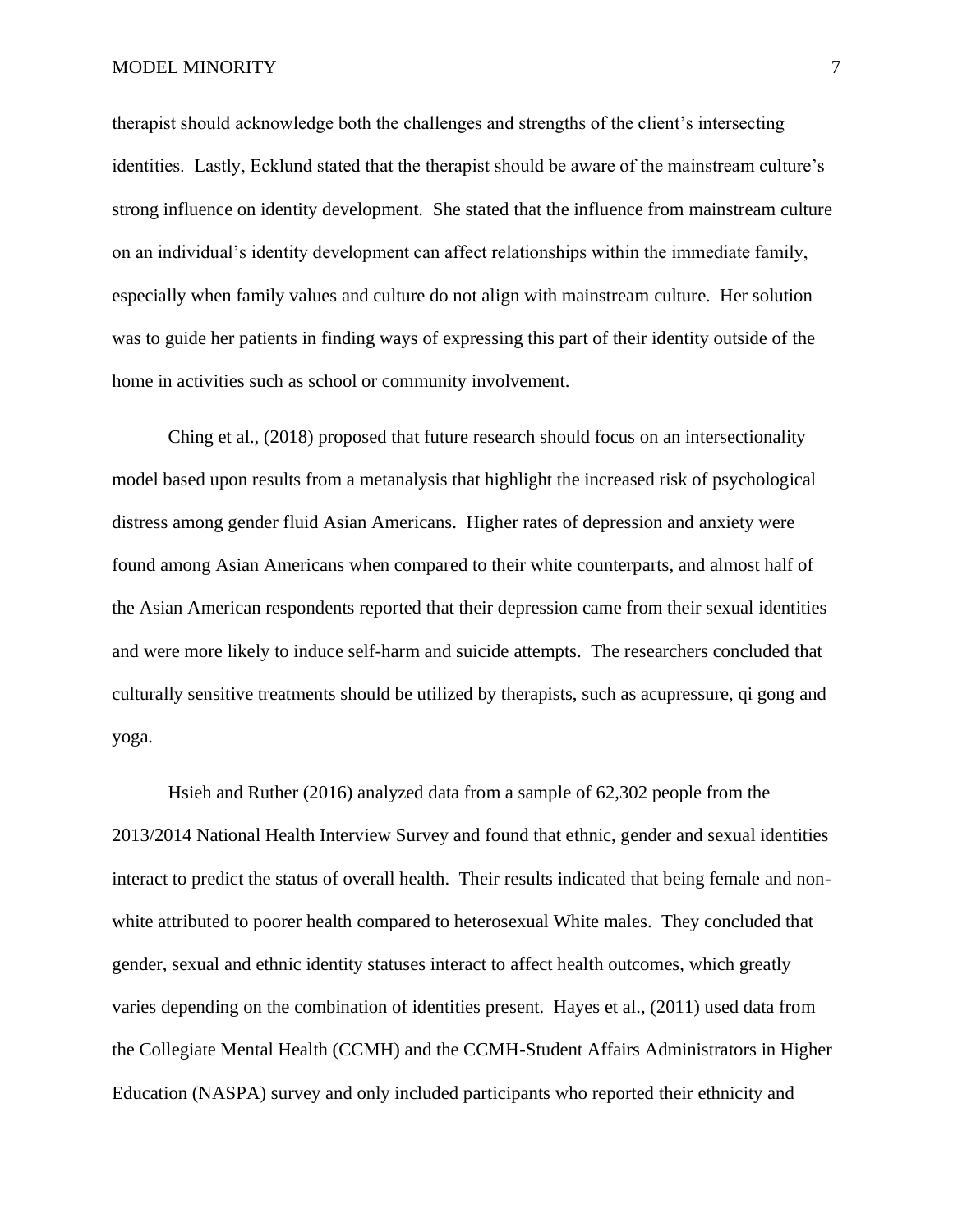sexual orientation. They reported that when a sexual minority status was paired along with being an ethnic minority status, psychological distress increased in forms of depression, substance use, generalized anxiety and issues stemming from their family. These studies have provided the framework of exploring the mental health of individuals from an intersectional perspective. Research such as the ones described add depth to future research and may explain some of the questions that remain regarding minority groups and their mental healthcare needs.

#### **Transgender Mental Health**

Transgender mental health is a growing topic in psychology. Transgender is defined as a person who does not identify with their assigned gender at birth. Cisgender on the other hand, is when the gender identity of the individual matches their birth sex (Nagoshi, Brzuzy & Terrell, 2012). The fifth edition of the Diagnostic and Statistical Manual of Mental Health Disorders (American Psychiatric Association, 2013) diagnoses transgender people as qualifying for gender dysphoria when they experience significant distress and/or functioning impairment due to their gender identity. The previous edition of the diagnostic manual, the DSM-IV-TR (American Psychiatric Association, 2000) had a diagnosis called gender identity disorder (GID). Gender identity disorder labeled people who identified with their opposite gender, as experiencing a disorder. Gender identity disorder was listed under sexual disorders and sexual dysfunctions within the DSM-IV-TR, which essentially added to the stigma of gender nonconformity. The DSM-5 changed the name of GID to gender dysphoria along with the diagnostic criteria, to lessen the stigma associated with gender nonconformity (APA, 2013). However, despite the progress made, transgender individuals still experience the negative residual effects associated with a diagnostic label.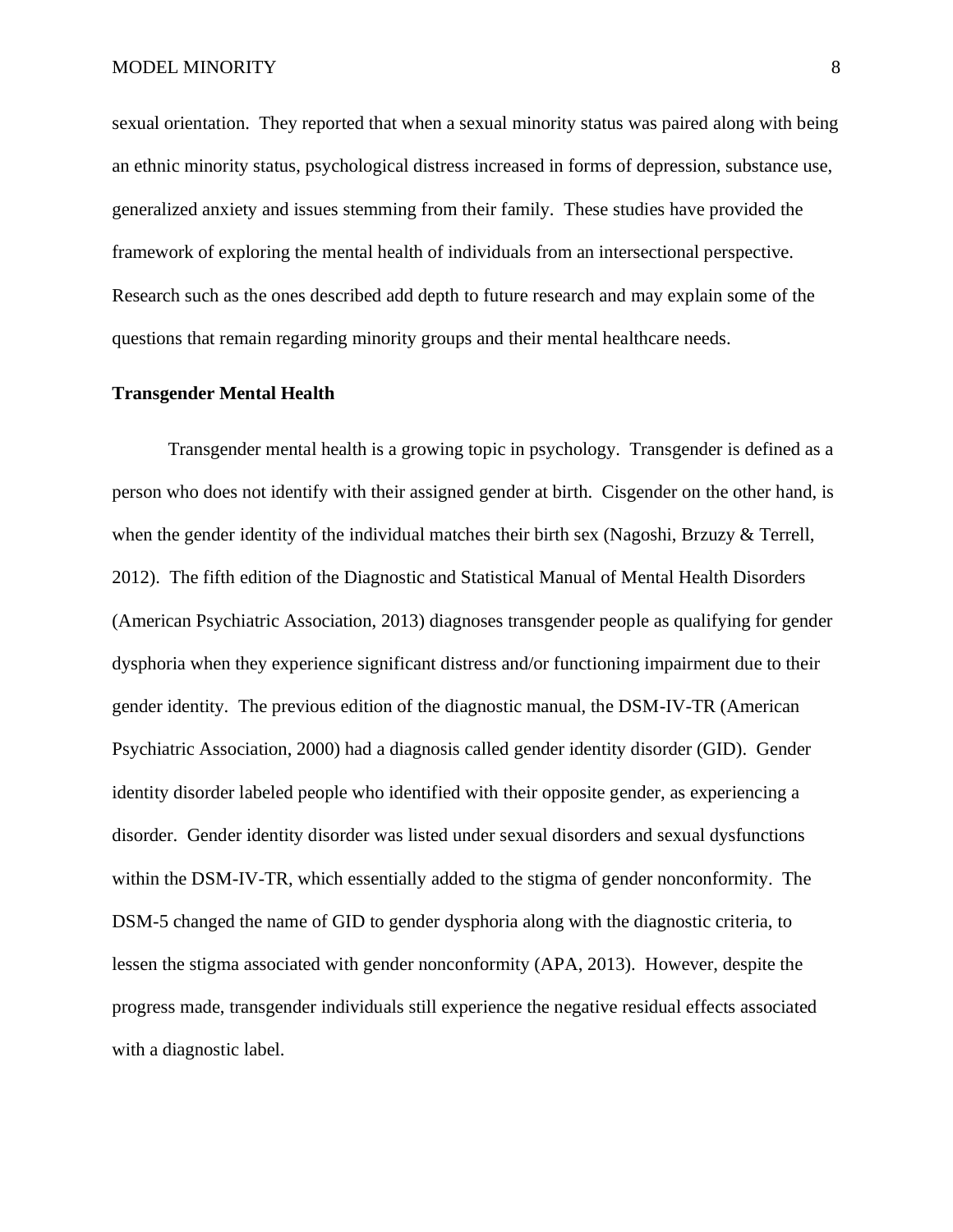It has been found through research that transgender people experience greater health disparities and poorer health outcomes when compared to cisgender people (Borgogna, McDermott, Aita & Kridel, 2019). Borgogna et al., (2019) examined data from a sample of 43,632 college students from the Health Minds Study and discovered that transgender individuals endorsed significantly higher rates of depression and anxiety than those who identified as cisgender. Similarly, researchers Bockting, Miner, Romine, Hamilton and Coleman (2013) found among an online sample of 1093 male-to-female and female-to-male transgender individuals, that almost half (44.1%) scored high on clinical depression, and 33.2% experienced anxiety. In another study, Smith et al., (2018) interviewed transgender adults and found that a significant portion of the sample experienced high levels of discrimination, lack of available mental healthcare resources and increased suicide attempts.

Understanding the general populations' attitudes toward transgender people may aid in explaining why this population is at an increased risk for poor health and discrimination. One study (Reed, Franks and Scherr, 2015) measured the perceptions of participants who were told to act as hiring managers. They reviewed hypothetical applications that explicitly reported the gender identity of the applicants. The applicants were cisgender male, cisgender female, transgender male (female to male) and transgender female (male to female). All applications were identical except for gender identity. The participants rated their willingness to hire the applicant and rated their perception of the applicant's mental health. The results showed that most participants perceived the transgender applicants as having more mental health issues than the cisgender applicants of identical symptoms and qualifications. Additionally, the male-tofemale transgender vignette was perceived as the least mentally stable and was the least hired as a result. Another study (Norton & Herek, 2013) found that their participants largely associated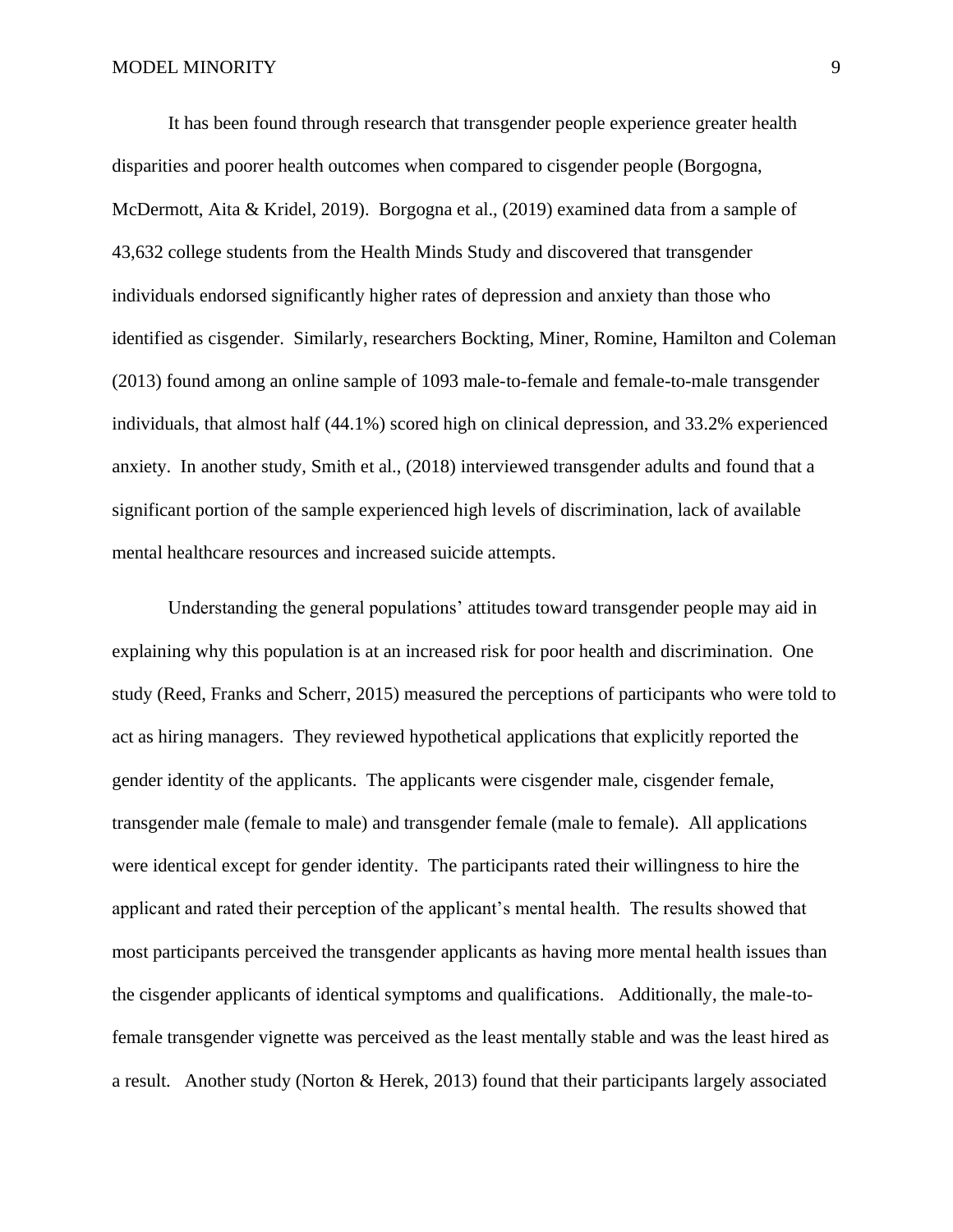transgender people with gay, bisexual and lesbian people, but the participants' perceptions of transgender people were significantly more negative. The negative perceptions of transgender individuals decreased when the participant had previous regular exposure to transgender people. Additionally, Buck and Obzud (2018) surveyed 189 cisgender heterosexual individuals to access if their attitudes towards transgender persons differed between gender-separated settings such as bathrooms, and gender-integrated settings. They also measured the participants' transphobia, sexism and beliefs of the world being a dangerous place. They found that attitudes towards transgender people were more negative when they were described being present in a genderseparated setting compared to a gender-integrated setting. They concluded that these attitudes were correlated with greater belief in a dangerous world and increased endorsement of sexist attitudes.

Regarding clinician attitudes towards transgender people, Riggs and Bartholomaeus (2016) surveyed 96 mental health nurse practitioners and found that positive attitudes towards transgender people were correlated with a greater duration of training focusing on transgender mental health. In another study, Lucksted (2004) used qualitative methods and a sample of clinicians from a community mental health center to explore clinician perceptions and attitudes toward transgender patients. She discovered that transgender patients were often perceived as delusional and/or paranoid. She also discovered that the predicted recovery of transgender patients were based on whether the patient identified with their sex-at-birth. In other words, the patients that began to express their gender identity matching their sex-at-birth, were predicted to recover faster than those who were not conforming to their sex-at-birth. The results of studies such as the ones mentioned, show the necessity of further investigation into the perceptions of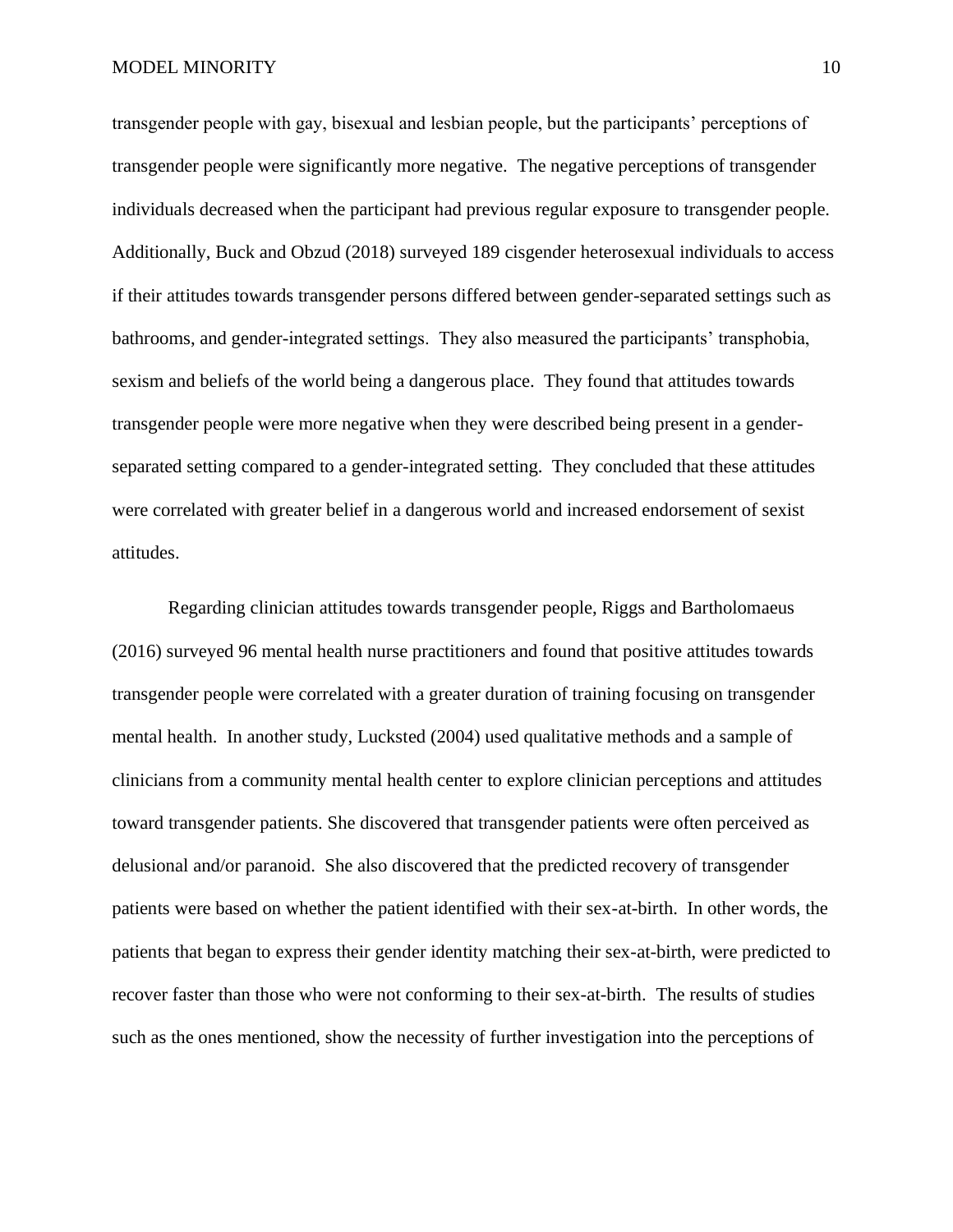transgender individuals and how these perceptions aid in perpetuating poorer mental health outcomes for transgender individuals suffering from mental illness.

#### **Asian American Mental Health**

Knowledge of Asian American mental healthcare needs is scarce as well. Abe-Kim et. al, (2007) used data from the National Latino and Asian American study to determine how often Asian Americans utilized mental health services. Their data showed that only 8.6% of the national sample used mental health services compared to White Americans. Another study (Takeuchi et al., 2007) used the same sample from the national study and found differences between men and women. Immigrant women had lower rates of mental illness compared to U.S. born women and men. Additionally, those who were fluent in English had lower rates of illness.

In a study (Nguyen, Arganza, Huang, Liao, Nguyen, & Santiago, 2004) that examined the psychiatric diagnoses of 981 Asian American adolescents, discovered that Asian American adolescents were more likely to receive a diagnosis of anxiety and adjustment disorder than non-Asian American adolescents. They were also more likely to be rated poorly on the variables: community role performance, self-harmful behavior, and thinking. The researchers discussed in their summary of their study that stereotypes of Asian Americans may have had an influence on how the adolescents were perceived by clinicians. It is possible that the model minority stereotype influenced the perceptions of the diagnosing clinicians in their study.

#### **Model Minority Stereotype**

A model minority is a positive stereotype that generalizes those of Asian descent to be high functioning, resilient, diligent and submissive (Chao, Chiu, Chan, Mendoza-Denton & Kwok, 2013). The idea of a model minority was popularized by a New York Times article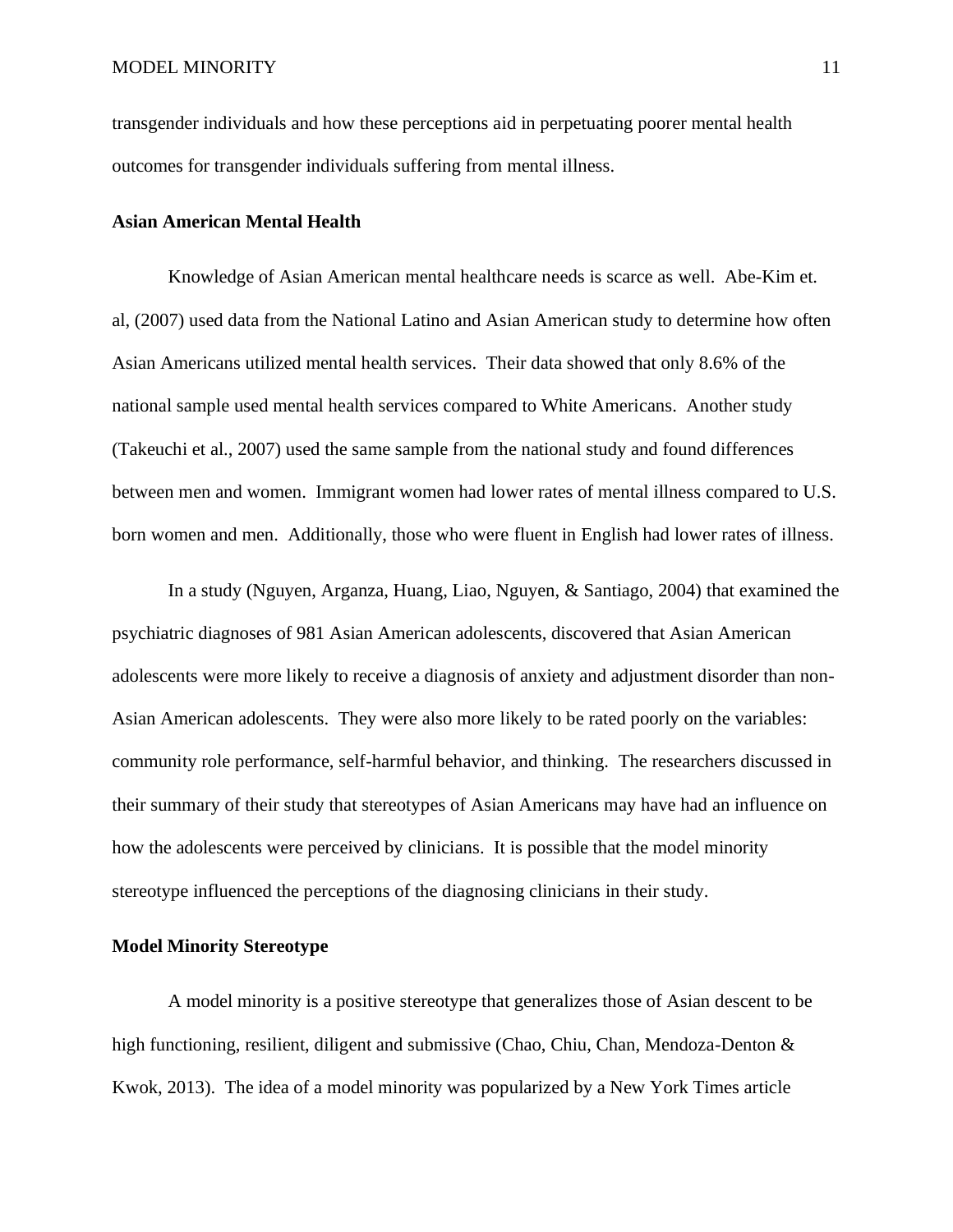published in 1966 titled, Success Story, Japanese-American Style (Peterson, 1966). The article depicted Japanese Americans as hard-working, intelligent and able to overcome odds to increase upward mobility. Cheng et al., (2016) used the model minority stereotype as a primer to see if it would influence clinicians in-training when reviewing the vignettes of an Asian American male and a White American male with identical symptoms of alcohol-use disorder. In their study, the clinicians in-training were less likely to diagnose the Asian American male vignette with alcohol-use disorder when compared to the White American male vignette. The clinicians intraining also perceived the Asian American to have higher alcohol tolerance. Additionally, the stereotype prime had more of an effect on the diagnoses of the White vignette. When the White vignette was primed it was less likely to be diagnosed with alcohol-use disorder, however a small difference was found between the unprimed and primed Asian American conditions. Due to this finding, the researchers concluded that it was possible that clinicians in-training were already influenced by the model minority stereotype when diagnosing the Asian American vignette.

#### **Current Study**

The purpose of this study was to investigate how the model minority stereotype and gender identity affect the clinician in-trainings' perception of a person with intersecting minority statuses (Asian American Transgender male (female to male). Determining the influence of the model minority stereotype and attitudes regarding transgender identity are important variables to examine together due to the impact of intersectionality. The design of this study mirrors the design of the Cheng et al., (2016) study, however the present study focused on how transgender identity may influence perceptions of an Asian male. This study recorded items such as ethnicity, sex at birth, sexual orientation, gender identity and level of experience with diverse groups. After our clinicians in-training completed the demographics section, half of the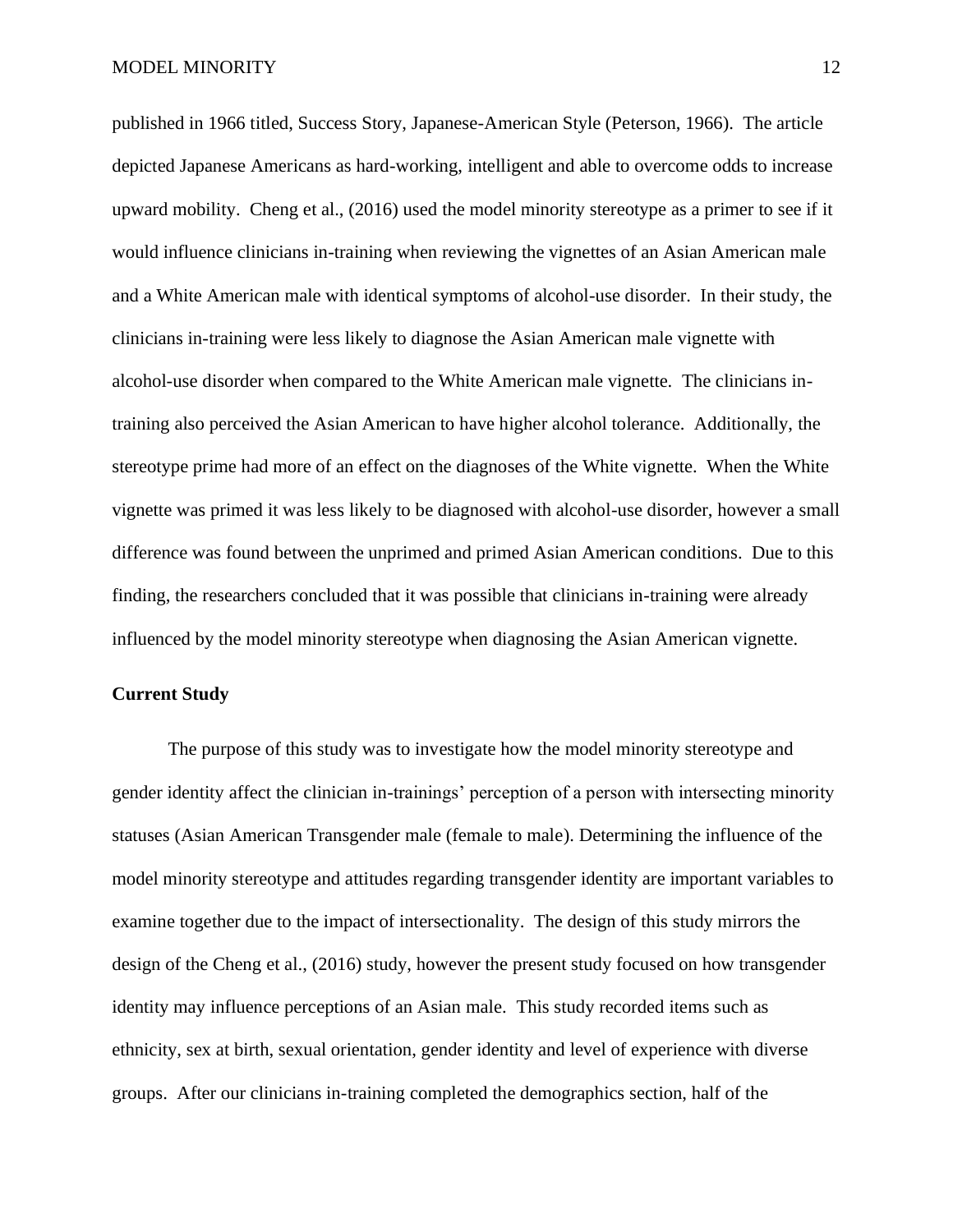participants were randomly assigned to the stereotype condition. After determining treatment suggestions, diagnosing the vignette and selecting a prognosis, the clinicians in-training completed a racial attitude measure (CoBRAS) and a LGBT clinical skills competency questionnaire (LGBT-DOCSS).

The CoBRAS is used to assess colorblind racial attitudes. Higher scores indicate denial or unawareness of institutional racism and prejudice (Neville, Lilly, Duran, Lee & Browne, 2000). Due to the patient in the vignette being an ethnic-sexual minority or in some cases, just an ethnic minority, those who score high for colorblind racial attitudes may not be as culturally sensitive to the needs of an ethnic minority patient compared to someone who scores low on colorblind racial attitudes. When Penn and Post (2012) tested play therapists on their color-blind racial attitudes they found that higher scores on the denial of White privilege in the CoBRAS was related to scoring low on multicultural competency. In a separate study (Chao, Wei, Good & Flores, 2011) ethnic minority counselors' and white counselors' CoBRAS scores were compared. The results showed that higher endorsement of colorblind attitudes meant lower multicultural competency. Another researcher (Gushue, 2004) found that although the CoBRAS was connected to how participants perceived symptoms of Black patients, CoBRAS was not connected to how participants perceived White patients. Lastly, Cheng et al., (2016) used CoBRAS for their study and found that colorblindness was a significant predictor in the perception of the Asian American vignette. Clinicians in-training who scored high on colorblind attitudes perceived the Asian American vignette as high functioning compared to the White American vignette. The present study will use CoBRAS in a multiple regression to determine if scores are related to how the patient is perceived.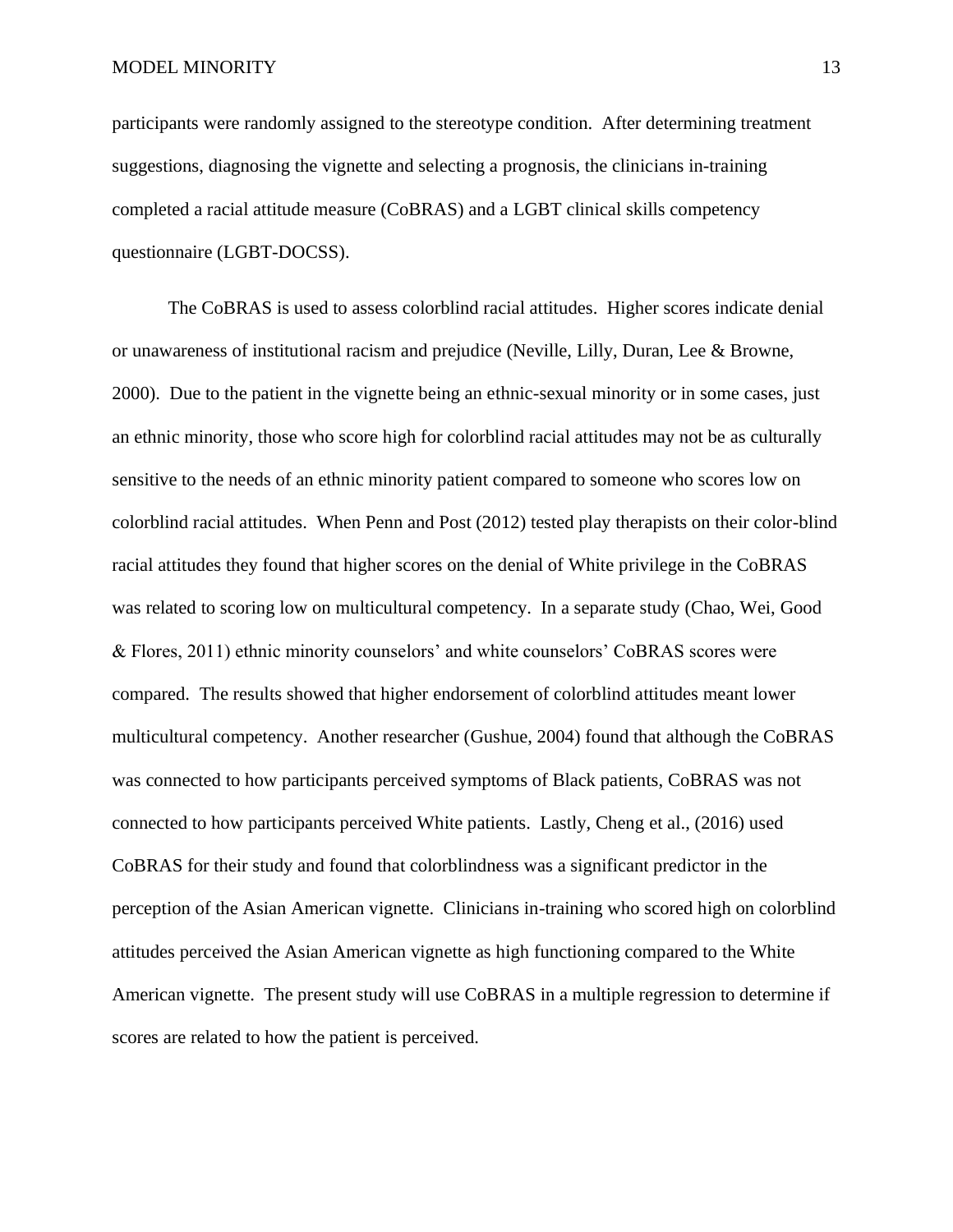The LGBT-DOCSS (Bidell, 2017) was used to measure attitudes and self-reported counseling competencies regarding lesbian, gay, bisexual and transgender patients among the clinicians in-training. We included this scale because our goal was to determine if LGBT competency scores influenced the perception of the gender conditions. Higher scores indicate a higher level of clinical preparedness and competency with LGBT patients. During the creation of this scale, Bidell, (2017) used counseling trainees, clinicians and educators from the United States and the United Kingdom as participants. He established internal consistency for clinical preparedness, attitudinal awareness and basic knowledge of LGBT concerns.

Our hypothesizes are as follows:

Hypothesis 1

Clinicians-in-training will perceive the (cisgender) Asian American male as high functioning when compared to the severity of symptoms, while perceiving the (transgender) Asian American male as low functioning when compared to the severity of symptoms.

#### Hypothesis 2

Clinicians in-training primed with the model minority stereotype will be more likely to perceive their vignette in accordance to the severity of symptoms than those who are not primed with the stereotype.

#### Hypothesis 3

The clinician in-training's level of experience with diverse groups will influence their perception of the vignette's mental health functioning.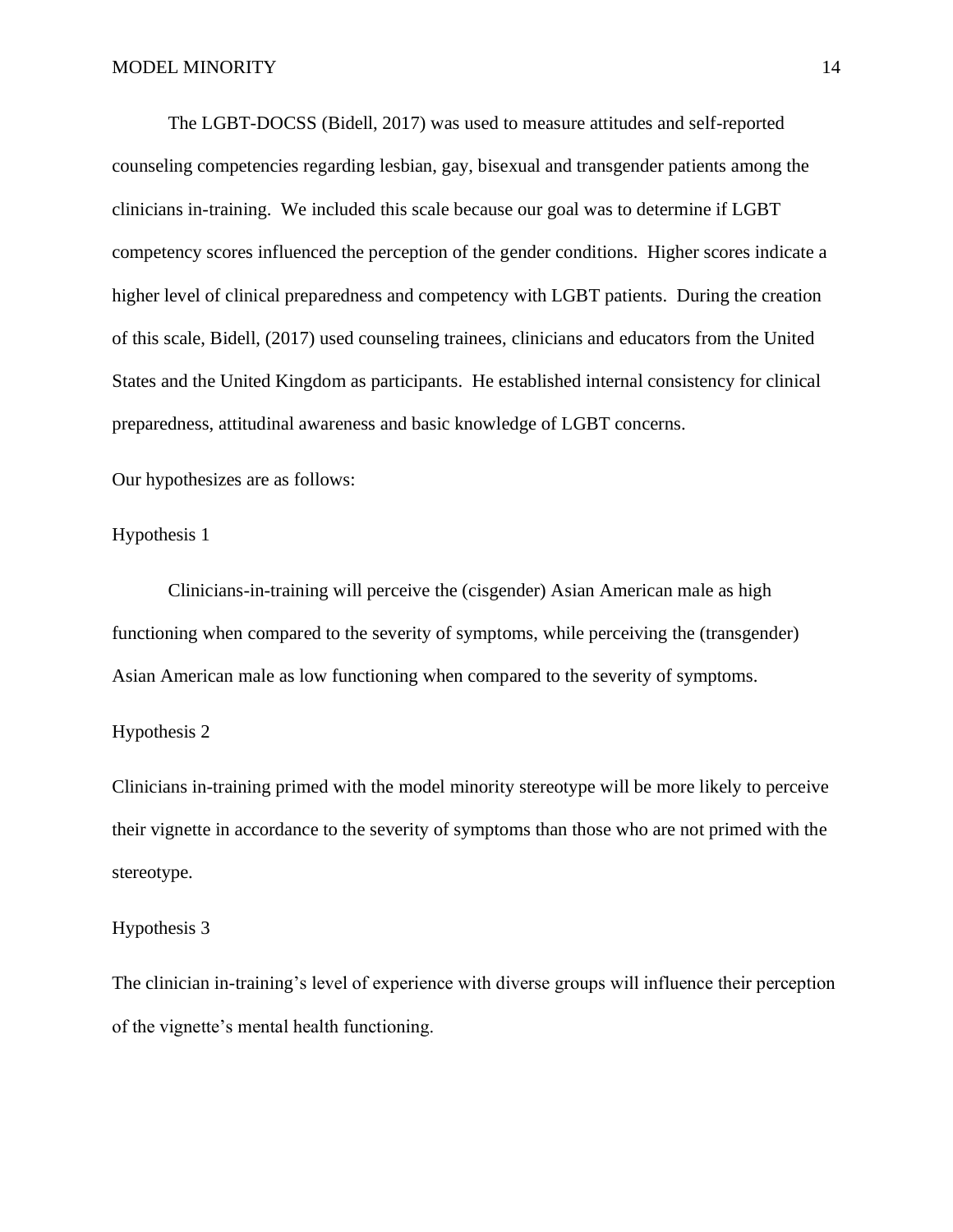#### **Method**

#### **Participants**

Participants were comprised of master's and doctoral-level students from accredited mental health training programs in the United States. These programs included the American Psychological Association (APA), the Council on Social Work Education (CSWE), and the Council for Accreditation of Counseling and Related Educational Programs (CACREP). Graduate students enrolled in these programs were recruited for this study because they reflected the national standard of the population that will professionally treat and diagnose the general public's mental health conditions. Program and training directors of these programs were contacted through email. The level of programs selected were master's, doctoral, internship placement and postdoctoral residency. An email was sent to accredited program directors asking for their consent in forwarding the study opportunity to their students. The email contained the primary investigator and co-investigator's contact information where students could follow up and received a trackable link to the survey from the co-investigator. Out of the 234 program directors contacted, 23 responded (10%). Bridgewater State University graduate students who fit participant criteria were also recruited through BSU student announcements. They were asked to contact the co-investigator via email if interested in participating. Flyers were posted throughout BSU campus within common areas and on available bulletin boards. Out of the 61 student responses for interest in completing the study, 53 attempted the survey (87%).

Participants were told that they were participating in a study about mental illness among different group members and could proceed with the study after providing informed consent. The original sample consisted of 53 participants. However, after accounting for missing data and incomplete responses, the sample comprised of 52 participants (n=52). Thirty of the participants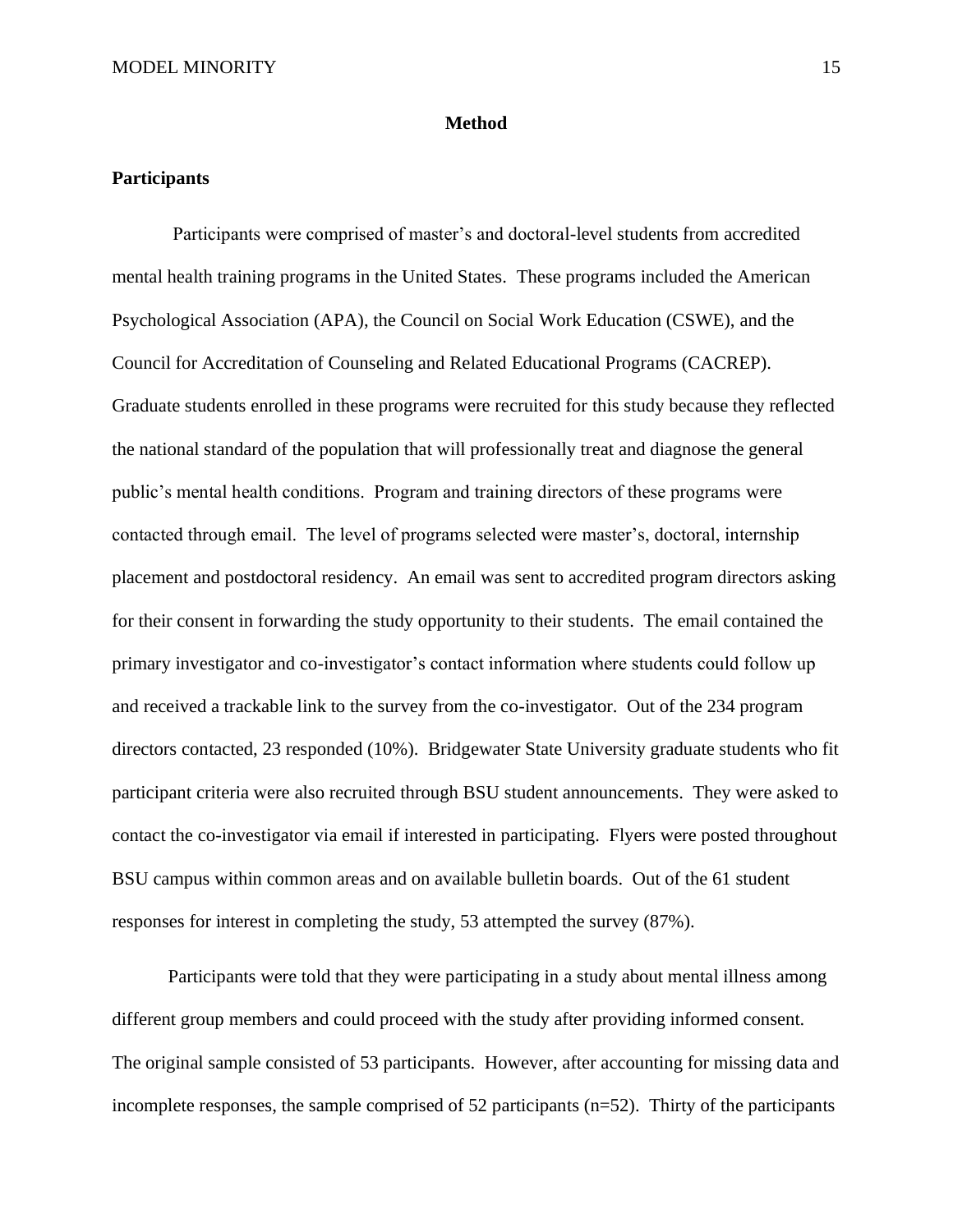#### MODEL MINORITY 16

(57.7%) were between the ages of 25 to 34 and fifteen (28.8%) of the participants were between the ages 18 to 24. The majority of the participants (80.8%) identified as Caucasian (non-Hispanic), 3 (5.8%) as African or African-American, 3 (5.8%) Asian/Pacific Islander, and 4 (7.7%) were of mixed heritage. Sex at birth was reported as either Male, Female or Intersex but was omitted from final analysis due to missing data, however most (90.4%) participants identified as cisgender. Regarding sexual orientation, 63.5% identified as heterosexual, 21.2% as bisexual, 9.6% as other and 5.8% as homosexual. Fifty (96.2%) participants were born in the United States while the remaining two participants (3.8%) who were born outside of the United States, reported that they lived in the country for nine or more years. In the sample, the field of study for participants was comprised of 26 (50%) psychology, 15 (28.8%) counseling (e.g. mental health counseling, school counseling), 6 (11.5%) social work, and 5 (9.6%) education graduate students. Thirty participants were enrolled in a master's level program (71.1%), followed by 9 Doctor of Psychology (17.3%) and 6 Doctor of Philosophy (11.5%). Out of the total number of participants (n=52), 36 (69.2%) reported having either completed a course on multicultural counseling or at the time of the survey, was currently enrolled in a course on multicultural counseling.

Regarding the number of completed courses on multicultural counseling, 34 participants (65.4%) reported completing at least one course on multicultural counseling and 11 participants (21.2%) reported having completed at least two courses. When participants were asked the type of license that they would pursue after completion of their program, 12 (23.1%) reported Licensed Mental Health Counselor (LMHC), 10 (19.2%) Licensed Professional Counselor (LPC), 10 (19.2%) Doctor of Psychology (PsyD), 8 (15.4%) choose 'other' as a license type, 7 (13.5%) Doctor of Philosophy (PhD), 3 (5.8%) Licensed Independent Social Worker (LICSW)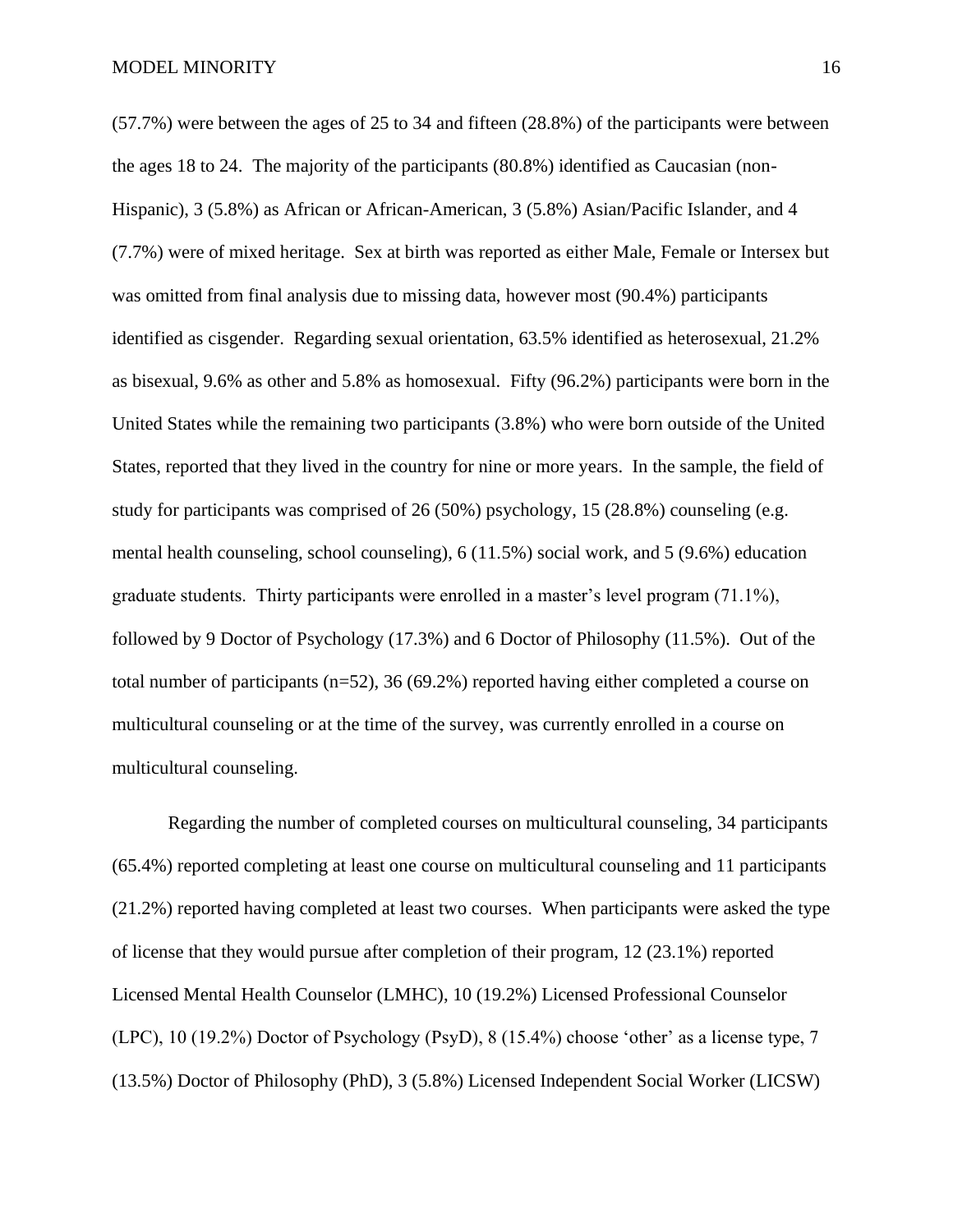and 2 (3.8%) chose Licensed Clinical Social Worker (LCSW). Most of the participants' training programs were in Massachusetts (38.5%) and Oregon (23.1%). In terms of years of experience to clients ethnically different from themselves, 18 (34.6%) reported having less than one-year experience, 13 (25%) reported 1-2 years experience, 13 (25%) reported having 5 or more years experience and 8 (15.4%) reported having 3 to 4 years experience. Regarding exposure to clients who were socioeconomically different from themselves, 14 (26.9%%) reported having less than 1-year experience, 12 (23.1%) reported having 1 to 2 years experience, 12 (23.1%) reported 5 or more years experience and 10 (19.2%) reported having 3 to 4 years experience. Twenty-five participants (48.1%) reported having less than one-year experience with clients who identified as LGBTQ, followed by 14 (26.9%) reported 1 to 2 years experience, 9 (17.3%) with 5 years or more and 4 (7.7%) with 3 to 4 years experience. Most participants had an annual income of \$7,500 or less (25%) and 13.5% reported making anywhere between \$15,001-25,000 per year with a household size of one person (38.5%) or two people (32.7%).

#### **Procedure**

This study was a 2 x 2 design, the independent variables were gender identity (cisgender or transgender) and the stereotype conditions (prime or not primed). The dependent variables were the scores of the Vignette rating measure (treatment recommendations) and Mental health rating measure (diagnostic endorsement). The CoBRAS and LGBT-DOCSS were used to measure colorblind attitudes and LGBT competency attitudes. The entire study was conducted online through a web-based survey website called Qualtrics. After participants provided informed consent and their demographic information, the participants were randomly assigned to one of four conditions in the study. (1) a clinical vignette describing a 25-year-old Japanese American Transgender male (Female to Male) professional who struggles with persistent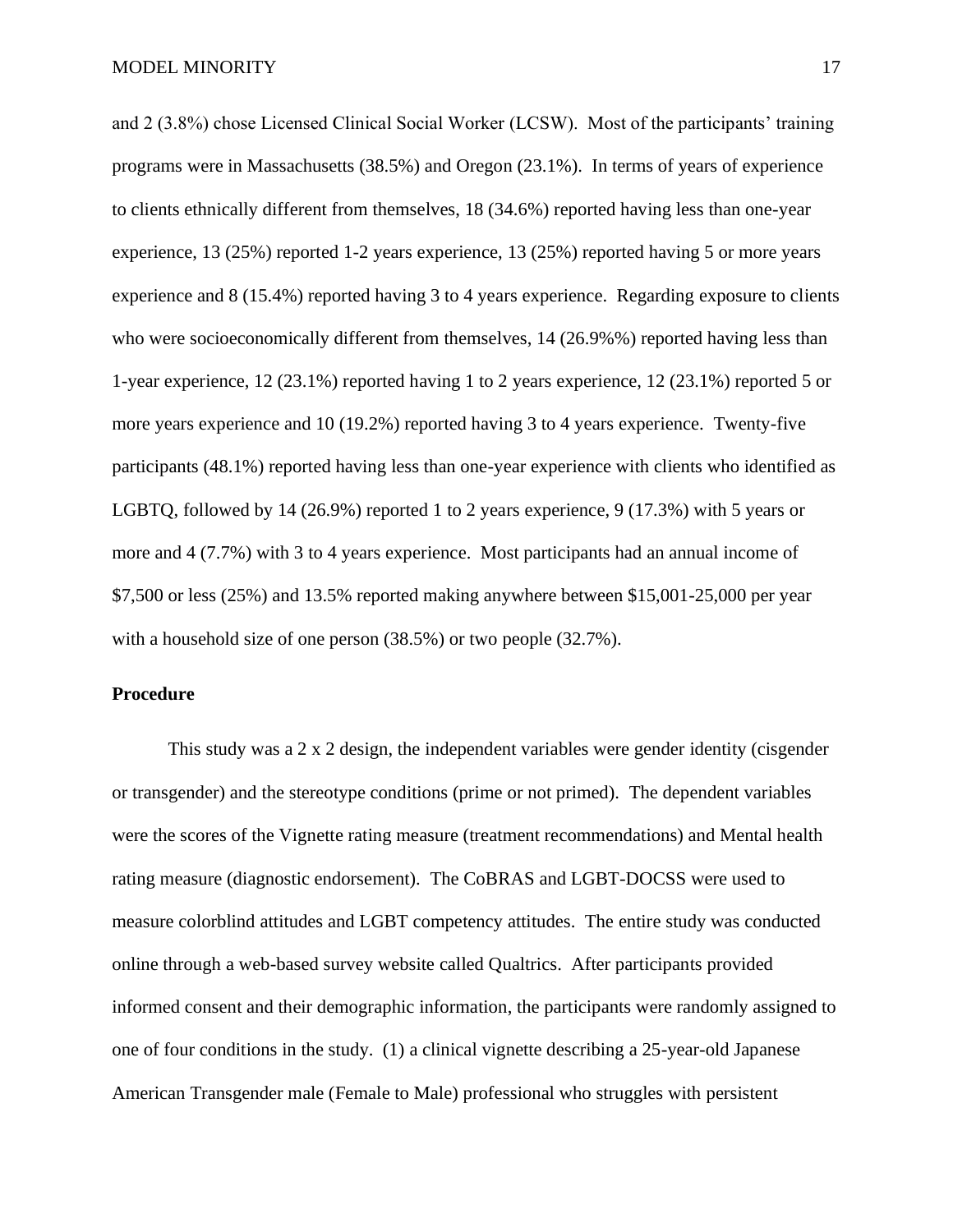depressive disorder according to the current DSM-5 (see appendix A); (2) a vignette with identical symptoms describing a 25-year-old Japanese American man (cisgender) (see appendix B); (3) a short video (see appendix C) perpetuating the Model Minority Stereotype followed by the Japanese American Transgender vignette; (4) the same short video followed by the cisgender Japanese American vignette. We used a video that perpetuated the model minority stereotype. The video was published on July 7, 2016 by Bloomberg Markets and had a duration of 3 minutes 18 seconds. Three female (two of Asian descent and one Caucasian) news reporters discussed data that compared median hourly earnings by ethnic group and sex in the United States for over a course of 16 years. The title of the video is called, Why Asian men make the highest hourly wage in the United States. The video presents data that suggests Asian American men out earn White American men in median hourly wage due to the statistical average that Asian American men are more likely to obtain at least a bachelor's degree (or advanced degree such as a master's degree or PhD) more so than White men and women. While the host were speaking, the video displayed a news stream at the bottom of the screen that stated, "White men still out-earn most". Despite the stream, no verbal mention of this fact was discussed in the video. The hosts continued to discuss how Asian men make more in hourly wage and then discussed data that suggested Asian women out earn White, Black and Hispanic women.

Following the video, participants completed measures on the Vignette rating scale, Mental health rating measure, Colorblind Racial Attitudes Scale and the LGBT Clinical Skills Scale. Twenty participants received an incentive through a raffle drawing. Those who wished to take part in the drawing must have completed up to the prognosis section of the survey. They were presented with an option to enter their contact information including their email address via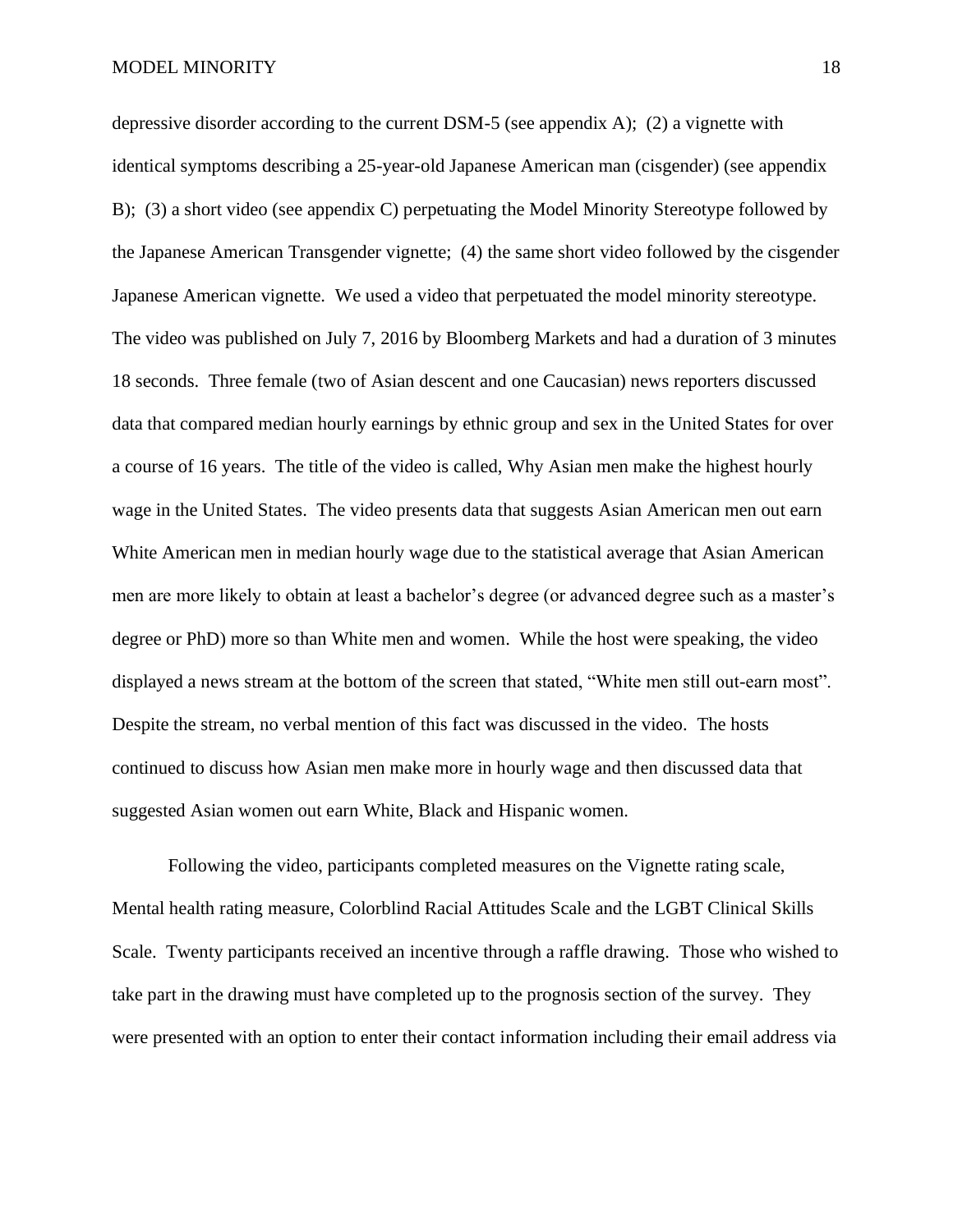a separate link. The participant's IP addresses as well as other identifying information were not connected to their survey response. The study took between 15 to 25 minutes to complete.

#### **Measures**

**Vignette rating measure.** For this measure, participants rated their vignette on thirteen items from an adaptation of the Vignette Rating Measure (Kumar & Nevid, 2010). For the present study, each vignette described a 25-year-old Japanese American male patient named Aiko with symptoms of persistent depressive disorder corresponding with the DSM-5 (APA, 2013). Each item was rated on a 6-point Likert scale ranging from 1 (strongly disagree) to 6 (strongly agree). A higher score indicated endorsement of the patient receiving psychological or treatment from a medical doctor. Examples of items included, "I believe Aiko should seek treatment from a mental health professional, such as a psychologist or psychiatrist" and "I believe Aiko has a psychological disorder."

**Mental health rating measure.** Immediately after reviewing one of the four conditions of the clinical vignette depicting the patient with persistent depressive disorder, participants rated the vignette on twenty-three statements corresponding to the current diagnostic manual, the DSM-5 (APA, 2013) that listed an array of symptoms, including symptoms that were not represented in the vignettes. For each of the 23 diagnostic criteria of symptoms, participants rated the degree of absence or presence of the symptom on a 3-point scale ranging from 0 (symptom not present), 1 (unsure) and 2 (symptom is present). Examples of items include, "Aiko shows a depressed mood most of the day, nearly every day" and "Aiko shows fatigue or loss of energy." Participants also determined if there was a specific diagnosis present.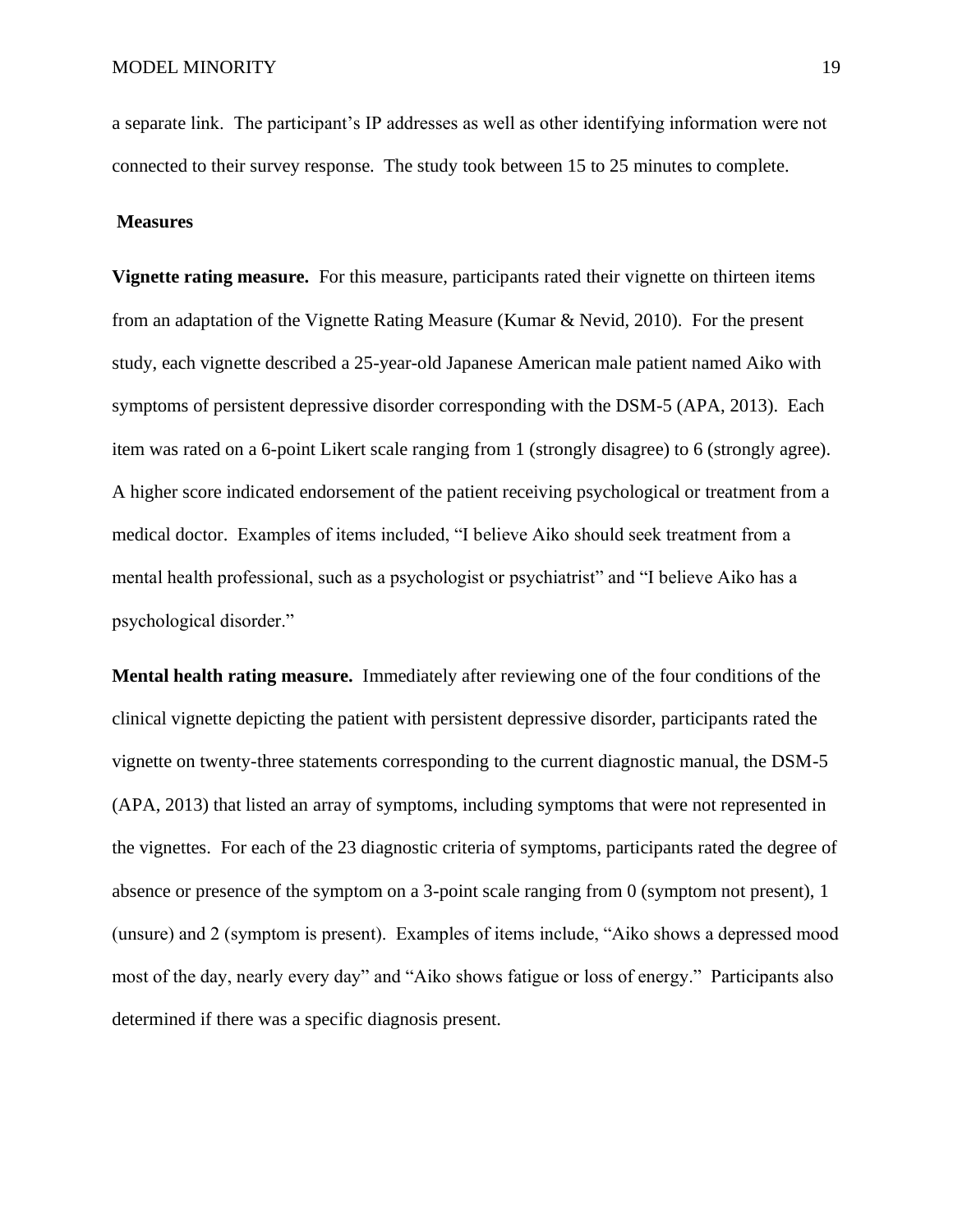**Color-Blind Racial Attitudes Scale.** The Color-Blind Racial Attitudes Scale (CoBRAS;

Neville et al., 2000) is a 20-item questionnaire on a 5-point Likert scale, ranging from 1 (strongly disagree) to 5 (strongly agree). Ten of these items are reverse scored. This measure is used to assess awareness of individual and structural racism within the United States. Examples of the items include, "Race plays a major role in the type of social services (such as type of health care or daycare) that people receive in the U.S." and, "Racial problems in the U.S. are rare, isolated situations." Higher scores are associated with racial prejudice. There is preliminary data suggesting that CoBRAS scores are sensitive to real world multicultural interventions and provide further validity of the CoBRAS. Previous studies have shown internal consistency ranging from .70 to .90 (Cheng et al., 2016; Neville et al., 2000).

#### **Lesbian, Gay, Bisexual, and Transgender Development of Clinical Skills Scale.** The

Lesbian, Gay, Bisexual, and Transgender Development of Clinical Skills Scale (LGBT-DOCSS; Bidell, 2017) is a modified version of the original Sexual Orientation Counselor Competency Scale (SOCCS; Bidell, 2005). It is used to assess clinical preparedness, attitudes, and basic knowledge of LGBT clientele. This measure consists of 18 items on a 7-point Likert scale ranging from 1 (strongly disagree) to 7 (strongly agree). Examples of items include, "I received adequate training and supervision to work with transgender clients" and, "I think being transgender is a mental disorder." Participants that were used when creating this scale consisted of mental health and primary care medicine trainees, practitioners, and educators in the United States and the United Kingdom. Internal consistency for this scale is >.80 and test-retest reliability is .87.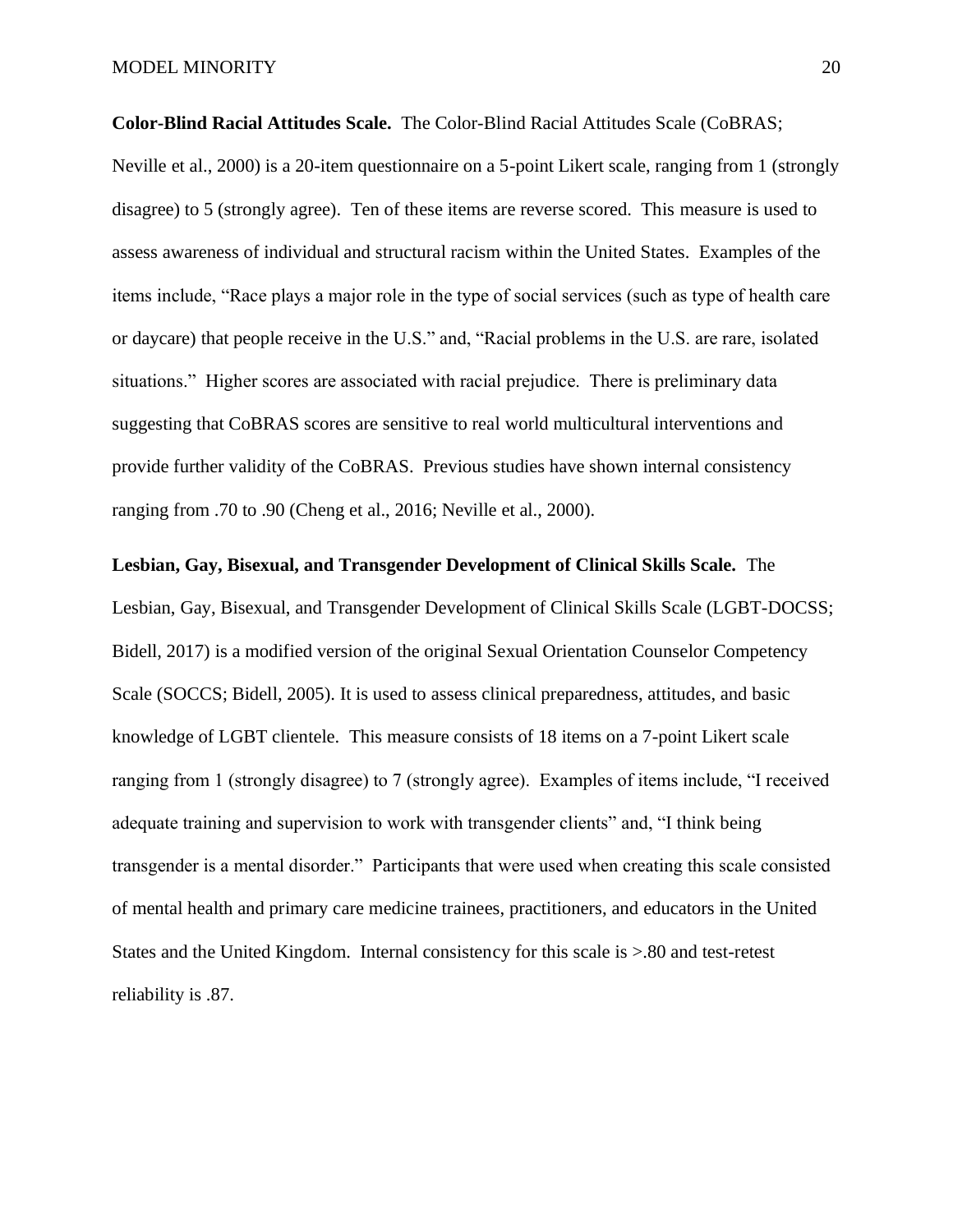#### **Results**

#### *Data Analysis Overview*

Analyses of covariance examined whether there was a difference between the four conditions (Transgender vignette with video prime, Transgender vignette, cisgender vignette with video prime, Cisgender vignette). Independent variables included the gender identity of vignettes (cisgender or transgender) and the stereotype priming conditions (primed or not primed). Colorblindness (COBRAS), and the Lesbian, Gay, Bisexual and Transgender Development of Clinical Skills (LGBT-DOCSS) were held constant for the analysis. The dependent variables were the vignette rating measure (treatment recommendations) and the mental health rating measure (diagnosis severity rating). To determine if there was a significant difference between the four conditions, a post hoc analysis of variance was conducted. Two separate multiple regressions were conducted to determine if there was a difference in the perceptions of mental health functioning and diagnosis based on the participants diversity attitudes and experience, colorblindness and multicultural competency, as well as the clinician in-training's experience working with diverse populations were used as predictors in a multiple regression with the treatment prognosis and endorsement of diagnosis as the outcome variable (DV).

#### **Diagnosis (Mental Health Rating Measure)**

A 2 x 2 multivariate analysis of covariance controlling for COBRAS and the LGBT-DOCSS was conducted. This analysis used the patient's gender identity (cisgender or Transgender) and stereotype priming condition (prime or not primed) as independent variables (IVs) and the results of the mental health rating measure and the vignette rating measure as dependent variables (DVs). Due to the small sample size of 52 participants we anticipated lack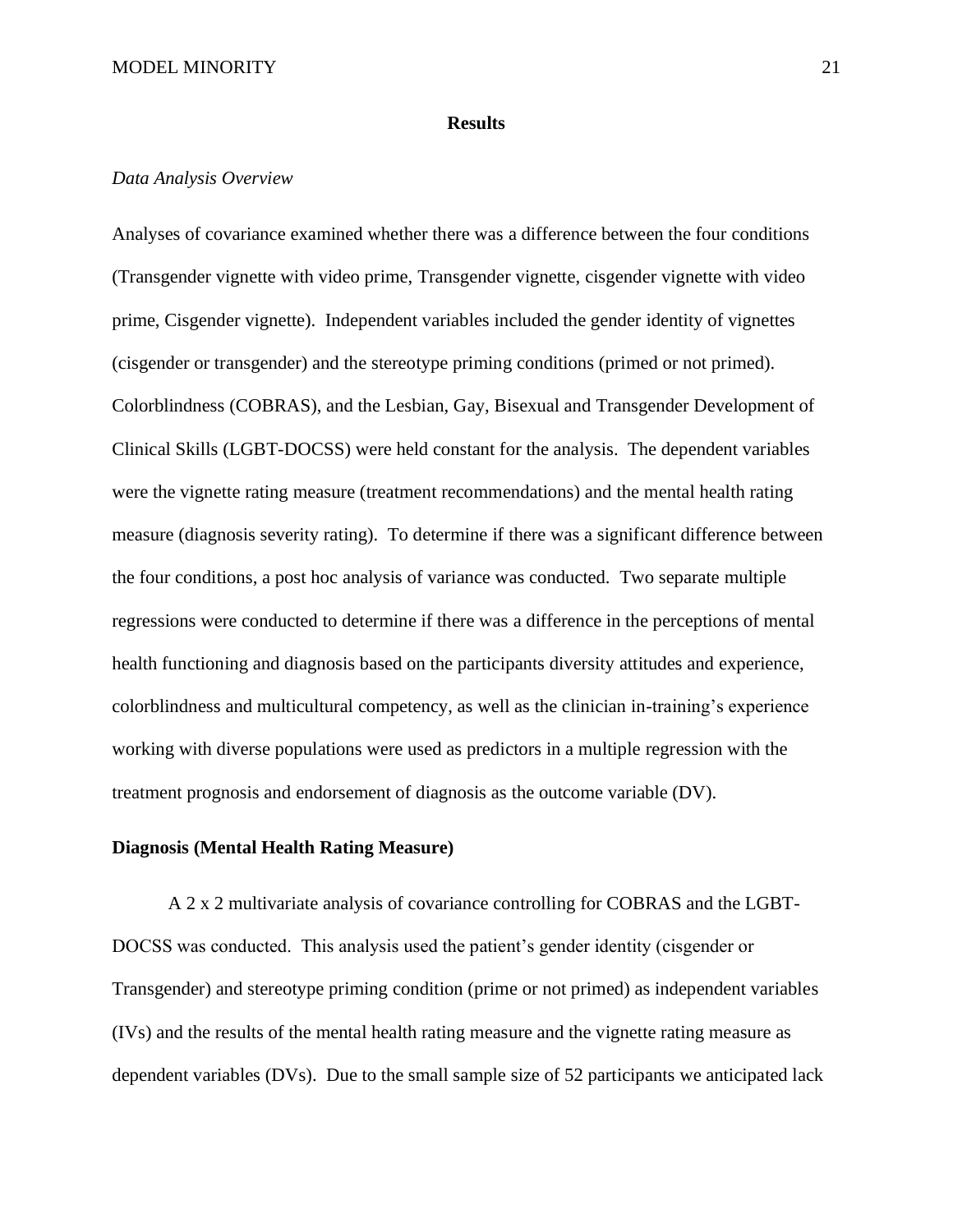of power in this study, for this reason the alpha was set at 0.06. A main effect was found for the stereotype priming conditions regarding the clinicians-in-training endorsing clinical symptoms of insomnia or hypersomnia  $F(1,52)= 16.39$ , p<.000. When clinicians-in-training were primed with the model minority stereotype, the patient  $(M=2.74, SD=.54)$  was endorsed at a higher rate by the clinicians in-training as having insomnia or hypersomnia compared to the patient that was not primed with the stereotype  $(M=1.92, SD=.78)$  (see Figure 1). A main effect was found for gender  $F(1,52)=3.78$ , p=. 058. Clinicians in-training perceived the cisgender conditions (M=2.35, SD=.83) as failing to give attention to details compared to the transgender conditions (M=1.96, SD=.61) (see Figure 2). An interaction effect was found for gender and the prime conditions  $F(1,52)=3.79$ , p=.058. The clinicians in-training were more likely to perceive the transgender condition not primed with the model minority stereotype  $(M=1.25, SD=.45)$  as showing symptoms of delusion more so than the primed transgender condition  $(M=1.00,$ SD=.00.) (see Figure 3).

A multiple linear regression was run to determine whether the clinicians-in-training's prognosis were influenced by the ethnicity of the target, the stereotype primer, racial colorblindness, LGBT clinical competency and level of experience. The multiple linear regression calculations were consistent with hypothesis 3. For the prognosis question, "How long do you predict it will be until significant improvement is seen in Aiko's mental health?", the three variables that significantly influenced the clinician-in-trainings' estimations were: experience with racially/ethnically different clients,  $\beta$  -1.90, F=-3.74, p=.001; amount of experience with socioeconomically different clients,  $\beta = 1.61$ , F=3.45, p=.002 and the LGBT clinical competency scale,  $\beta = -0.48$ , F=-2.76, p=.010. Those who had more experience with diverse ethnic minority groups perceived the target in the vignette as needing less treatment time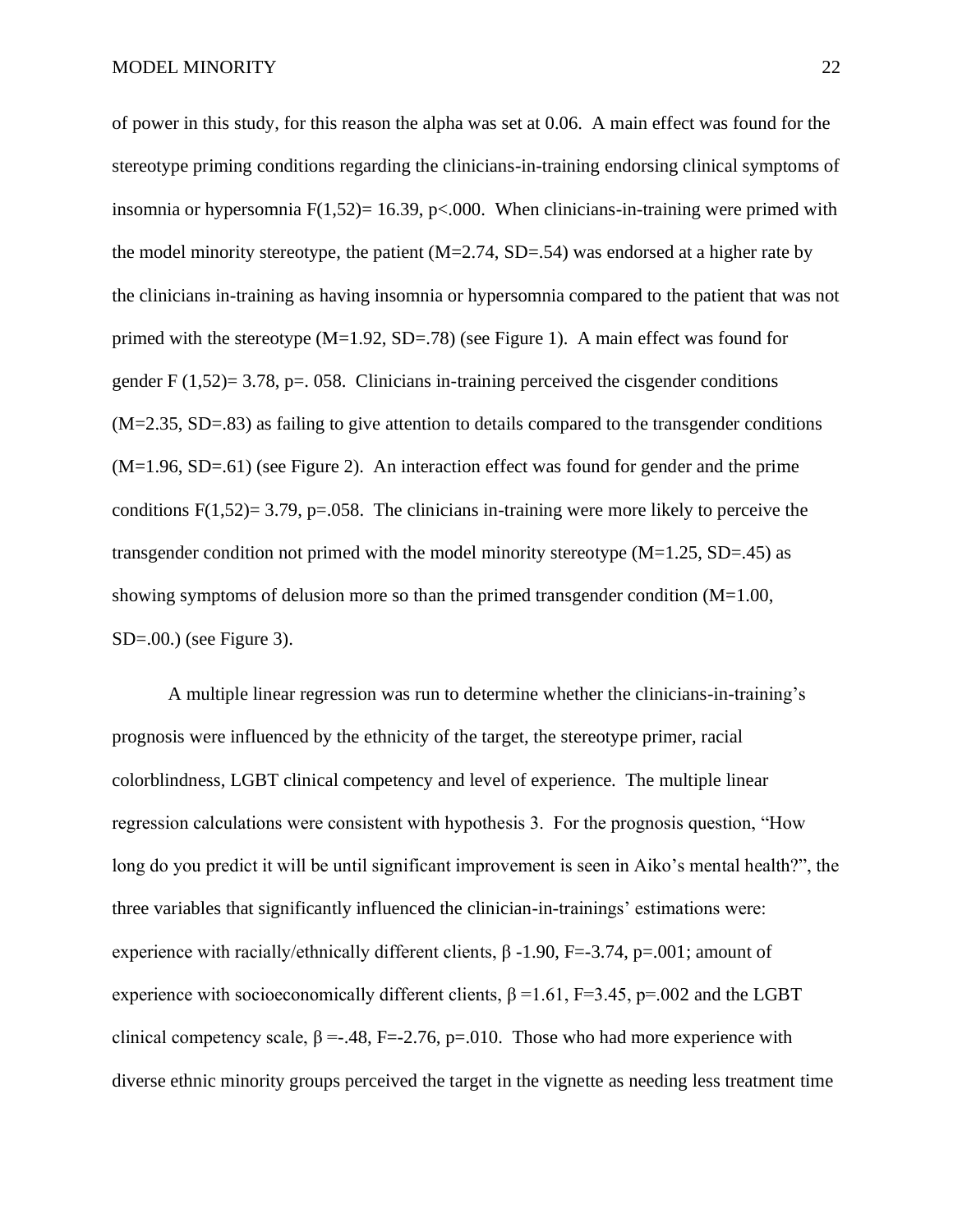than those who did not have as much experience. Also, those who had experience with diverse socioeconomic groups were more likely to perceive the target as needing more time for treatment as those who had less experience with diverse socioeconomic groups. Additionally, those who scored high on the LGBT-DOCSS perceived the target to require less time for recovery. A regression model accounted for 40% of the variance, with the dimensions of racial/ethnic diversity experience, socioeconomic diversity experience and LGBT competency as significant predictors of prognosis. The second regression model using the same predictors with the endorsement of mental health diagnosis as the outcome variable did not yield significant results.

#### **Discussion**

This study examined the influence of the model minority stereotype and gender identity on the clinicians-in-trainings' diagnostic and treatment decisions for people with intersecting minority statuses. In this case, a Japanese American transgender male and a cisgender Japanese American male, both of whom were identically described suffering from persistent depressive disorder, were compared. The results of the Mental Health Rating Measure and the Vignette Rating Measure revealed a significant relationship regarding the model minority stereotype and the vignette target's gender identity. Furthermore, the results showed that the diagnostic outcomes were influenced by the participant's level of experience with diverse populations as well as their attitude toward LGBT individuals.

#### **Gender Effects**

For our first hypothesis, we predicted that the transgender condition (without the mention of gender identity) would be over pathologized compared to the cisgender condition when severity of symptoms was compared. This hypothesis was partially supported. When the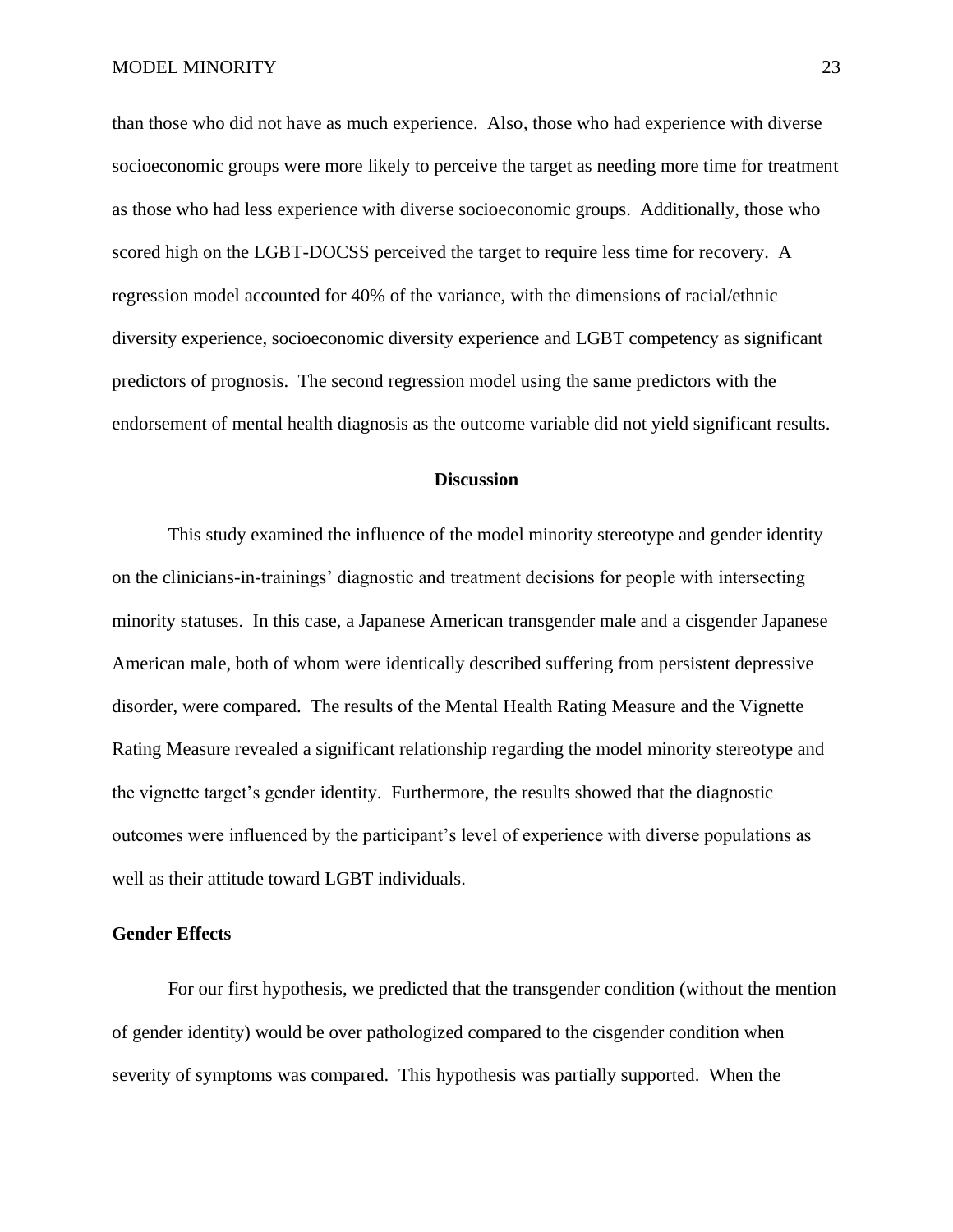#### MODEL MINORITY 24

clinicians-in-training rated the presence of certain symptoms, some differences were found. Specifically, for attention to detail (related to the symptom of inability to concentrate), the cisgender conditions were perceived as the most inattentive to detail, while the transgender conditions were perceived to be the most detail-oriented.

The outcomes in this study could be related to a gender bias that females are more detailoriented than males. Vaquero, Cardoso, Vasquez and Gomez (2004) conducted a study that analyzed how well participants discriminated between stimuli based on sex differences. The researchers reported that females had greater ability for stimuli discrimination compared to men. Another study (Nahari & Pazuelo, 2015) observed the differences between males and females and measured their ability to relay true or false stories in rich detail. The results showed that females were more able to relay a story in greater detail than males. Also, researchers Stancey & Turner (2010) found that when comparing sex differences regarding the ability to point a laser at a target, women were more accurate when they were in close range compared to men who were more accurate when at a far distance. The researchers suggested that the women's ability to focus on details within proximity comes from our hunter-gatherer past when women tended to the details at home-territory while men were vigilant about focusing their attention on details outwardly for hunting. In the present study, perhaps the participants associated the transgender male with his original female gender while endorsing the stereotype that females pay more attention to detail than men.

#### **Model Minority Stereotype Effects**

Our second hypothesis predicted that the model minority stereotype would influence the clinicians-in-trainings' perception of their patient in accordance to the severity of presented symptoms. However, the effect of the stereotype was not significant for clinician in-trainings'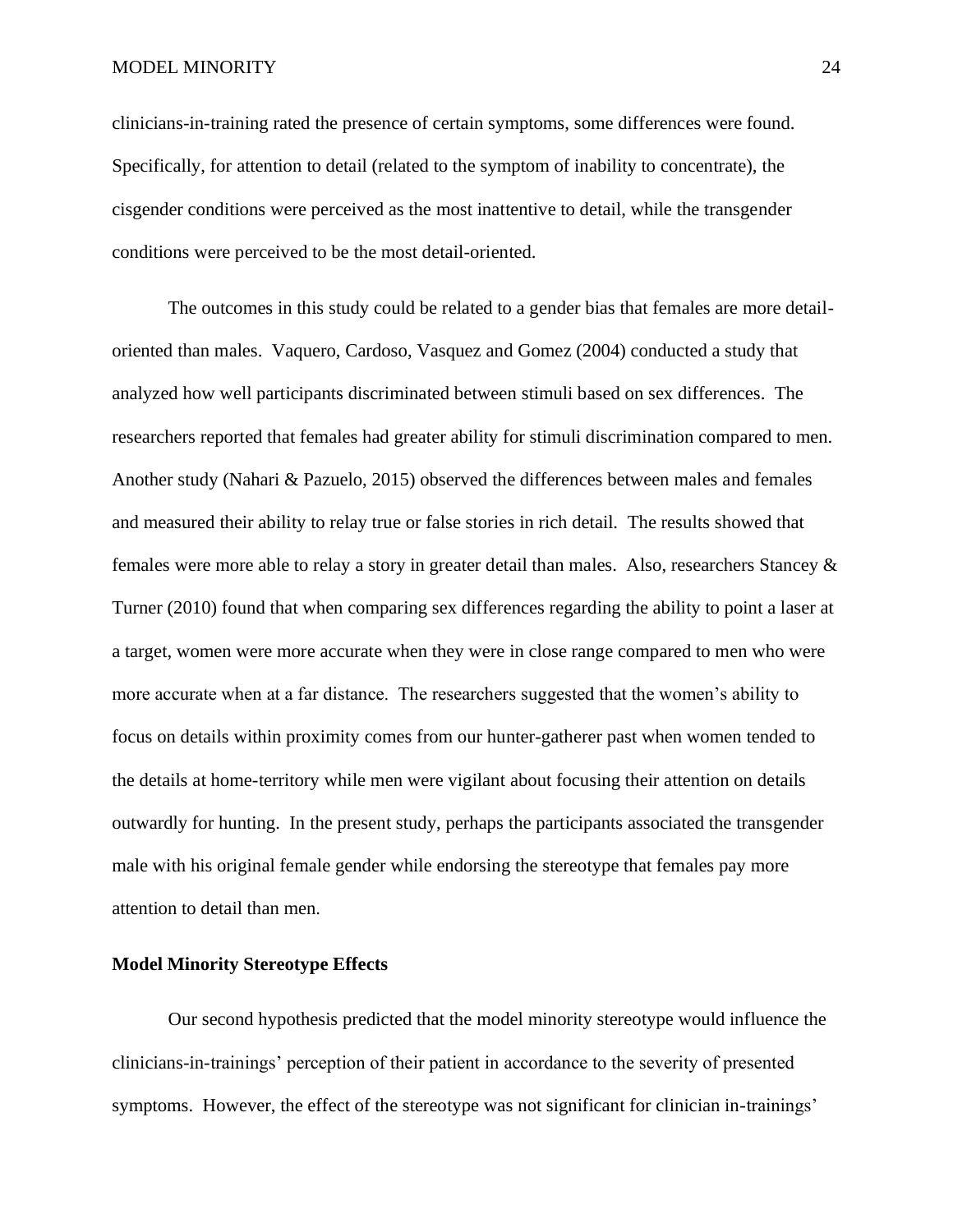perception of Aiko's sleeping problems. This result was inconsistent with hypothesis 2 as those in the primed conditions perceived Aiko to have a more severe case of insomnia or hypersomnia than the unprimed condition.

The vignette described, "[Aiko going] straight home every evening after work to fall asleep, sometimes without eating dinner". This sentence described Aiko as oversleeping, so perhaps the clinicians in-training determined Aiko's sleeping habit was hypersomnia. It is possible that the model minority stereotype brought more attention to Aiko oversleeping because the model minority stereotype perpetuates Asian Americans to be hardworking, high achieving and self-disciplined (Chao et al., 2013; Cheryan & Monin, 2005) thus, oversleeping contradicts those traits. There are studies (Gaultney, 2010; Ramos et al., 2016) that suggest a correlation between sleep disturbances and cognitive decline. Gaultney (2010) surveyed 1,845 college students to determine if their sleeping habits were associated with grade point average (GPA). She found that students who were at risk for sleeping disturbances and poor sleeping habits were at increased risk for a lower GPA compared to students who were not at risk for a sleeping disorder. In the Ramos et al, (2016) study, researchers analyzed data from the Northern Manhattan Study (NOMAS) to observe episodic memory, language, executive functioning and processing speed. The researchers found that those with severe daytime sleepiness and long sleep duration showed a decline in executive functioning. Due to the model minority stereotype being associated with intellectual ability (Cheryan & Bodenhausen, 2000) and the relationship between intelligence and executive functioning (van Aken, Kessels, Wingbermühle, van der Veld & Egger, 2016), the mention of Aiko oversleeping may have accentuated the perception of a decline in cognitive ability, which is essentially going against the idea of a model minority.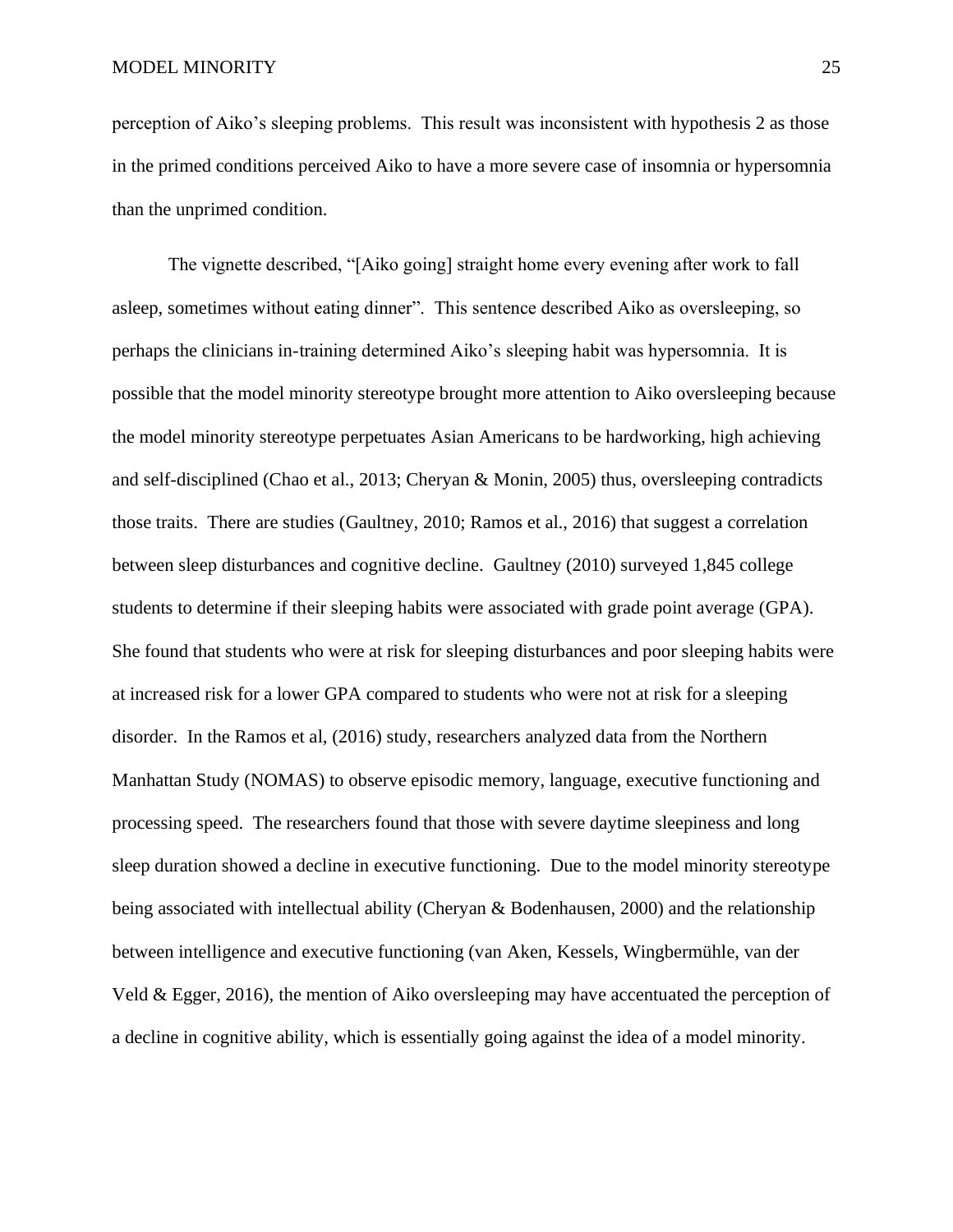#### **Level of Experience**

We predicted for our third hypothesis that the clinicians in-training's level of experience with diverse groups would influence their estimation on the patient's length of recovery. This hypothesis was supported regarding the level of experience with diverse ethnic groups and high competency toward LGBT individuals. In the present study, clinicians in-training who scored high in LGBT competency while having more experience with diverse ethnic groups predicted a shorter time for recovery for their vignette than those who scored low in LGBT competency and did not have experience with diverse ethnic groups. This finding is consistent with the literature as it has been shown that mental health professionals with greater clinical experience are more effective in their treatment decisions (Brammer, 2002) and that attitudes toward certain groups influence accuracy (Dispenza and O'Hara, 2016). However, we also found that clinicians intraining with greater experience with people from diverse socioeconomic groups were more likely to perceive the patient as needing more time for recovery. The present study focused on analyzing whether the ethnicity and gender identity of a patient influenced the clinician intraining's perception of mental health functioning. Although we found that more experience with ethnic diversity and more exposure to LGBT people lead to clinicians in-training estimating a shorter recovery time for Akio, our study found that having more experience with diverse socioeconomic groups did not lessen the impact of their biases related ethnicity and gender identity.

#### **Model Minority Stereotype and Gender Intersection Effect**

There was an intersection effect when clinicians in-training were presented with the transgender vignette and the stereotype prime. Those who were assigned the non-primed transgender condition, endorsed "symptom present" for delusion, while those in the non-primed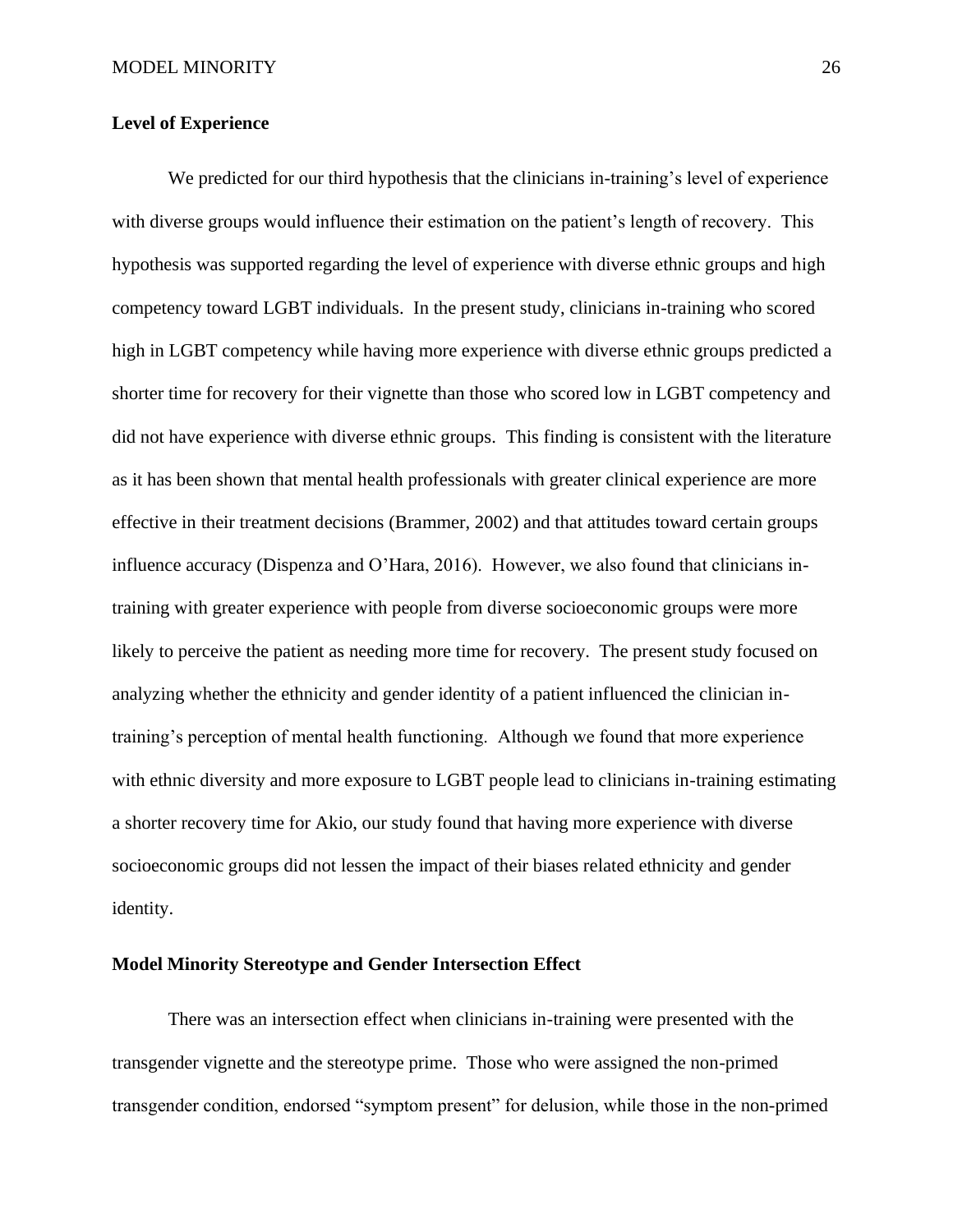#### MODEL MINORITY 27

gender-not-specified condition perceived Aiko as not showing symptoms of delusion. This indicated that the intersection of gender and ethnicity—which is connected to the stereotype influenced diagnosis significantly.

Delusions are held beliefs that have no basis in reality. Aiko as a transgender male without the model minority stereotype as a prime, was perceived as the most delusional vignette, followed by Aiko as a transgender male primed with the model minority stereotype, Aiko with no mention of gender primed with the model minority stereotype and Aiko without the mention of gender with no prime, respectively. The model minority stereotype seemed to lessen the perception of Aiko showing symptoms of delusion as a transgender male, while the opposite effect occurred with the cisgender conditions.

 A transgender person can be diagnosed with a psychiatric condition called gender dysphoria within the DSM-5. The diagnostic criteria for gender dysphoria is when a person experiences distress due to an incompatibility between their gender identity and their gender at birth for a duration of 6 month or more (APA, 2013). Unlike the previous diagnosis of gender identity disorder, a person can recover and no longer be diagnosed with gender dysphoria. The controversy behind gender dysphoria remains because there is little evidence to support the biological and psychological theories for this diagnosis (Beek, Cohen-Kettenis & Kreukels, 2016). However, despite the debate behind this condition, being a transgender individual at times qualifies as a mental health condition and is stigmatized by most mainstream cultures' social and political climates (Beek, Cohen-Kettenis & Kreukels, 2016). For example, Lucksted (2011) found that labeling gender nonconformity as an illness influenced mental health professionals to perceive transgender individuals as pathological. Our findings were consistent with the findings from the Lucksted (2011) study, which found that people with gender identity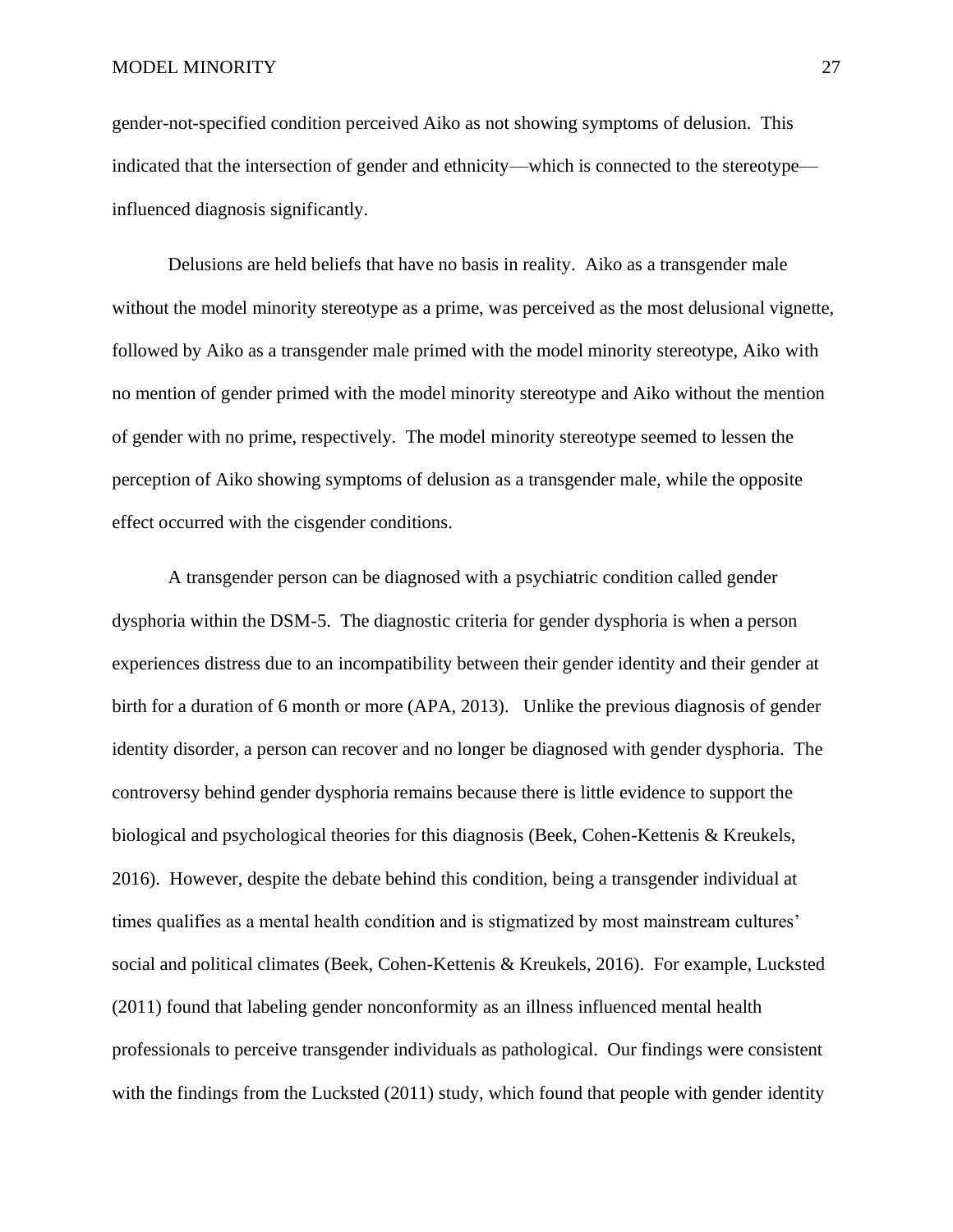issues were often labeled as delusional by healthcare professionals. Our finding also is consistent with Riggs and Bartholomaeus (2016) study which found that clinicians overpathologized patients who did not conform with their birth sex. Even non-mental healthcare professionals have been found to perceive transgender people as more mentally ill when compared to a cisgender person (Reed, Franks & Scherr, 2015). In the present study, the model minority stereotype seems to lessen the perception of delusional symptoms in the target. A possible explanation for the stereotype lessening the perception of delusional symptoms, is the idea that Asian Americans do not suffer from mental health disorders as much as other ethnic groups because they are perceived as high functioning (Chao et al., 2013). In a sense, the intersectionality of being transgender and Asian American counter each other in the presentation of delusion symptoms. The most interesting part about this finding within the present study is that Aiko was perceived as delusional despite there being no symptoms of delusion described within the vignettes.

#### **Implications**

The current study presented concerns for mental healthcare among Asian American transgender and gender nonconforming individuals. Most of our participants were master's level graduates and were intending to obtain a license to practice after completion of their degree program. The results based from this sample show bias regarding the model minority stereotype and transgender identity. Due to most of the participants being close to practicing professionally, show why clinician training should focus more on multicultural practices. Specifically, biases stemming from cultural stereotypes, even the positive stereotypes such as the model minority myth, should be emphasized in practicum education. Perhaps the idea of intersectionality should be implemented into multicultural courses so that future practitioners can become more aware of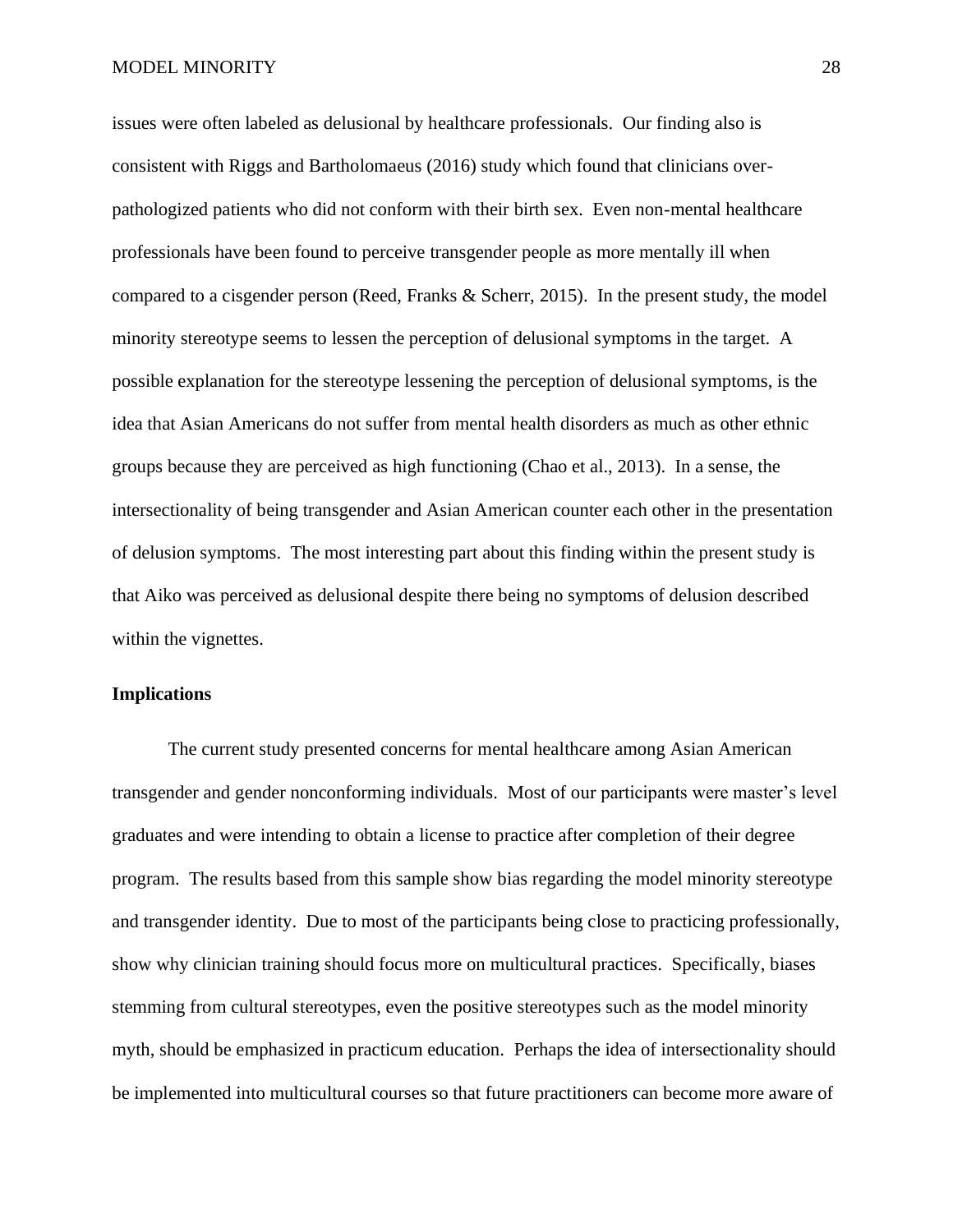how intersecting minority statues effects their perceptions of their client, as well as how their client may perceive their intersecting identities (Watts-Jones, 2010).

#### **Limitations**

Although the present study did find significant results regarding the model minority stereotype and the diagnosis of an Asian American transgender male, there were limitations. First, was the study's sample size consisted only of 52 participants and did not completely reflect the United States ethnic demographics. Most participants were White, cisgender individuals in master's level training programs with very little practical experience. A larger and more diverse sample would provide more validity to results. Also, certain regions in the United States were overrepresented such as Oregon and Massachusetts. A more diverse sample of the United States would create statistical power for analysis. Second, a different priming method can be implemented in future studies. It is possible that the video prime used in this study was not a perfect representation of the Model Minority Stereotype as it mainly discussed monetary earnings of Asian Americans compared to White, Black and Latino populations. Perhaps another video (or another priming method) can be used. Thirdly, the name Aiko may be a feminine Japanese first name, although this name has also been used for males it may be less common, which may have influenced results for gender (Erwin, 2006).

#### **Conclusions**

The current study explored the influence of the model minority stereotype on the perceptions of future mental health professionals when they were presented with a case vignette of a transgender Asian American male compared with a case vignette of a cisgender Asian American male. Our findings indicated that the model minority stereotype influenced the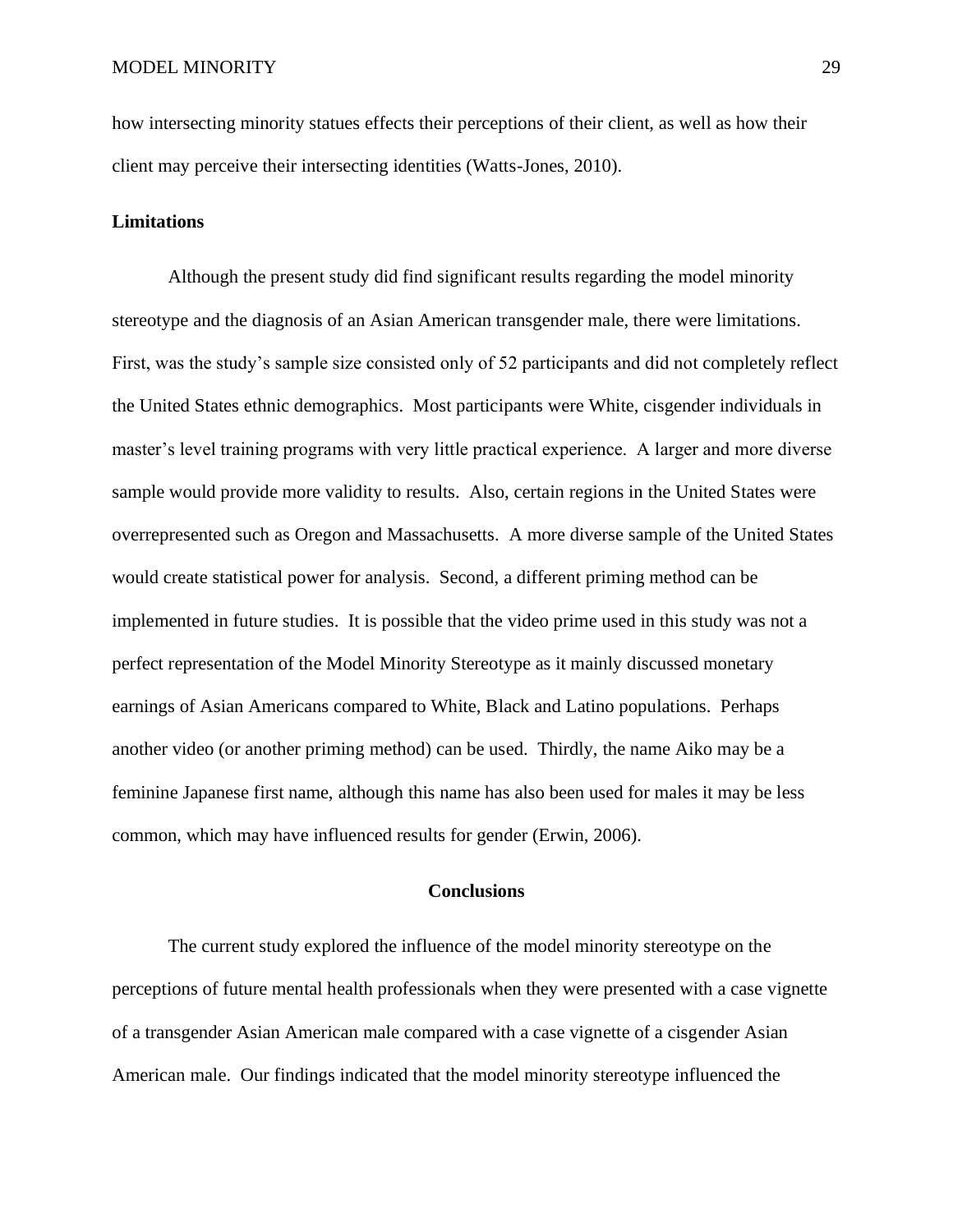#### MODEL MINORITY 30

perception of sleep disturbances within both the cisgender and transgender conditions. Clinicians in-training primed with the stereotype were more likely to perceive the case vignette as experiencing severe hypersomnia than those who were not primed. We also discovered that gender had an influence on the clinicians in-training's perception of attention to details. The clinicians in-training perceived the transgender conditions to be better at focusing on details more than the cisgender conditions. Thirdly, we found that when the model minority stereotype and gender conditions intersected it had an influence on how the clinicians in-training perceived symptoms of delusion within the non-primed transgender vignette. In other words, the model minority stereotype minimized the perceptions of delusion within the transgender condition. Lastly, we found that those who scored high in LGBT competency while having more experience with patients from ethnically diverse backgrounds, predicted a shorter duration time for recovery while those who endorsed more experience with diverse socioeconomic groups predicted a longer duration time for recovery.

While Asian Americans are a growing ethnic minority group in the United States, subgroups such as Asian American sexual minorities are commonly left out of the discussion. In order to serve this population properly, it would be beneficial to continue studying the influence of the model minority stereotype on gender identity for a better understanding on how the stereotype affects clinician bias. There is limited knowledge on how Asian sexual minorities are perceived and diagnosed among mental health professionals. Hopefully, this study will aide in future research related to this topic. Future directions related to this topic can explore how Asian American clinicians in-training or foreign-born Asian clinicians in-training, perceive gender nonconformity when related to the model minority stereotype within their own community. Other studies can compare how seasoned professionals view transgender or gender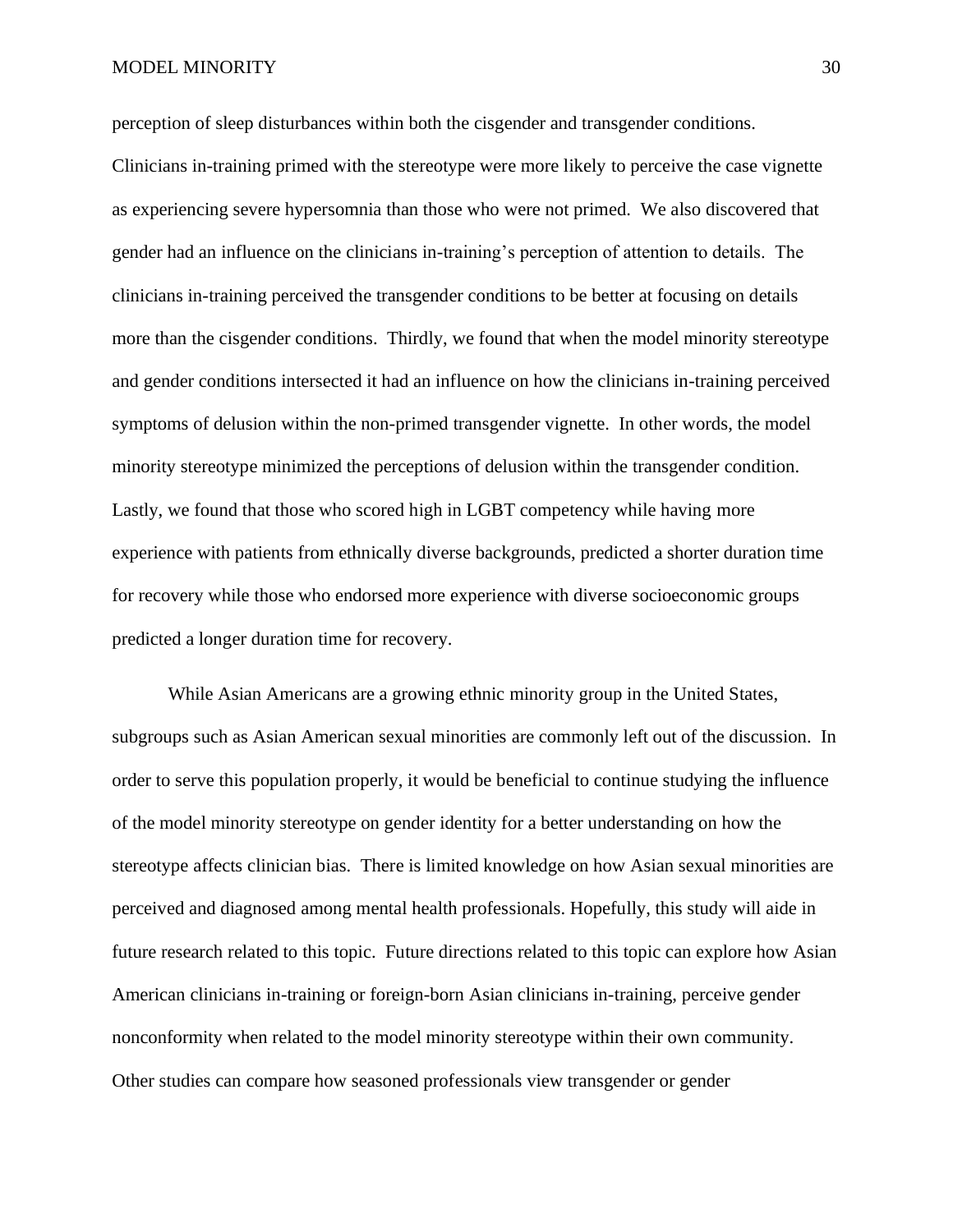#### MODEL MINORITY 31

nonconforming individuals in relation to the model minority stereotype when displaying persistent depressive disorder or another diagnosable mental illness. It would also be useful to follow up on an explanation for symptoms of delusion being perceived in transgender patients that have a separate diagnosable mental illness. Lastly, future studies can conduct further investigation into how the amount of experience with diverse socioeconomic statuses influences prognosis predictions.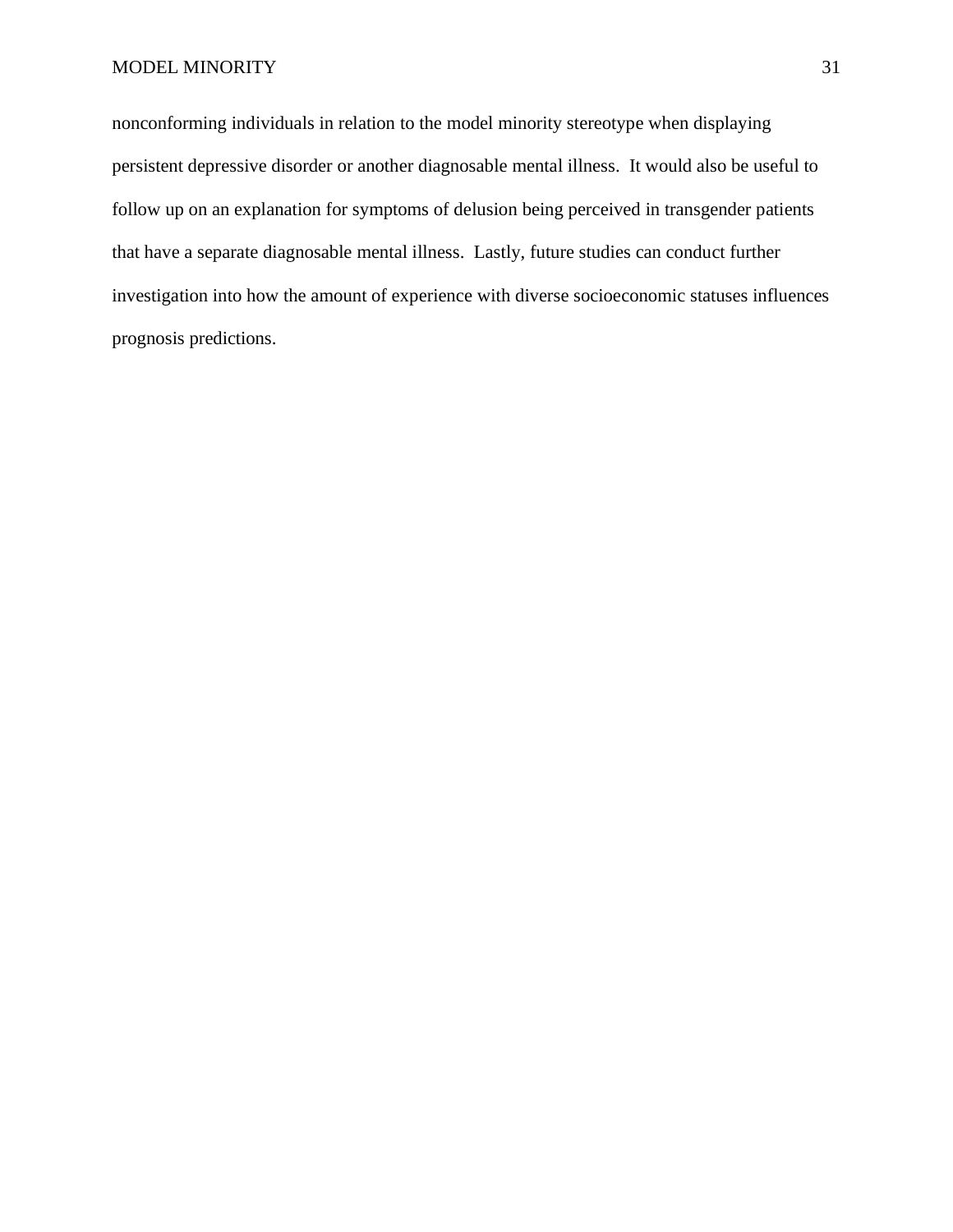#### References

- Abe-Kim, J., Takeuchi, D. T., Hong, S., Zane, N., Sue, S., Spencer, M. S., … Alegría, M. (2007). Use of mental health-related services among immigrant and US-born Asian Americans: Results from the National Latino and Asian American study. *American Journal of Public Health, 97*(1), 91– 98. https://doi-org.libserv-prd.bridgew.edu/10.2105/AJPH.2006.098541
- American Psychiatric Association. (2000). Diagnostic and Statistical Manual of Mental Disorders (4th ed., text revision). Washington DC.
- American Psychiatric Association. (2013). Diagnostic and statistical manual of mental disorders (5th ed.). Washington, DC: Author.
- Beek, T. F., Cohen-Kettenis, P. T., & Kreukels, B. P. C. (2016). Gender incongruence/gender dysphoria and its classification history. *International Review of Psychiatry, 28*(1), 5–12.
- Begeer, S., El Bouk, S., Boussaid, W., Terwogt, M. M., & Koot, H. M. (2009). Underdiagnosis and referral bias of autism in ethnic minorities. *Journal of Autism and Developmental Disorders, 39*(1), 142–148. https://doi-org.libserv-prd.bridgew.edu/10.1007/s10803-008-0611-5
- Bertakis, K. D., Helms, L. J., Callahan, E. J., Azari, R., Leigh, P., & Robbins, J. A. (2001). Patient gender differences in the diagnosis of depression in primary care. *Journal of Women's Health & Gender-Based Medicine, 10*(7), 689–698. https://doi-org.libservprd.bridgew.edu/10.1089/15246090152563579
- Bidell, M. P. (2005). Sexual Orientation Counselor Competency Scale. PsycTESTS. https://doiorg.libservprd.bridgew.edu/http://supp.apa.org/psyctests/supporting/999907178/agaee9frtc51.ht ml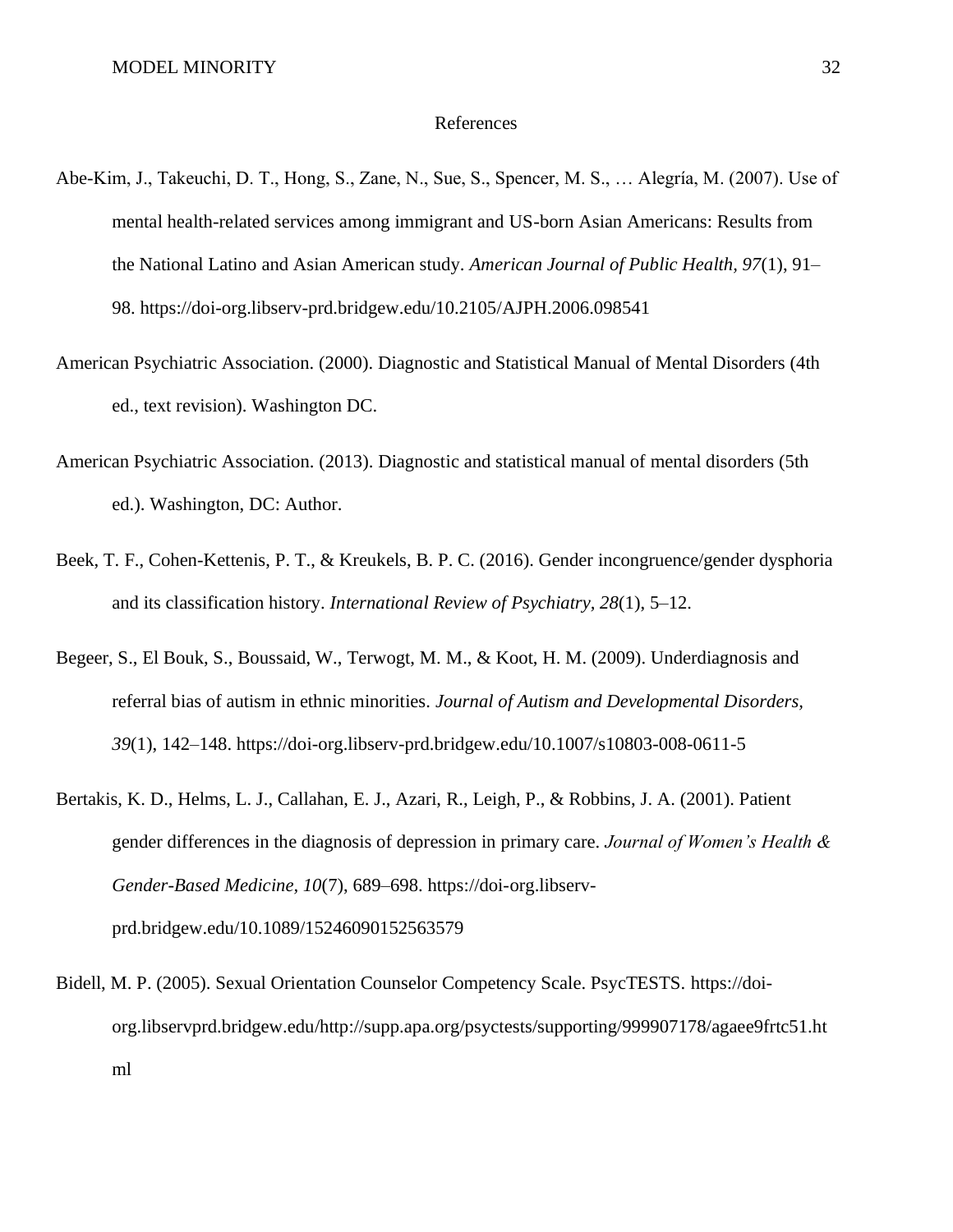- Bidell, M. P. (2017). Lesbian, Gay, Bisexual, and Transgender Development of Clinical Skills Scale [Database record]. Retrieved from PsycTESTS. doi: http://dx.doi.org/10.1037/t67298-000
- Bith-Melander, P., Sheoran, B., Sheth, L., Bermudez, C., Drone, J., Wood, W., & Schroeder, K. (2010). Understanding sociocultural and psychological factors affecting transgender people of color in San Francisco. *JANAC: Journal of the Association of Nurses in AIDS Care, 21*(3), 207–220. https://doi-org.libserv-prd.bridgew.edu/10.1016/j.jana.2010.01.008
- Bockting, W. O., Miner, M. H., Romine, R. E. S., Hamilton, A., & Coleman, E. (2013). Stigma, mental health, and resilience in an online sample of the US transgender population. *American Journal of Public Health, 103*(5), 943–951. https://doi-org.libserv-

prd.bridgew.edu/10.2105/AJPH.2013.301241

- Borgogna, N. C., McDermott, R. C., Aita, S. L., & Kridel, M. M. (2019). Anxiety and depression across gender and sexual minorities: Implications for transgender, gender nonconforming, pansexual, demisexual, asexual, queer, and questioning individuals. *Psychology of Sexual Orientation and Gender Diversity, 6*(1), 54–63. https://doi-org.libserv-prd.bridgew.edu/10.1037/sgd0000306
- Brammer, R. (2002). Effects of experience and training on diagnostic accuracy. *Psychological Assessment, 14*(1), 110–113. https://doi-org.libserv-prd.bridgew.edu/10.1037/1040- 3590.14.1.110
- Chao, M. M., Chiu, C., Chan, W., Mendoza-Denton, R., & Kwok, C. (2013). The model minority as a shared reality and its implication for interracial perceptions. *Asian American Journal of Psychology, 4*(2), 84–92. https://doi-org.libserv-prd.bridgew.edu/10.1037/a0028769
- Cheng, A. W., Chang, J., O'Brien, J., Budgazad, M. S., & Tsai, J. (2017). Model minority stereotype: Influence on perceived mental health needs of Asian Americans. *Journal of Immigrant and*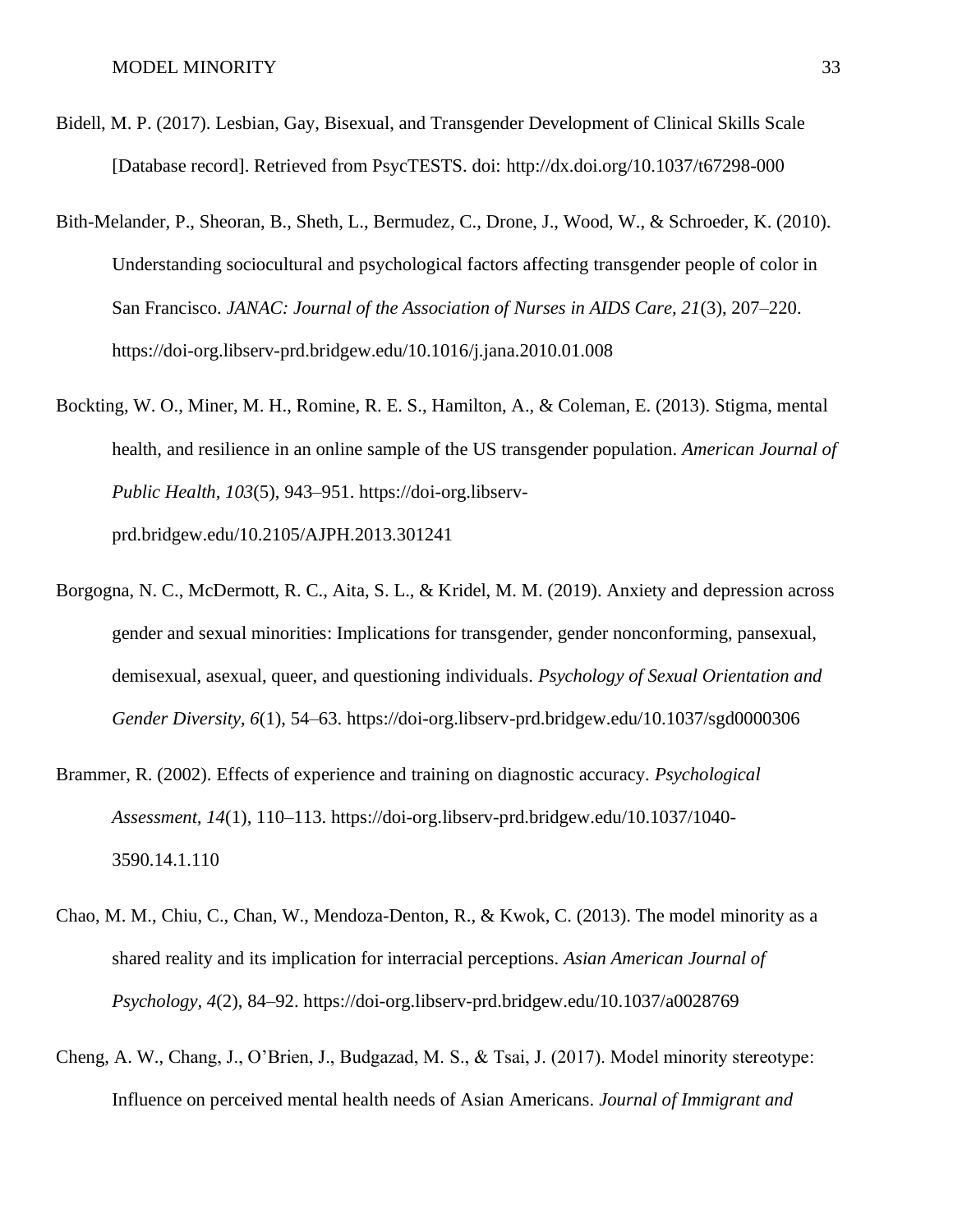*Minority Health, 19*(3), 572–581. https://doi-org.libserv-prd.bridgew.edu/10.1007/s10903-016- 0440-0

- Cheng A.W., Iwamoto D.K., & McMullen D. (2016): Model minority stereotype and the diagnosis of alcohol use disorders: Implications for practitioners working with Asian Americans*, Journal of Ethnicity in Substance Abuse*, DOI: 10.1080/15332640.2016.1175990
- Cheryan, S., & Bodenhausen, G. V. (2000). When positive stereotypes threaten intellectual performance: The psychological hazards of "model minority" status. *Psychological Science, 11*(5), 399–402. https://doi-org.libserv-prd.bridgew.edu/10.1111/1467-9280.00277
- Cheryan, S., & Monin, B. (2005). "Where are you really from?": Asian Americans and identity denial. *Journal of Personality and Social Psychology, 89*, 717–730.
- Ching, T. H. W., Lee, S. Y., Chen, J., So, R. P., & Williams, M. T. (2018). A model of intersectional stress and trauma in Asian American sexual and gender minorities. *Psychology of Violence, 8*(6), 657–668. https://doi-org.libserv-prd.bridgew.edu/10.1037/vio0000204
- Chao, R. C.-L., Wei, M., Good, G. E., & Flores, L. Y. (2011). Race/ethnicity, color-blind racial attitudes, and multicultural counseling competence: The moderating effects of multicultural counseling training. *Journal of Counseling Psychology, 58*(1), 72–82. https://doi-org.libservprd.bridgew.edu/10.1037/a0022091
- Choi, A. Y., & Israel, T. (2016). Centralizing the psychology of sexual minority Asian and Pacific Islander Americans. *Psychology of Sexual Orientation and Gender Diversity, 3*(3), 345–356. https://doi-org.libserv-prd.bridgew.edu/10.1037/sgd0000184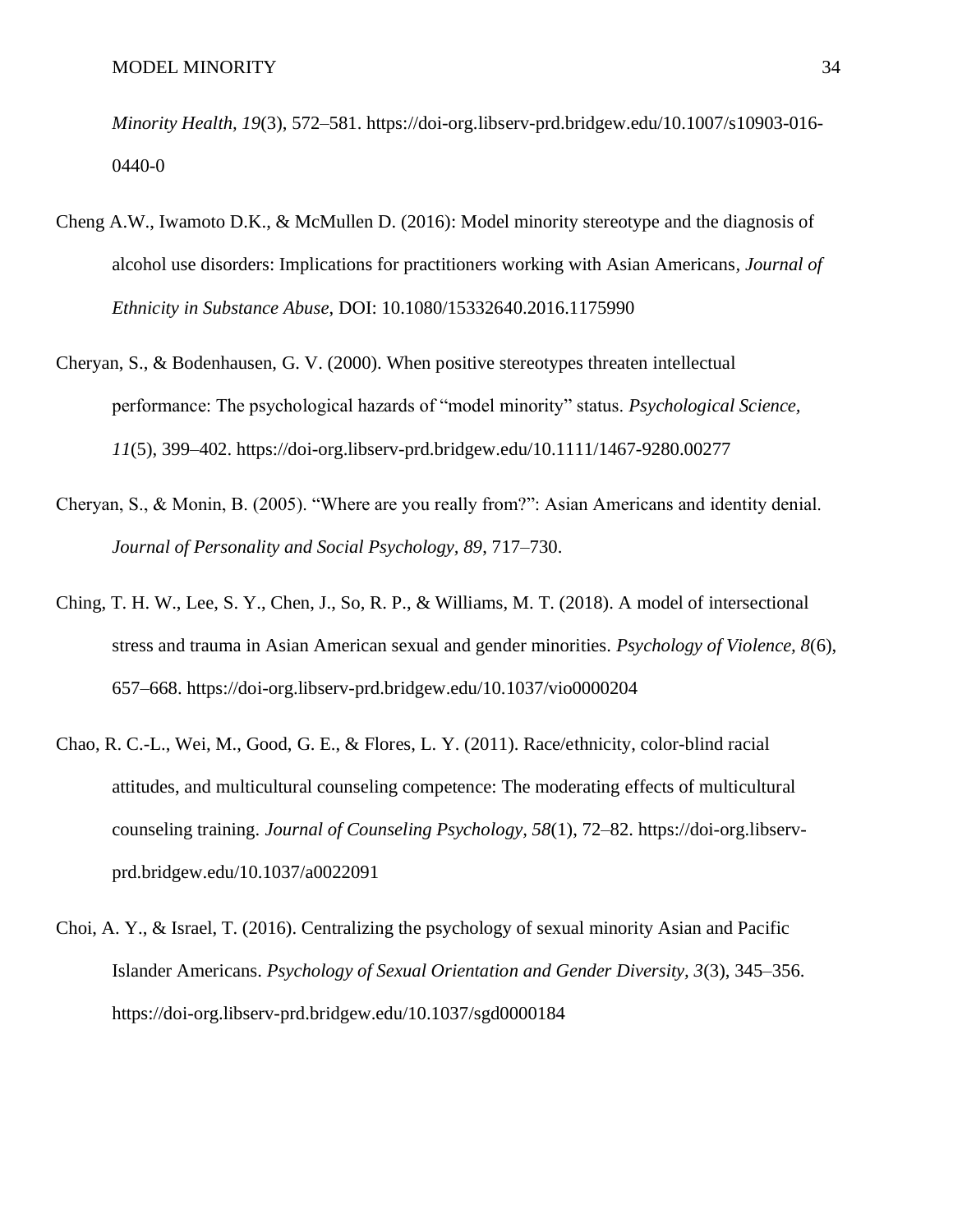- Crenshaw, K. (1991). Mapping the margins: Intersectionality, identity politics, and violence against women of color. *Stanford Law Review, 43*(6), 1241-1299. doi:10.2307/1229039
- Dispenza, F., & O'Hara, C. (2016). Correlates of transgender and gender nonconforming counseling competencies among psychologists and mental health practitioners. *Psychology of Sexual Orientation and Gender Diversity, 3*(2), 156–164. https://doi-org.libservprd.bridgew.edu/10.1037/sgd0000151
- Ecklund, K. (2012). Intersectionality of identity in children: A case study. *Professional Psychology: Research and Practice, 43*(3), 256–264. https://doi-org.libservprd.bridgew.edu/10.1037/a0028654
- Erwin, P. G. (2006). Children's evaluative stereotypes of masculine, feminine, and androgynous first names. *The Psychological Record, 56*(4), 513–519. Retrieved from http://search.ebscohost.com.libserv-

prd.bridgew.edu/login.aspx?direct=true&db=psyh&AN=2006-22831-004&site=ehost-live

- Gaultney, J. F. (2010). The prevalence of sleep disorders in college students: Impact on academic performance. *Journal of American College Health, 59*(2), 91–97. https://doi-org.libservprd.bridgew.edu/10.1080/07448481.2010.483708
- Gushue, G. V. (2004). Race, Color-Blind Racial Attitudes, and Judgments About Mental Health: A Shifting Standards Perspective. *Journal of Counseling Psychology, 51*(4), 398–407. https://doiorg.libserv-prd.bridgew.edu/10.1037/0022-0167.51.4.398
- Hayes, J. A., Chun, K. C., Edens, A., & Locke, B. D. (2011). Do double minority students face double jeopardy? Testing minority stress theory. *Journal of College Counseling, 14*(2), 117–126. https://doi-org.libserv-prd.bridgew.edu/10.1002/j.2161-1882.2011.tb00267.x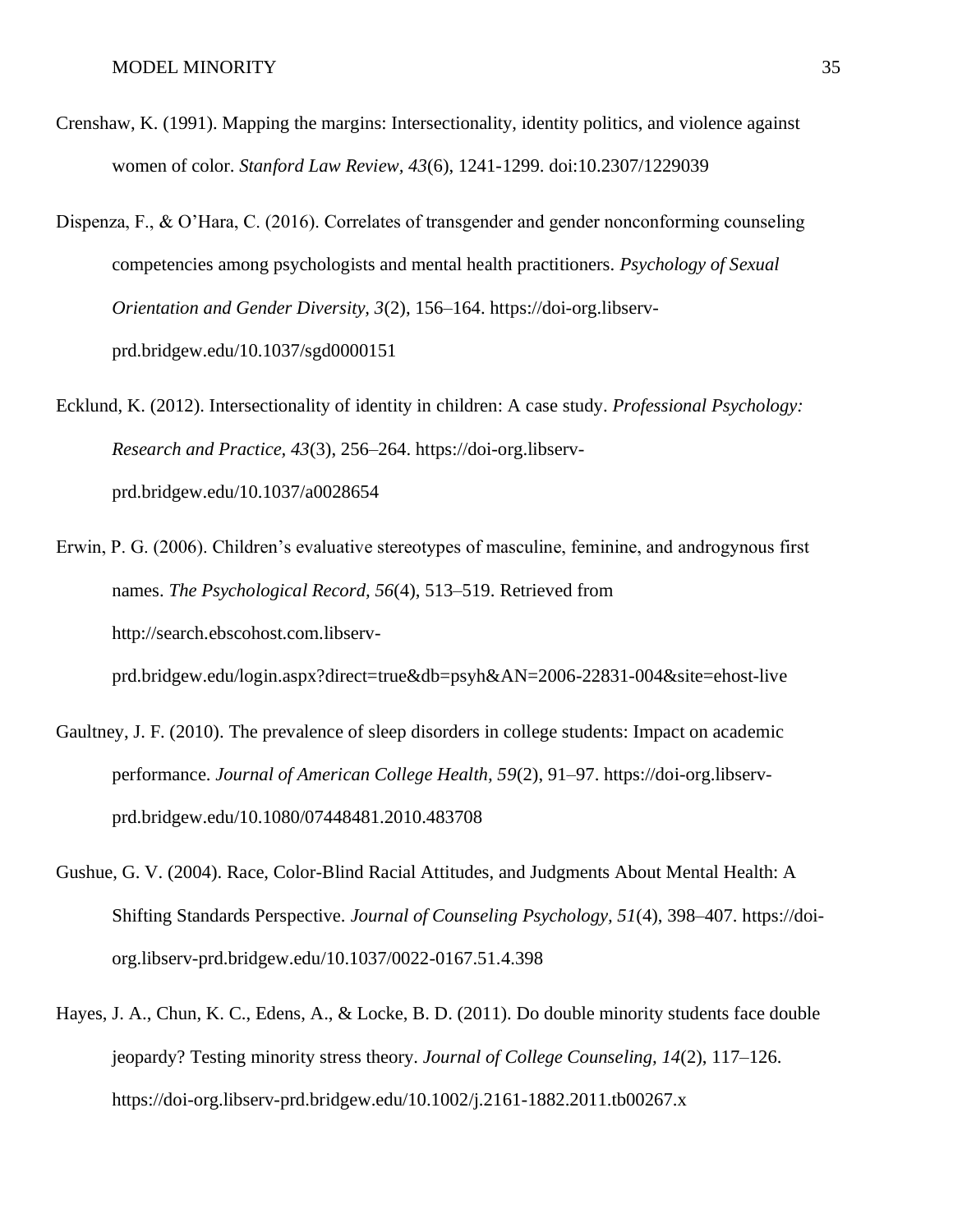- Hsieh, N., & Ruther, M. (2016). Sexual minority health and health risk factors: Intersection effects of gender, race, and sexual identity. *American Journal of Preventive Medicine, 50*(6), 746–755. https://doi-org.libserv-prd.bridgew.edu/10.1016/j.amepre.2015.11.016
- Kumar, A., & Nevid, J. S. (2010). Male Depression Case Vignette and Vignette Rating Measure. PsycTESTS. https://doi-org.libserv-prd.bridgew.edu/Full; Full text; 999905381\_full\_001.pdf
- Lucksted, A. (2004). Lesbian, Gay, Bisexual, and Transgender People Receiving Services in the Public Mental Health System: Raising Issues. *Journal of Gay & Lesbian Psychotherapy, 8*(3–4), 25–42.
- Mizock, L., & Harkins, D. (2011). Diagnostic bias and conduct disorder: Improving culturally sensitive diagnosis. *Child & Youth Services, 32*(3), 243–253. https://doi-org.libservprd.bridgew.edu/10.1080/0145935X.2011.605315
- Nagoshi, J. L., Brzuzy, S., & Terrell, H. K. (2012). Deconstructing the complex perceptions of gender roles, gender identity, and sexual orientation among transgender individuals. *Feminism & Psychology, 22*(4), 405–422. https://doi-org.libservprd.bridgew.edu/10.1177/0959353512461929
- Nahari, G., & Pazuelo, M. (2015). Telling a convincing story: Richness in detail as a function of gender and information. *Journal of Applied Research in Memory and Cognition, 4*(4), 363–367. https://doi-org.libserv-prd.bridgew.edu/10.1016/j.jarmac.2015.08.005
- Neville, H. A., Lilly, R. L., Duran, G., Lee, R. M., & Browne, L. V. (2000). Construction and initial validation of the Color-Blind Racial Attitudes Scale (CoBRAS). *Journal of Counseling Psychology, 47*, 59 –70. http:// dx.doi.org/10.1037/0022-0167.47.1.59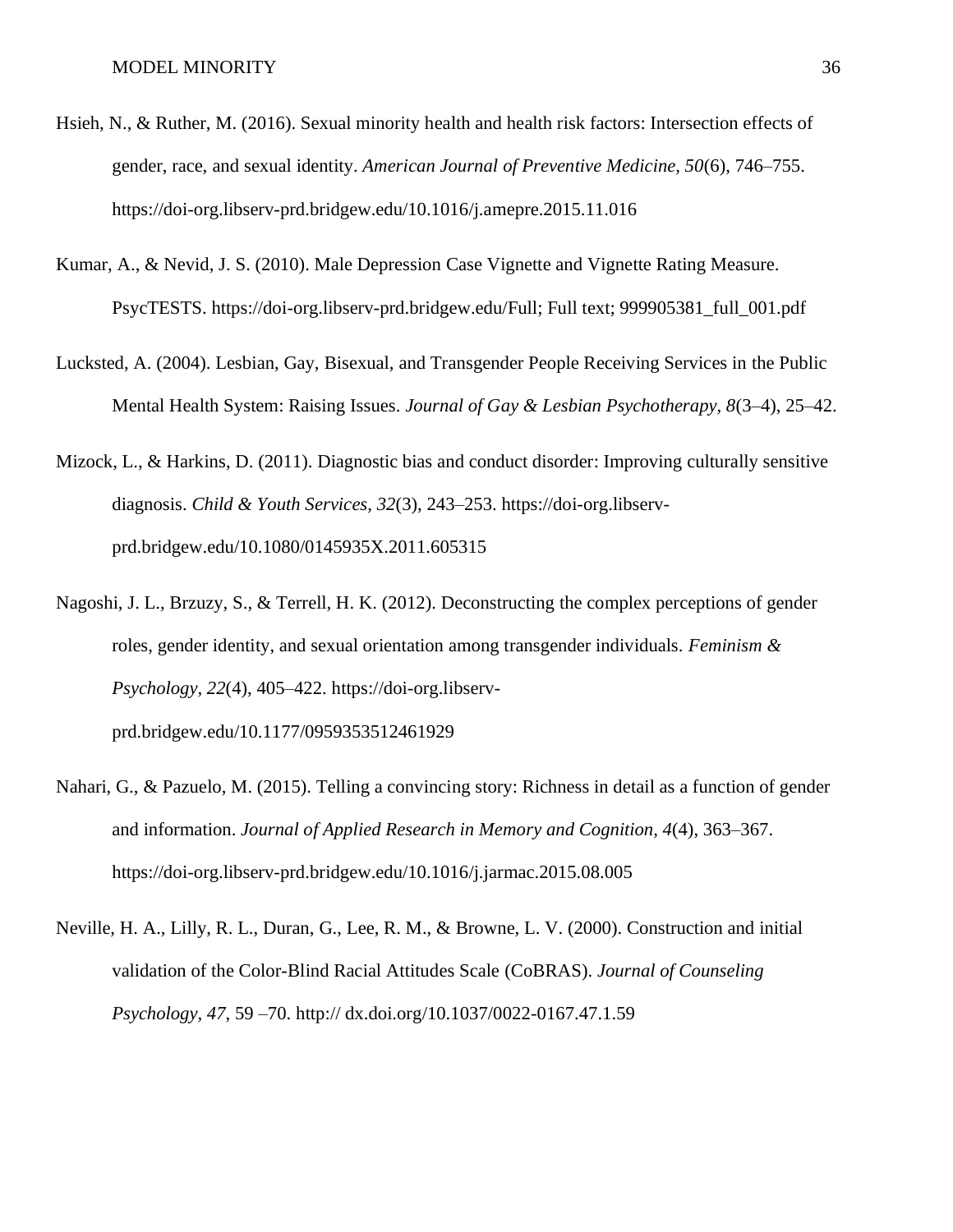- Nguyen, L., Arganza, G. F., Huang, L. N., Liao, Q., Nguyen, H. T., & Santiago, R. (2004). Psychiatric diagnoses and clinical characteristics of Asian American youth in children's services. *Journal of Child and Family Studies, 13*(4), 483–495. https://doi-org.libservprd.bridgew.edu/10.1023/B:JCFS.0000044729.93879.c2
- Norton, A. T., & Herek, G. M. (2013). Heterosexuals' attitudes toward transgender people: Findings from a national probability sample of US adults. *Sex Roles: A Journal of Research, 68*(11–12), 738–753.
- Petersen, W. (1966, January 9). Success story, Japanese American style. *The New York Times.* Retrieved from http://inside.sfuhs.org/dept/history/US\_History\_reader/Chapter14/modelminority.pdf
- Penn, S. L., & Post, P. B. (2012). Investigating various dimensions of play therapists' self-reported multicultural counseling competence. *International Journal of Play Therapy, 21*(1), 14–29. https://doi-org.libserv-prd.bridgew.edu/10.1037/a0026894
- Potts, M. K., Burnam, M. A., & Wells, K. B. (1991). Gender differences in depression detection: A comparison of clinician diagnosis and standardized assessment. *Psychological Assessment: A Journal of Consulting and Clinical Psychology, 3*(4), 609–615. https://doi-org.libservprd.bridgew.edu/10.1037/1040-3590.3.4.609
- Ramos, A. R., Gardener, H., Rundek, T., Elkind, M. S. V., Boden-Albala, B., Dong, C., … Wright, C. B. (2016). Sleep disturbances and cognitive decline in the Northern Manhattan Study*. Neurology, 87*(14), 1511–1516. https://doi-org.libserv-prd.bridgew.edu/10.1212/WNL.0000000000003168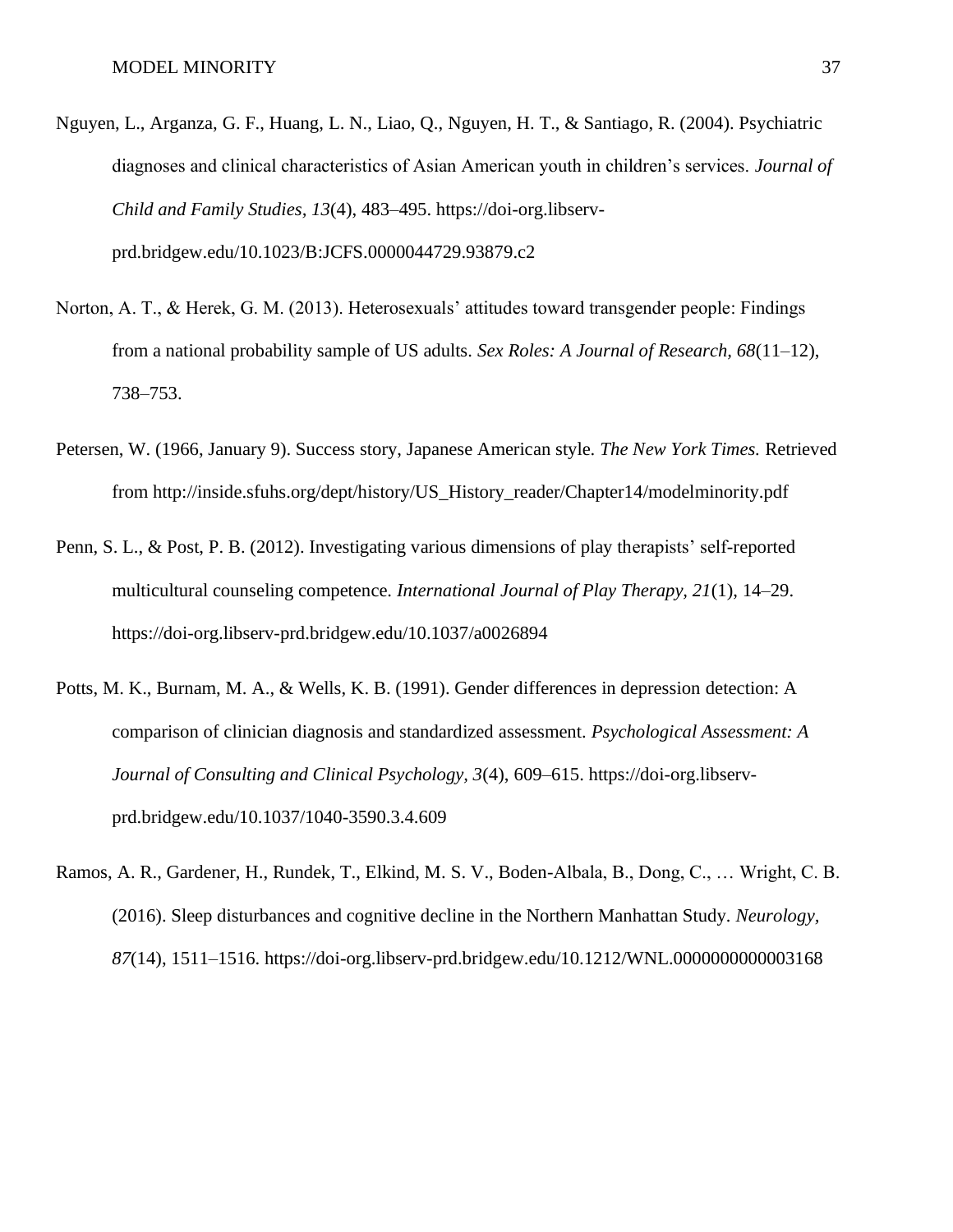- Reed, O. M., Franks, A. S., & Scherr, K. C. (2015). Are perceptions of transgender individuals affected by mental illness stigma? A moderated mediation analysis of anti-transgender prejudice in hiring recommendations. *Psychology of Sexual Orientation and Gender Diversity, 2*(4), 463–469. https://doi-org.libserv-prd.bridgew.edu/10.1037/sgd0000138
- Riggs, D. W., & Bartholomaeus, C. (2016). Australian mental health nurses and transgender clients: Attitudes and knowledge. *Journal of Research in Nursing, 21*(3), 212–222. https://doiorg.libserv-prd.bridgew.edu/10.1177/1744987115624483
- Smith, A. J., Hallum-Montes, R., Nevin, K., Zenker, R., Sutherland, B., Reagor, S., … Brennan, J. M. (2018). Determinants of transgender individuals' well-being, mental health, and suicidality in a rural state. *Journal of Rural Mental Health, 42*(2), 116–132. https://doi-org.libservprd.bridgew.edu/10.1037/rmh0000089.supp (Supplemental)
- Stancey, H., & Turner, M. (2010). Close women, distant men: Line bisection reveals sex-dimorphic patterns of visuomotor performance in near and far space. *British Journal of Psychology, 101*(2), 293–309. https://doi-org.libserv-prd.bridgew.edu/10.1348/000712609X463679
- Szymanski, D. M., & Sung, M. R. (2010). Minority stress and psychological distress among Asian American sexual minority persons. *The Counseling Psychologist, 38*(6), 848–872. https://doiorg.libserv-prd.bridgew.edu/10.1177/0011000010366167
- Takeuchi, D. T., Zane, N., Hong, S., Chae, D. H., Gong, F., Gee, G. C., … Alegría, M. (2007). Immigration-related factors and mental disorders among Asian Americans. *American Journal of Public Health, 97*(1), 84–90. https://doi-org.libservprd.bridgew.edu/10.2105/AJPH.2006.088401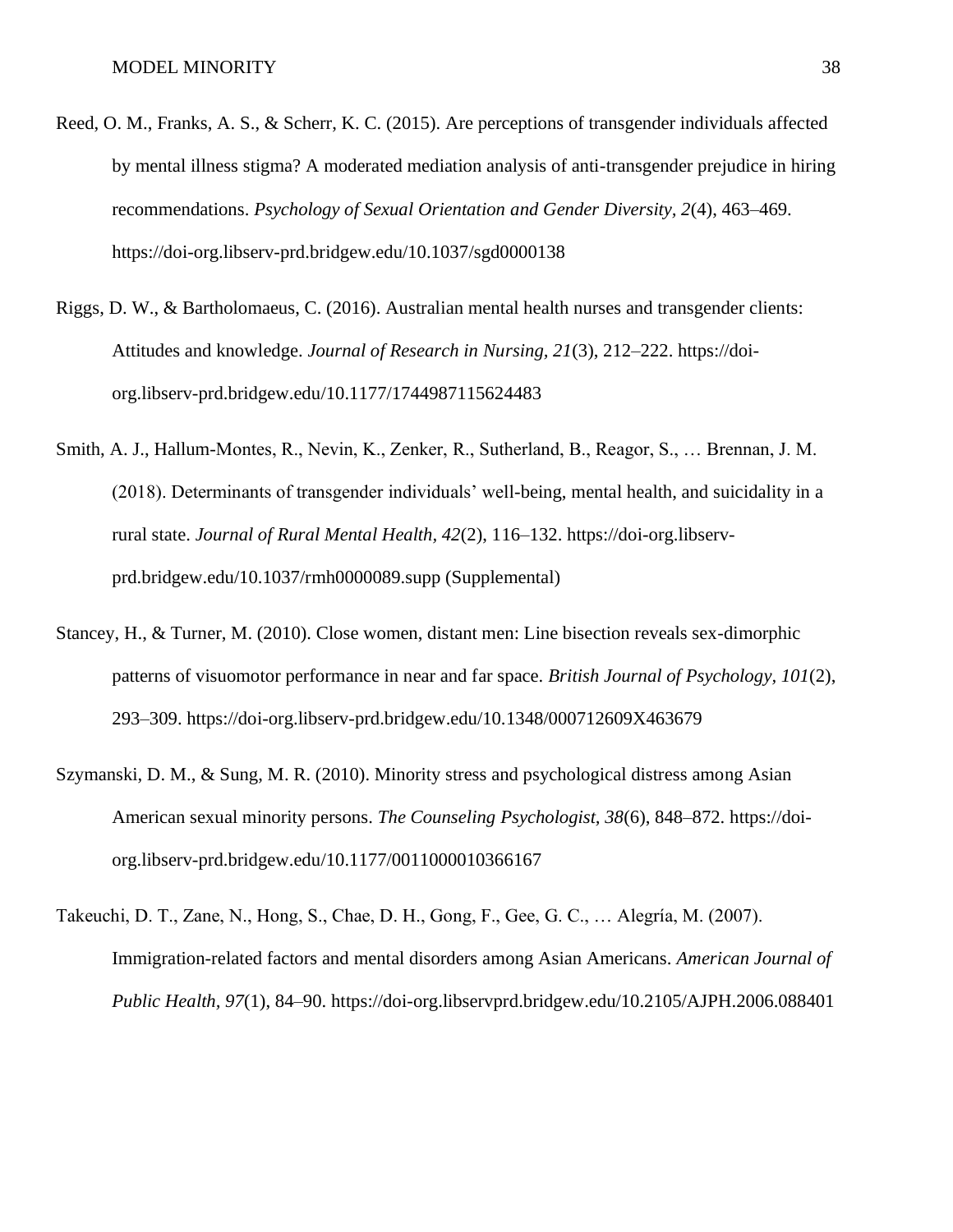- Vaquero, E., Cardoso, M. J., Vázquez, M., & Gómez, C. M. (2004). Gender differences in event-related potentials during visual-spatial attention. *International Journal of Neuroscience, 114*(4), 541– 557. https://doi-org.libserv-prd.bridgew.edu/10.1080/00207450490422056
- van Aken, L., Kessels, R. P. C., Wingbermühle, E., van der Veld, W. M., & Egger, J. I. M. (2016). Fluid intelligence and executive functioning more alike than different? *Acta Neuropsychiatrica, 28*(1), 31–37. https://doi-org.libserv-prd.bridgew.edu/10.1017/neu.2015.46
- Watts-Jones, D. (2010). Location of self: Opening the door to dialogue on intersectionality in the therapy process. *Family Process, 49*(3), 405–420. https://doi-org.libservprd.bridgew.edu/10.1111/j.1545-5300.2010.01330.x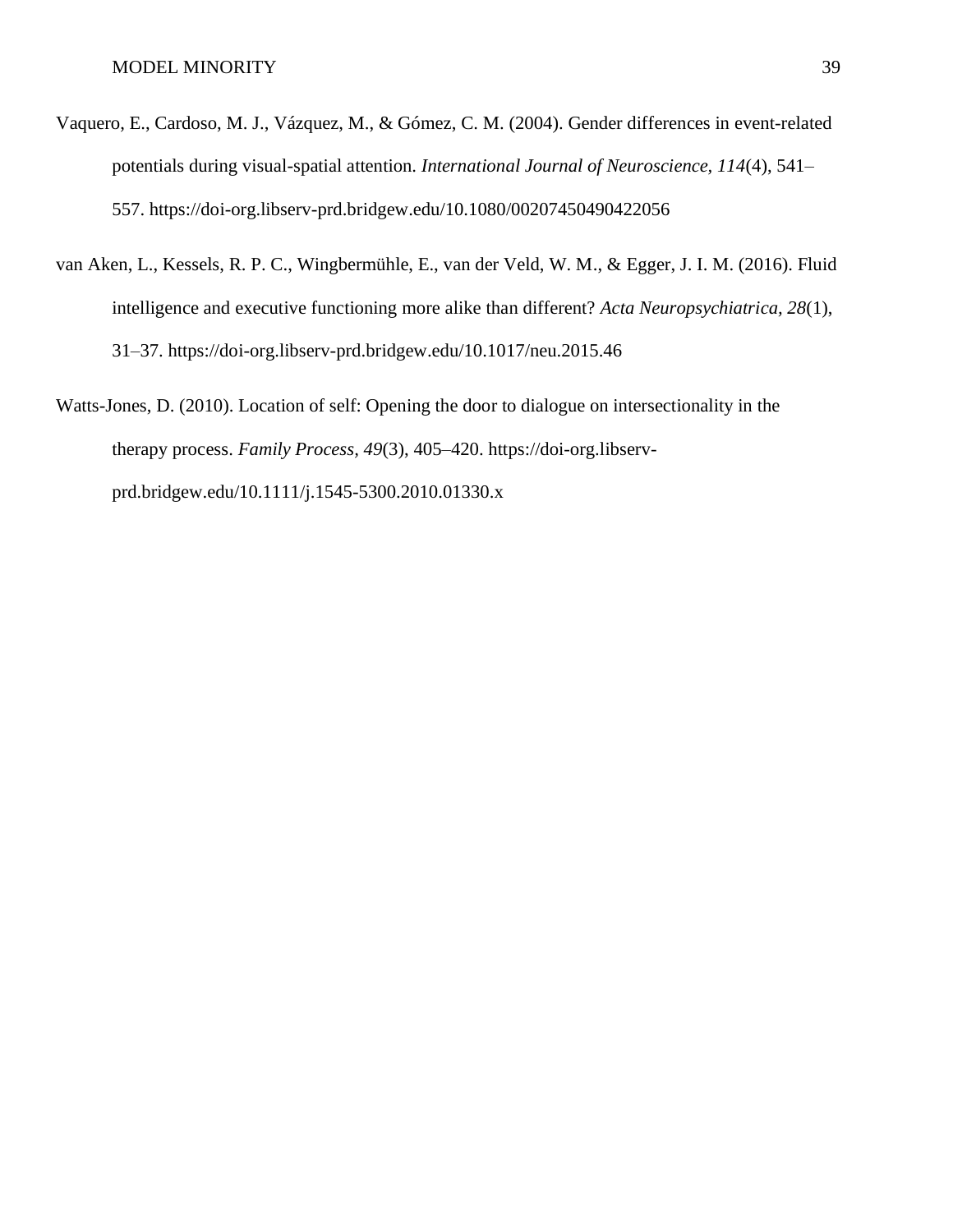## **Appendix A**

## Transgender Vignette

Aiko Yamamoto is a 25-year-old Asian American transgender male. He and his two older brothers and younger sister were raised by their mother and father in Los Angeles, California. During high school Aiko shared most of his free time with a tightknit group of three other friends. He felt close to his friends and they regularly confided in each other. When he wasn't in school or with his friends he was working at a restaurant that his parents owned in Downtown LA. At 17 years old, Aiko graduated from high school and was accepted to the University of California Los Angeles. During the summer after graduating from high school, Aiko and his friends slowly grew apart. He was upset by this and was discouraged to make new friends at university. During his freshman and sophomore year at university he stayed mostly to himself. Eventually, Aiko attended social gatherings and made new connections.

Within four years, Aiko graduated with a bachelor's degree in finance. During the summer of his senior year at university, he interned at a financial firm in Manhattan, NY and upon graduation he was offered a full time payed position at their firm. Aiko was excited for this opportunity and perceived it as a new chapter in his life.

Aiko enjoyed his job and managed to get promoted to equity partner. Outside of his career he began new hobbies and regularly met new people at social gatherings within the city. However, a little over two years ago, Aiko began to feel extremely fatigued. His daily tasks at work now take more energy and time to complete than they had in the past and he began to ask for extensions. Personal errands that used to take little effort, such as making appointments and grocery shopping have become laborious.

At the firm, three of his personally managed accounts were closed due to mismanaged funds. This event caused Aiko a lot of distress and he began to doubt his abilities. He does not trust himself and is often indecisive about anything ranging from a decision at work to choosing a meal to eat from a menu. This feeling permeates throughout other facets of his life and he eventually stopped attending to his hobbies and began to decline invitations from friends and colleagues. Instead he goes straight home every evening after work to fall asleep, sometimes without eating dinner. Each morning when Aiko wakes up, he feels a sense of hopelessness. He feels guilty for his feelings and isolating himself from his friends, family and community members.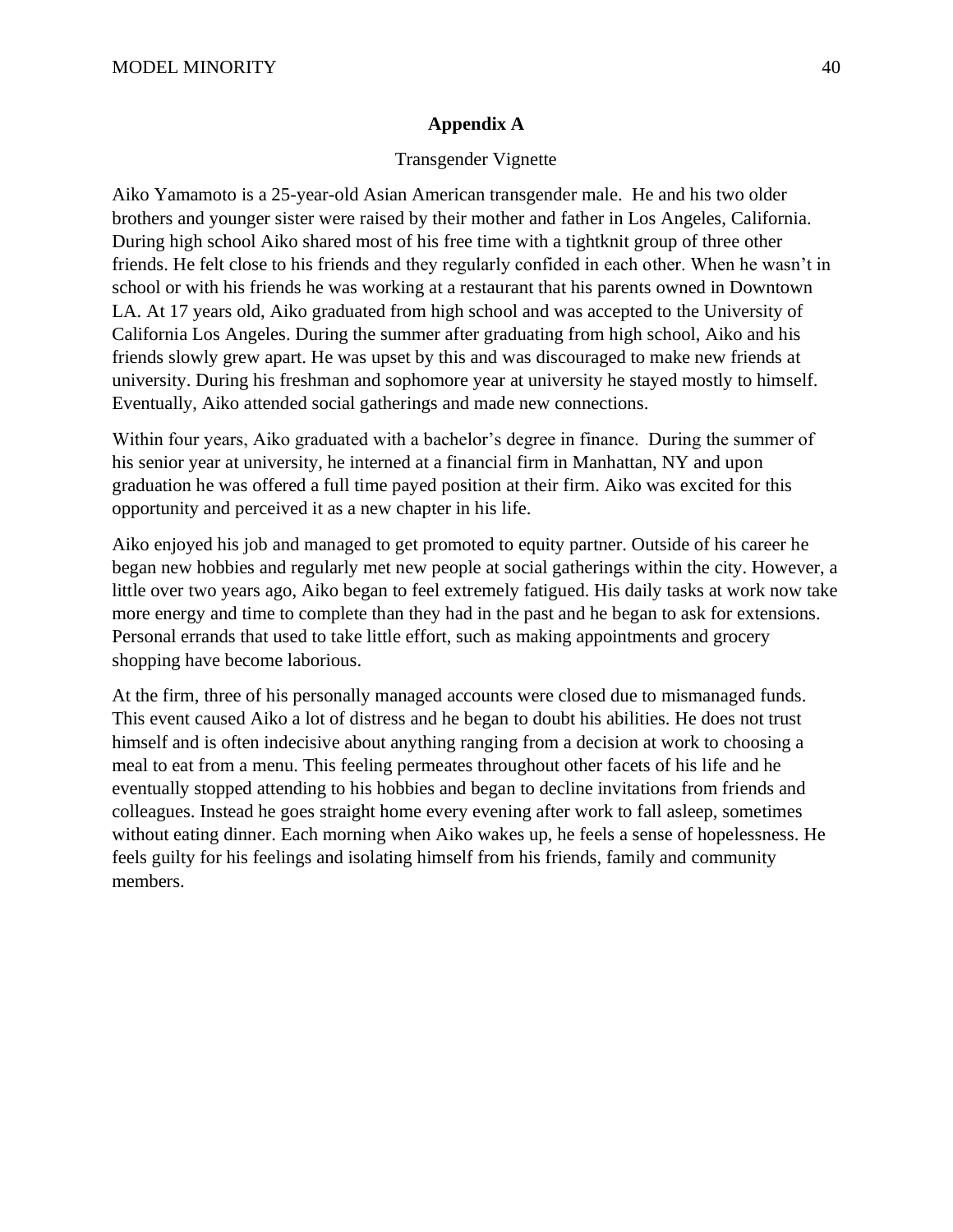## **Appendix B**

### Cisgender Vignette

Aiko Yamamoto is a 25-year-old Asian American male. He and his two older brothers and younger sister were raised by their mother and father in Los Angeles, California. During high school Aiko shared most of his free time with a tightknit group of three other friends. He felt close to his friends and they regularly confided in each other. When he wasn't in school or with his friends he was working at a restaurant that his parents owned in Downtown LA. At 17 years old, Aiko graduated from high school and was accepted to the University of California Los Angeles. During the summer after graduating from high school, Aiko and his friends slowly grew apart. He was upset by this and was discouraged to make new friends at university. During his freshman and sophomore year at university he stayed mostly to himself. Eventually, Aiko attended social gatherings and made new connections.

Within four years, Aiko graduated with a bachelor's degree in finance. During the summer of his senior year at university, he interned at a financial firm in Manhattan, NY and upon graduation he was offered a full-time payed position at their firm. Aiko was excited for this opportunity and perceived it as a new chapter in his life.

Aiko enjoyed his job and managed to get promoted to equity partner. Outside of his career he began new hobbies and regularly met new people at social gatherings within the city. However, a little over two years ago, Aiko began to feel extremely fatigued. His daily tasks at work now take more energy and time to complete than they had in the past and he began to ask for extensions. Personal errands that used to take little effort, such as making appointments and grocery shopping have become laborious.

At the firm, three of his personally managed accounts were closed due to mismanaged funds. This event caused Aiko a lot of distress and he began to doubt his abilities. He does not trust himself and is often indecisive about anything ranging from a decision at work to choosing a meal to eat from a menu. This feeling permeates throughout other facets of his life and he eventually stopped attending to his hobbies and began to decline invitations from friends and colleagues. Instead he goes straight home every evening after work to fall asleep, sometimes without eating dinner. Each morning when Aiko wakes up, he feels a sense of hopelessness. He feels guilty for his feelings and isolating himself from his friends, family and community members.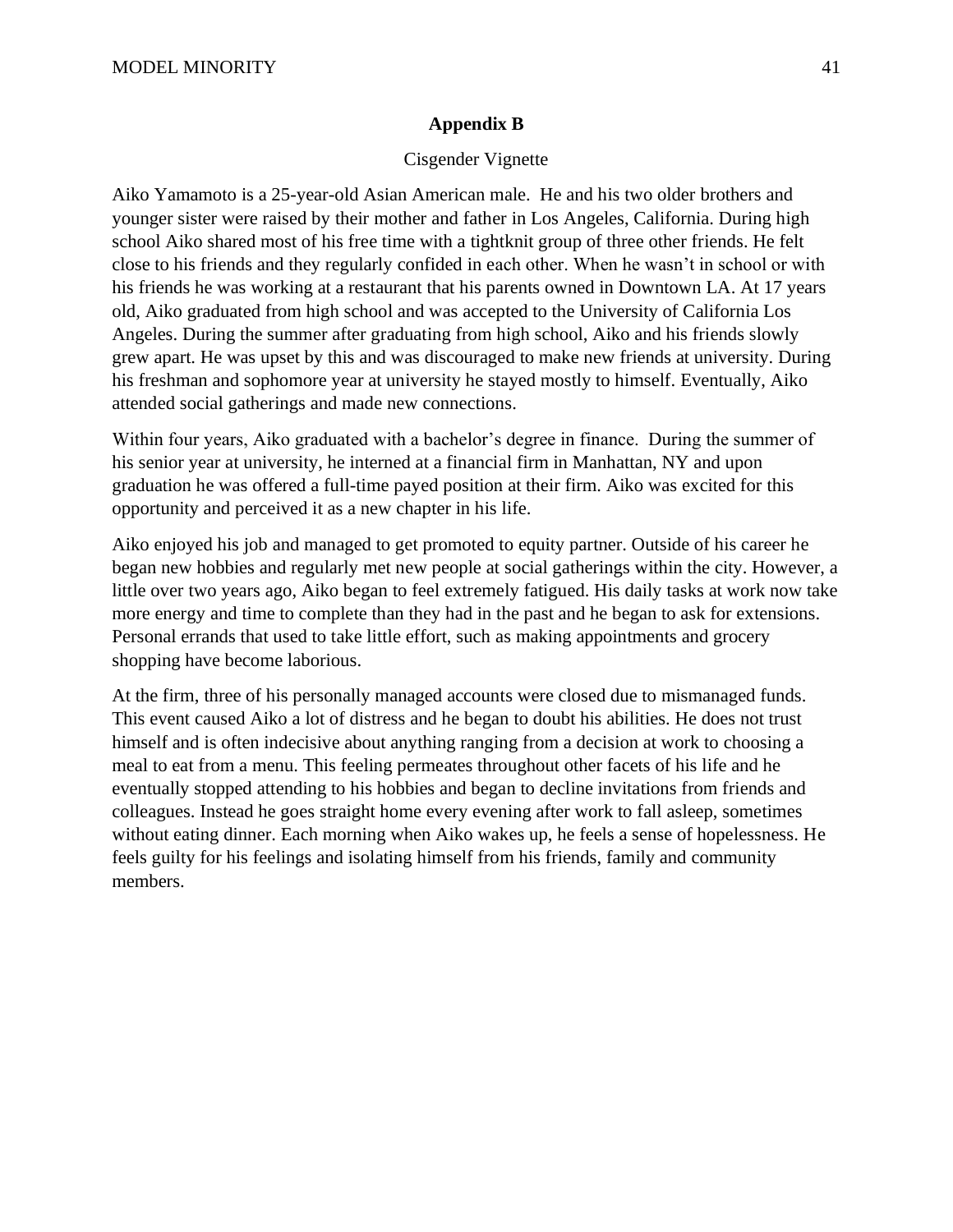# **Appendix C**

Video Primer

Video description: Published July 7, 2016 on Bloomberg Markets YouTube channel with 115,046 views to date, this 3 minute 18 second video compares data regarding hourly earnings by ethnic group and sex. This data claims that Asian men out-earn white men when it comes to hourly wage in the United States. The title of this video on YouTube is named, Why Asian Men Make the Highest Hourly Wage in the U.S.

Link to video: https://www.youtube.com/watch?v=Zfq7xlnLtr8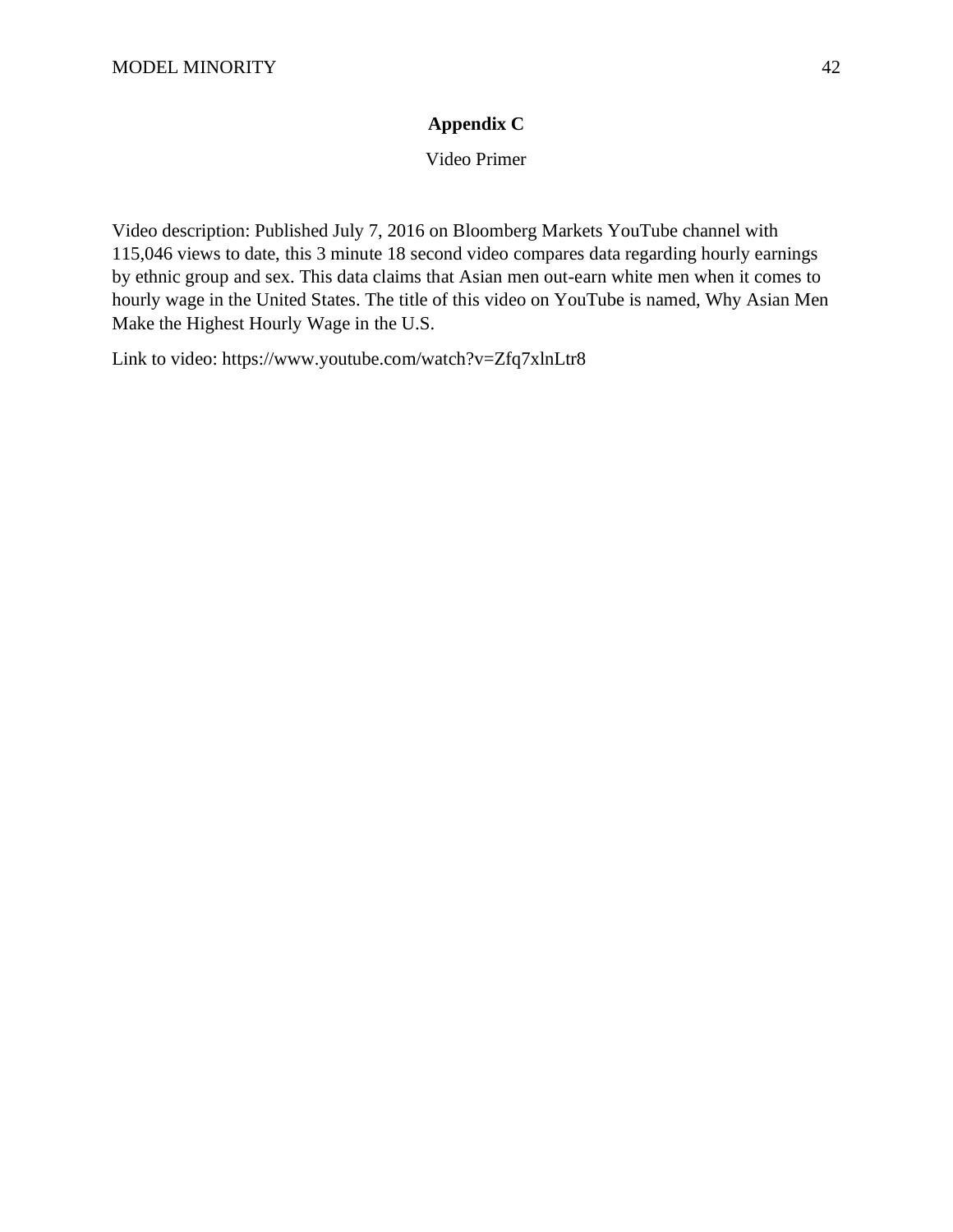

Figure 1. Mean scores for the presence of hypersomnia or insomnia. A main effect was found for the primed conditions. The number one along the horizontal axis indicates the transgender condition and number two indicates the cisgender condition.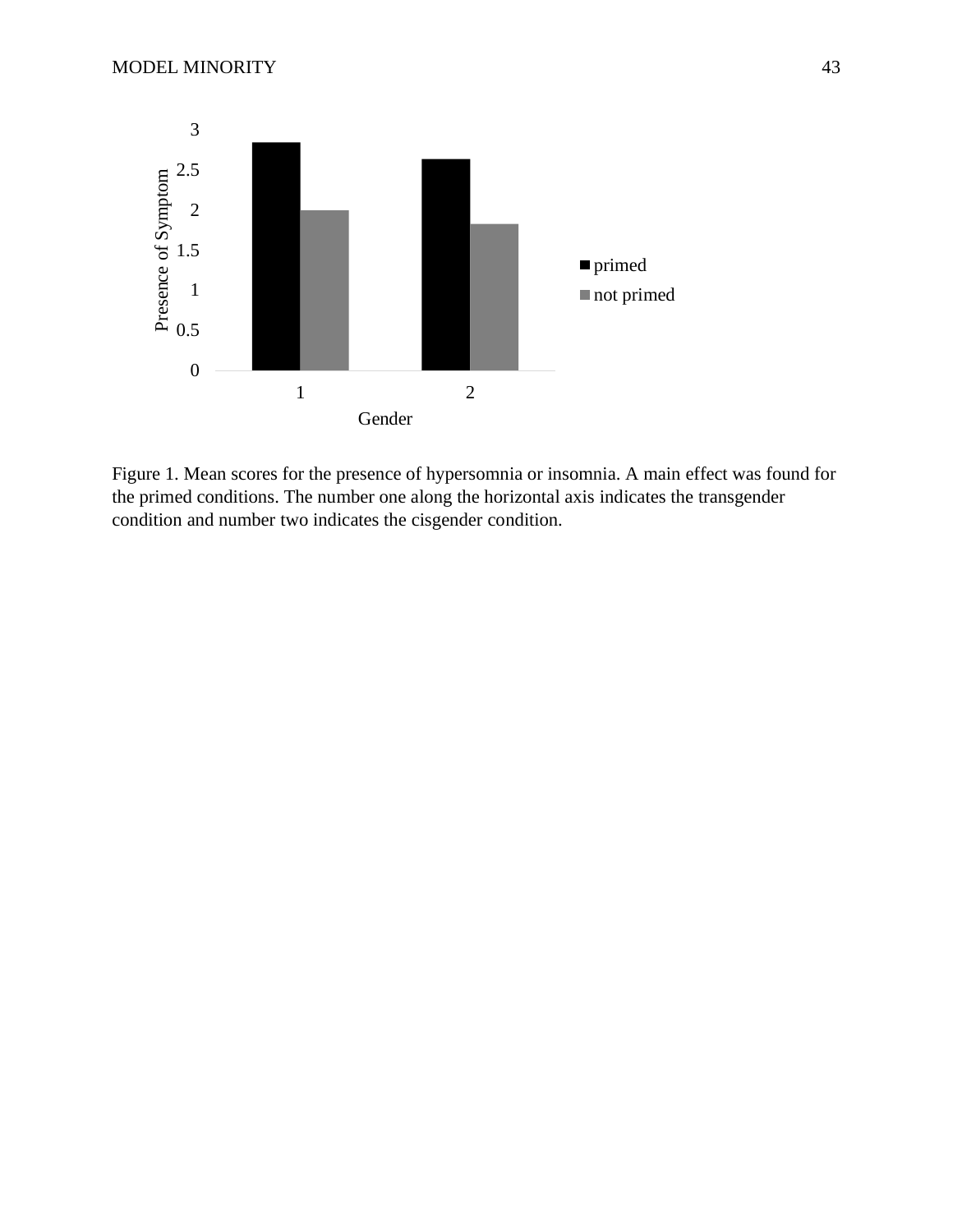

Figure 2. Mean scores for the presence of the symptom failing to give attention to detail. A main effect was found for the gender conditions. The number one along the horizontal axis indicates the transgender condition and number two indicates the cisgender condition.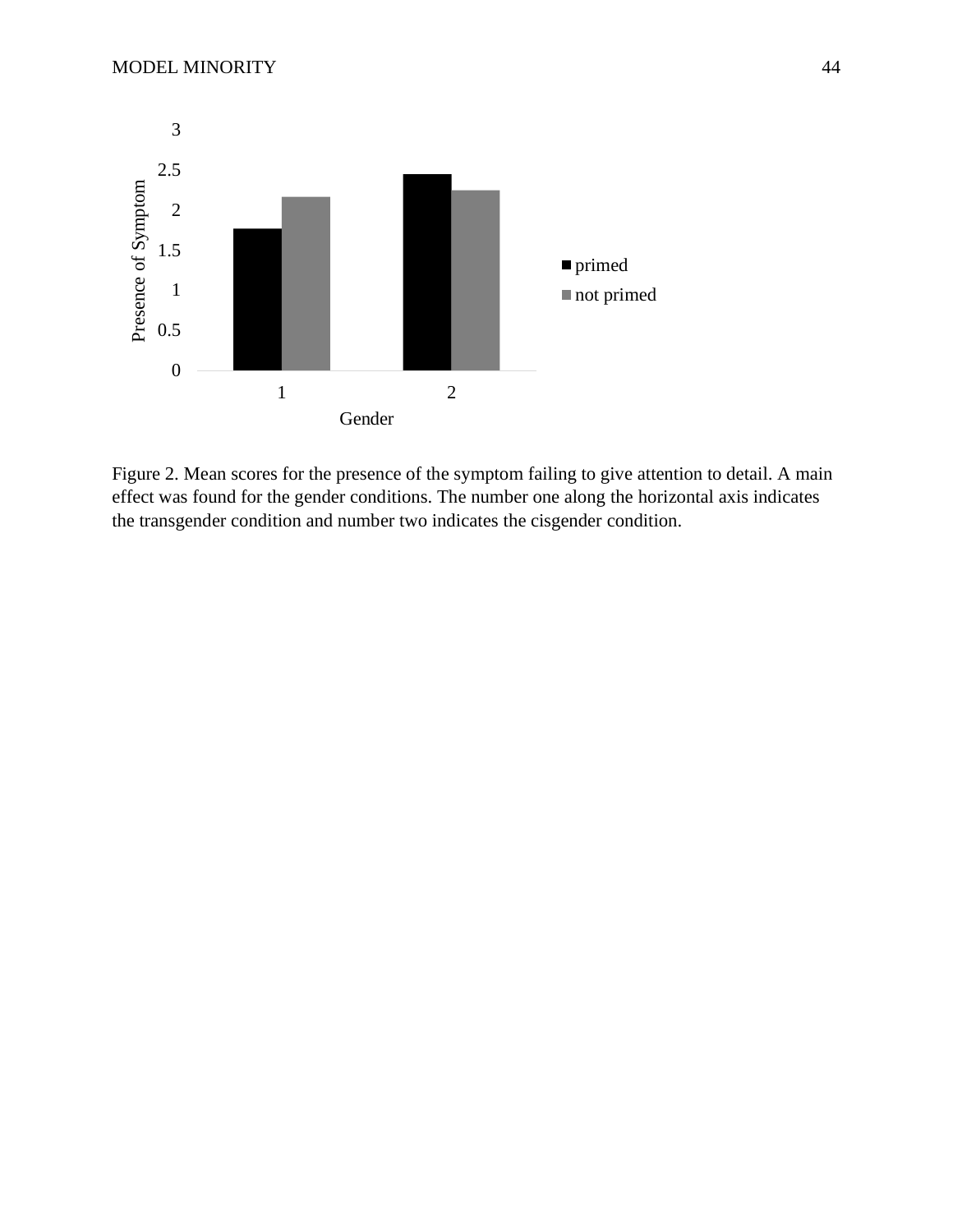

Figure 3. Means scores for the presence of delusion. An interaction effect was found for the primed and gender conditions. The number one along the horizontal axis indicates the transgender condition and number two indicates the cisgender condition.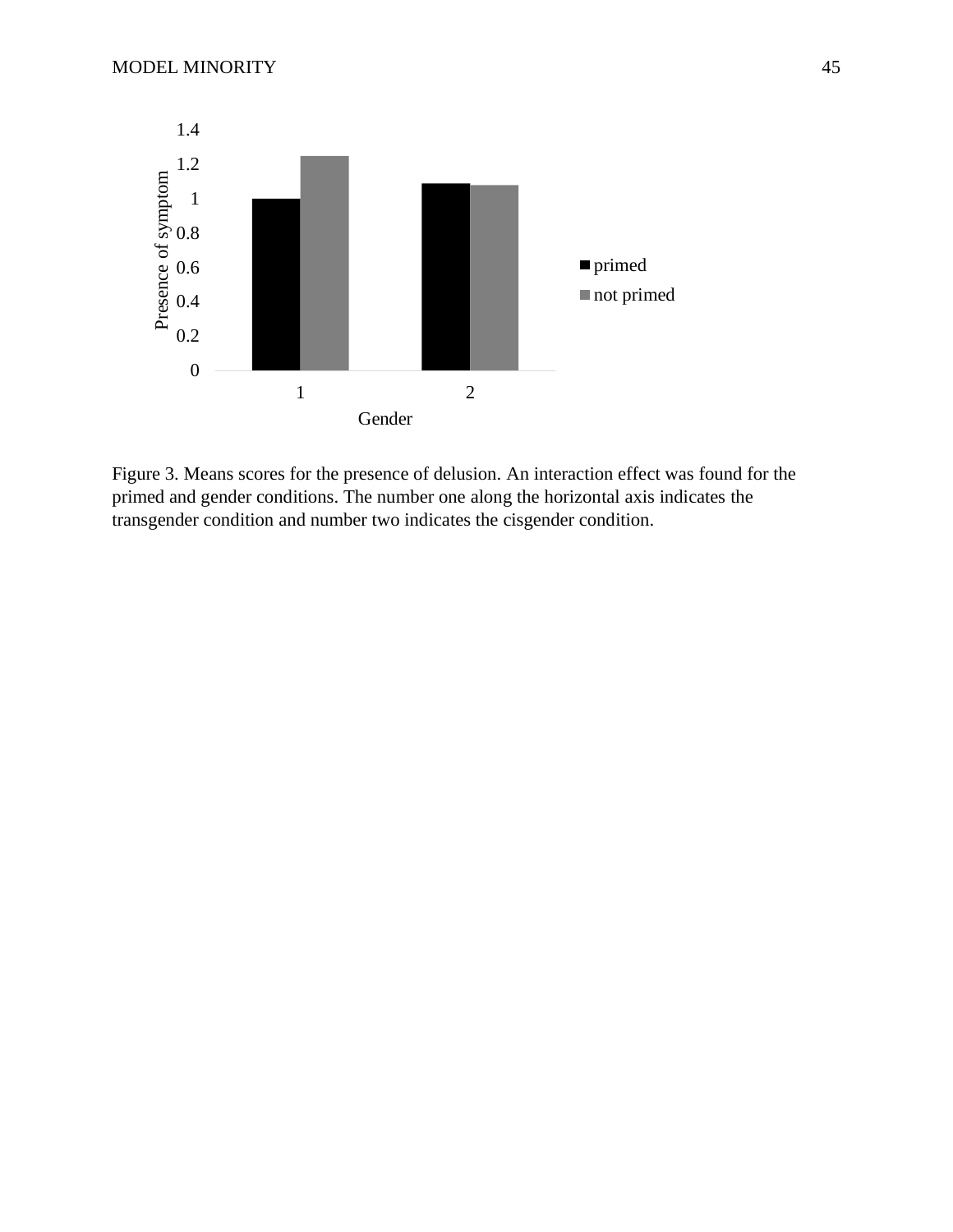# MODEL MINORITY 46

| Ethnicity                 | $\overline{N}$ | $\%$  |
|---------------------------|----------------|-------|
| African, African American | 3              | 5.8   |
| Caucasian (non-Hispanic)  | 42             | 80.8  |
| Asian American            | 3              | 5.8   |
| Other                     | $\overline{4}$ | 7.7   |
| Total                     | 52             | 100.0 |
|                           |                |       |

# *Table 1.* Summary of clinician in-training ethnicity